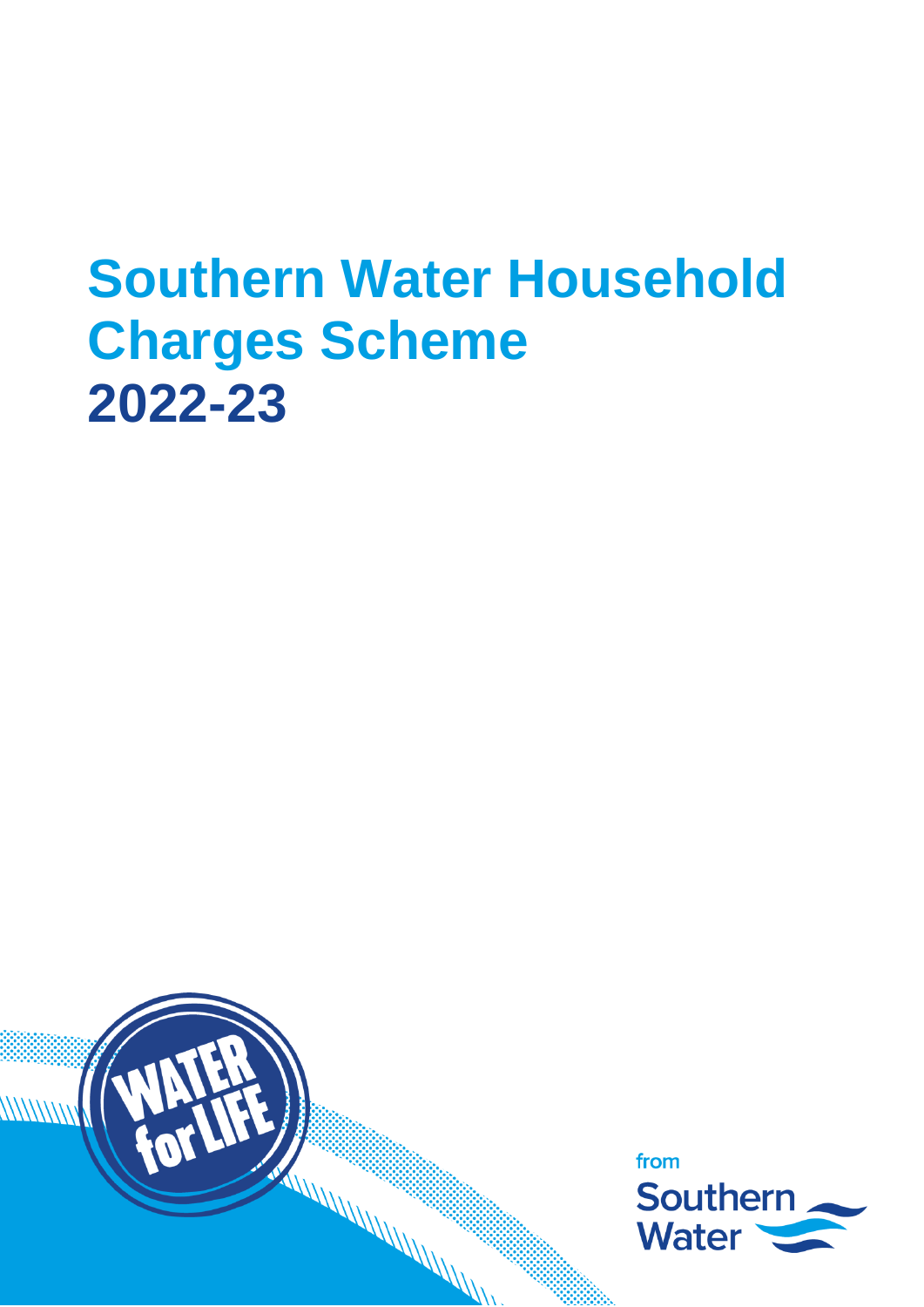### **Contents**

|                  | Statement of Board Assurance provided to the Water<br>Services Regulation Authority - 2022-23 Charges 5 |  |  |
|------------------|---------------------------------------------------------------------------------------------------------|--|--|
|                  |                                                                                                         |  |  |
|                  | Part 2 - Principles for measured, assessed measured, and                                                |  |  |
| 1.               |                                                                                                         |  |  |
| 2.               |                                                                                                         |  |  |
| 3.               |                                                                                                         |  |  |
| $\overline{4}$ . | Existing water supplies - non-qualifying option  12                                                     |  |  |
| 5.               |                                                                                                         |  |  |
| 6.               | Assessed measured water supplies and                                                                    |  |  |
| 7.               | Specific water supply charges 12                                                                        |  |  |
| 8.               | Water used for fire fighting purposes  12                                                               |  |  |
| 9.               |                                                                                                         |  |  |
| 10.              |                                                                                                         |  |  |
| 11.              |                                                                                                         |  |  |
| 12.              |                                                                                                         |  |  |
|                  |                                                                                                         |  |  |
| 1.               |                                                                                                         |  |  |
| 2.               |                                                                                                         |  |  |
| 3.               |                                                                                                         |  |  |
| 3A               | Where charges are billed by the Company  18                                                             |  |  |
| 3B               | Where charges are billed by South East Water                                                            |  |  |
|                  |                                                                                                         |  |  |
|                  |                                                                                                         |  |  |
| 1.               | Assessed measured water supplies 19                                                                     |  |  |
| 2.               |                                                                                                         |  |  |
| 3.               |                                                                                                         |  |  |
| 3A               | Where charges are billed by the Company  22                                                             |  |  |
| 3B               | Where charges are billed by South East Water                                                            |  |  |
|                  |                                                                                                         |  |  |
| 1.               |                                                                                                         |  |  |

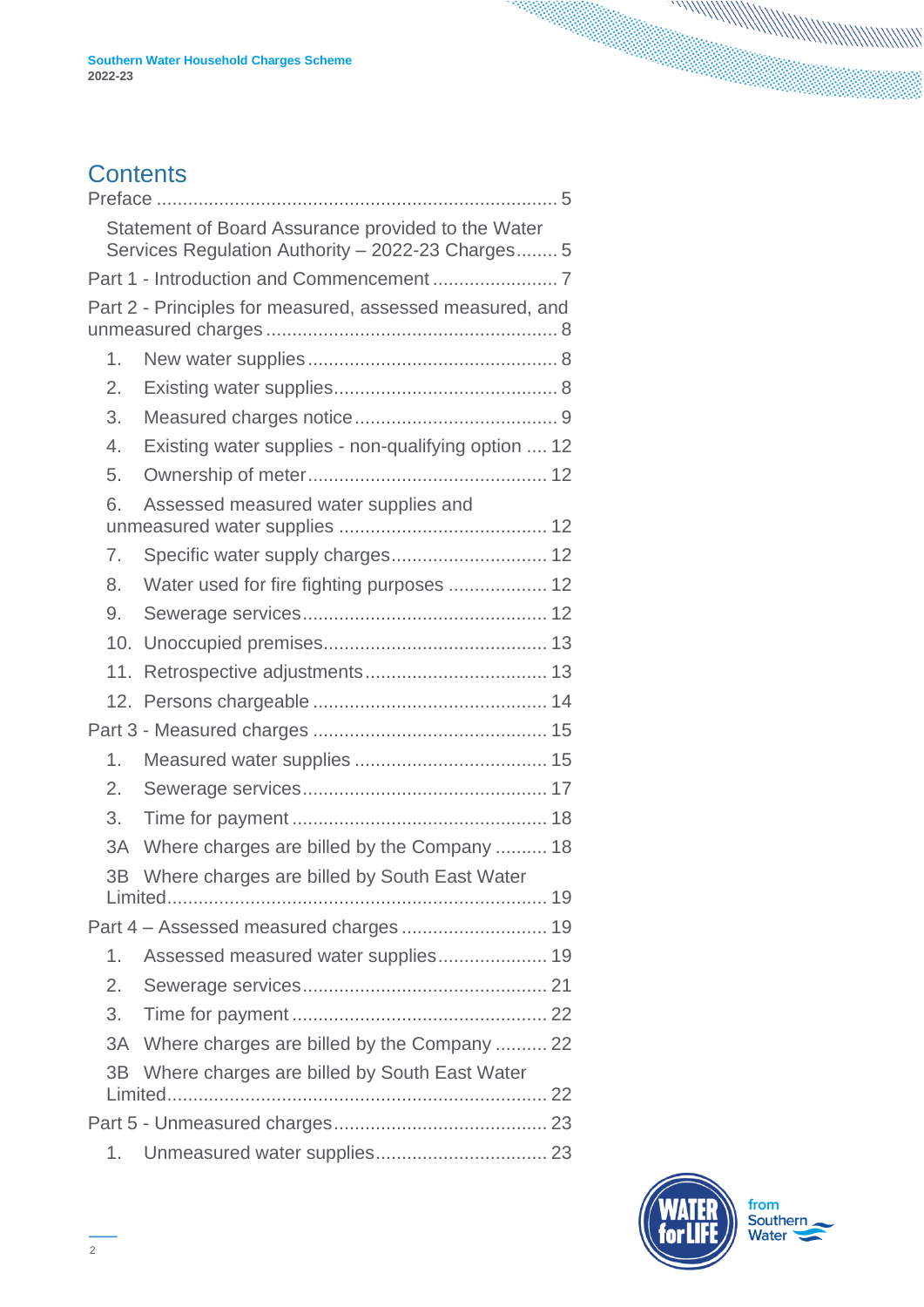|                                                                                                                                                      | 2.               |                                                                                                                                                                 |  |
|------------------------------------------------------------------------------------------------------------------------------------------------------|------------------|-----------------------------------------------------------------------------------------------------------------------------------------------------------------|--|
|                                                                                                                                                      | 3.               |                                                                                                                                                                 |  |
|                                                                                                                                                      | 3A               | Where charges are billed by the Company  24                                                                                                                     |  |
|                                                                                                                                                      |                  | 3B Where charges are billed by South East Water                                                                                                                 |  |
|                                                                                                                                                      |                  | Part 6 - WaterSure: Special provision for vulnerable                                                                                                            |  |
|                                                                                                                                                      |                  |                                                                                                                                                                 |  |
|                                                                                                                                                      | 1.               | Entitlement to assistance with charges  26                                                                                                                      |  |
|                                                                                                                                                      | 2.               |                                                                                                                                                                 |  |
|                                                                                                                                                      | 3.               | Method of establishing entitlement to assistance. 28                                                                                                            |  |
|                                                                                                                                                      |                  |                                                                                                                                                                 |  |
|                                                                                                                                                      |                  | 7A Where water is supplied by the Company 31                                                                                                                    |  |
|                                                                                                                                                      | A1.              | Entitlement to assistance with charges 31                                                                                                                       |  |
|                                                                                                                                                      | A2.              |                                                                                                                                                                 |  |
|                                                                                                                                                      | A3.              | Method of establishing entitlement to assistance32                                                                                                              |  |
|                                                                                                                                                      | A4.              | Operation of the Essentials Tariff  33                                                                                                                          |  |
|                                                                                                                                                      |                  | 7B Where water is supplied by another water<br>undertaker and the consumer receives assistance with<br>their water supply charges from their water undertaker34 |  |
|                                                                                                                                                      |                  | B1. Entitlement to assistance with charges  34                                                                                                                  |  |
|                                                                                                                                                      | B <sub>2</sub> . | Assistance to be provided  34                                                                                                                                   |  |
|                                                                                                                                                      | B <sub>3</sub> . | Method of establishing entitlement to assistance35                                                                                                              |  |
|                                                                                                                                                      | B4.              | Operation of the Essentials Tariff  35                                                                                                                          |  |
| 7C Where water is supplied by another water<br>undertaker and the consumer does not receive<br>assistance with their water supply charges from their |                  |                                                                                                                                                                 |  |
|                                                                                                                                                      |                  | C1. Entitlement to assistance with charges  36                                                                                                                  |  |
|                                                                                                                                                      | C <sub>2</sub> . |                                                                                                                                                                 |  |
|                                                                                                                                                      | C <sub>3</sub> . | Method of establishing entitlement to assistance 37                                                                                                             |  |
|                                                                                                                                                      | C4.              | Operation of the Essentials Tariff  38                                                                                                                          |  |
|                                                                                                                                                      |                  | 7D Where all persons in occupation of the premises                                                                                                              |  |
|                                                                                                                                                      | D1.              | Entitlement to assistance with charges 39                                                                                                                       |  |
|                                                                                                                                                      | D <sub>2</sub> . |                                                                                                                                                                 |  |
|                                                                                                                                                      | D <sub>3</sub> . | Method of establishing entitlement to assistance 40                                                                                                             |  |
|                                                                                                                                                      | D4.              | Operation of the Essentials Tariff  41                                                                                                                          |  |



۰,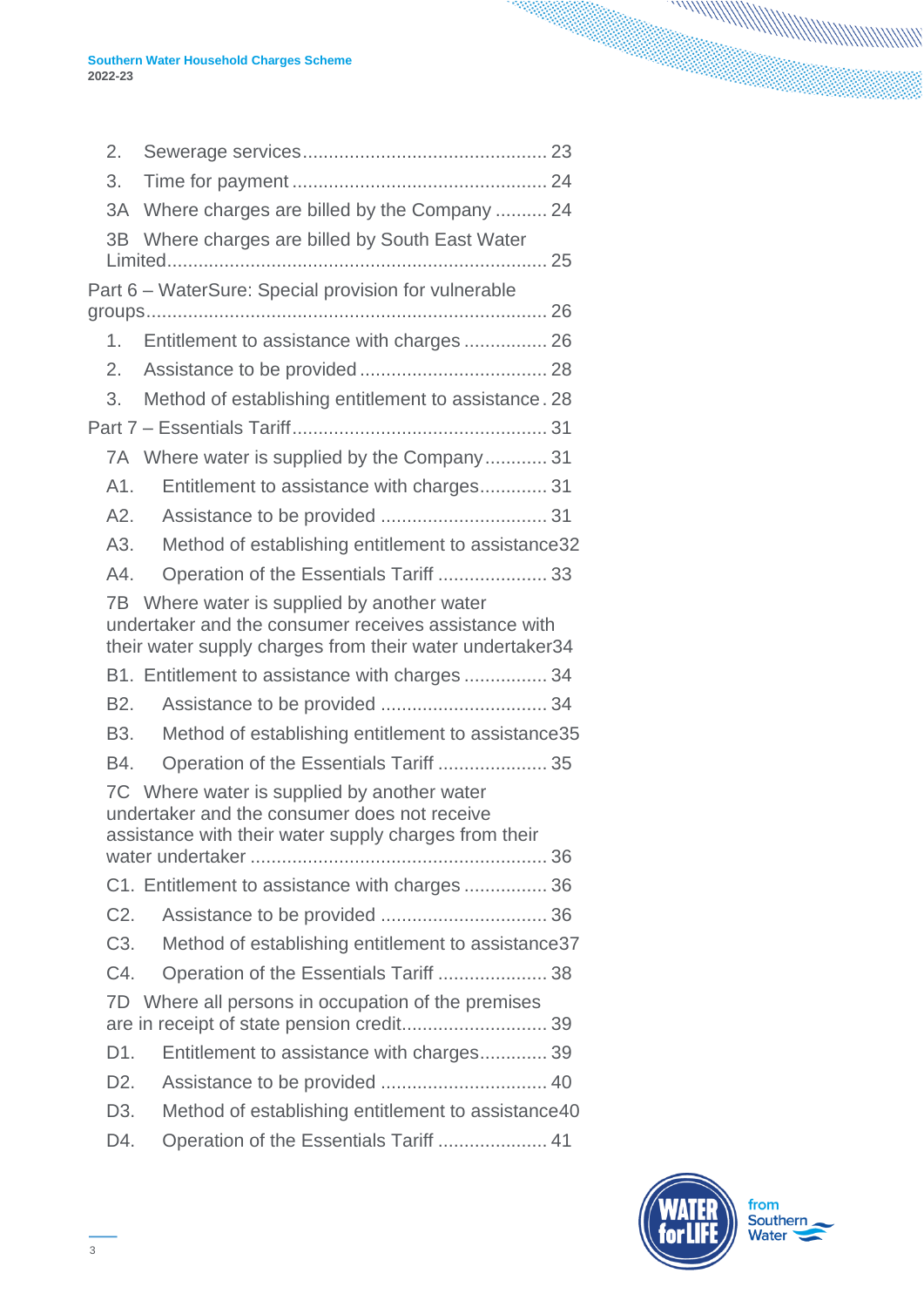|                                            | 8A Where charges are billed by the Company  43         |  |
|--------------------------------------------|--------------------------------------------------------|--|
|                                            | 8B Where charges are billed by South East Water        |  |
|                                            |                                                        |  |
|                                            | Part 9 - Interpretation and Supplemental Provisions 45 |  |
| 1.                                         |                                                        |  |
| 2.                                         |                                                        |  |
| 3.                                         |                                                        |  |
| 4.                                         | Formal Insolvency Procedures 48                        |  |
| 5.                                         |                                                        |  |
| 6.                                         |                                                        |  |
| 7.                                         |                                                        |  |
| 8.                                         |                                                        |  |
| 9.                                         |                                                        |  |
| Part 10 - Schedule of charges 2022-23  566 |                                                        |  |

*Note: this document is a re-issue. One amendment that has been made since the original publication on 27 January 2022 is in Part 4 Assessed Measured Charges, section 1.4 page 20 – it now specifies that the single occupancy charge will be back-dated to the 1st April of the charging period within which the application is made.*

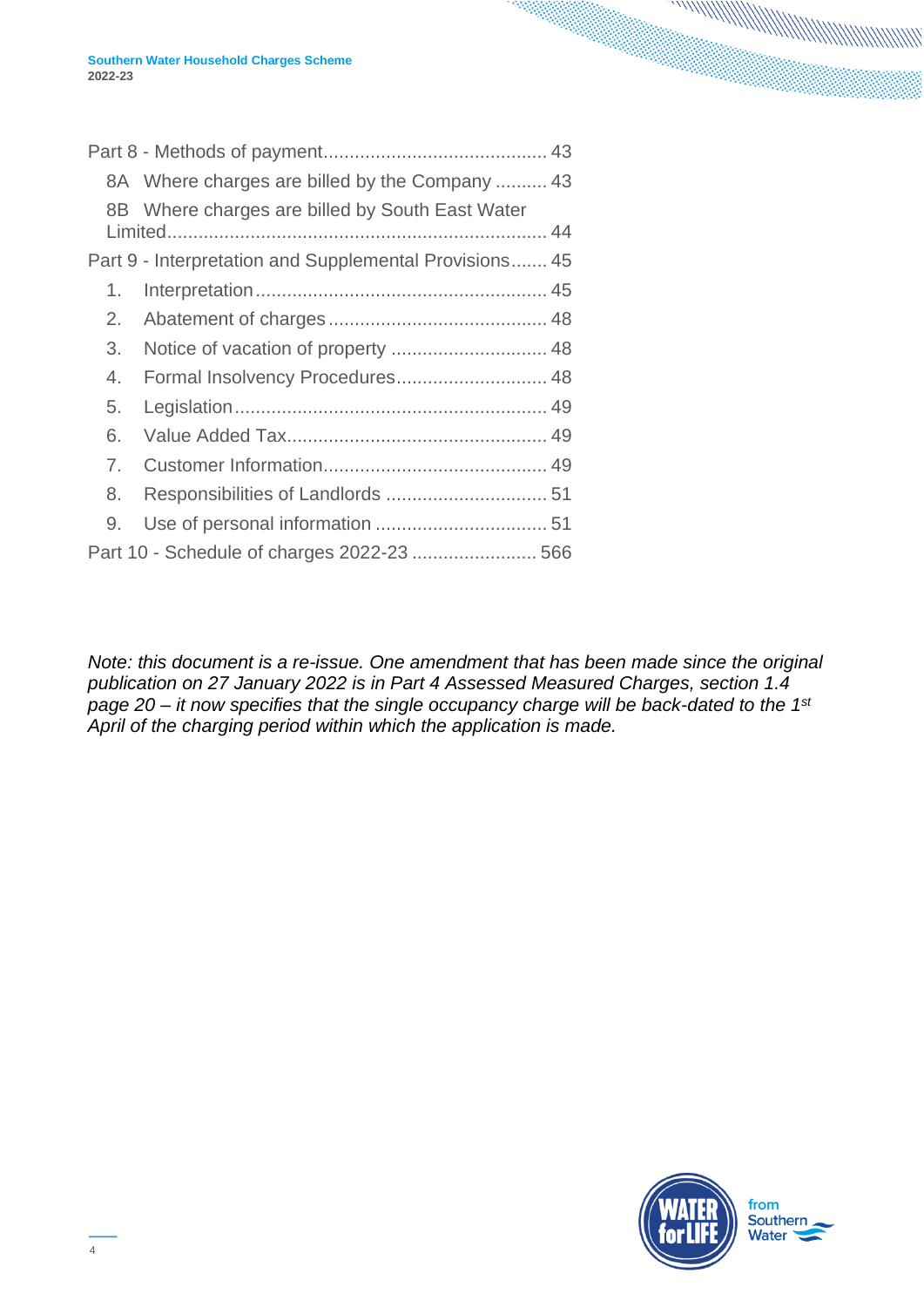## <span id="page-4-0"></span>**Preface**

### <span id="page-4-1"></span>**Statement of Board Assurance provided to the Water Services Regulation Authority – 2022-23 Charges**

The Company, under the direction of the Board, has undertaken a thorough process of internal and external assurance with regard to the setting of charges for the 2022-23 charging year. As a result of the assurances it has received, the Board has satisfied itself to the best of its ability that:

- a) the Company complies with its legal obligations relating to the charges set out in its charges schemes;
- b) the Board has assessed the effects of the new charges on customers' bills for a range of different customer types, and approves the impact assessments and handling strategies developed in instances where bill increases for particular customer types exceed 5%;
- c) the Company has appropriate systems and processes in place to make sure that the information contained in the charges scheme, and the additional information covered by this annex is accurate; and
- d) the Company has consulted the Consumer Council for Water (CCWater) in a timely and effective manner on its charges schemes.

We provide information on our compliance with Ofwat's charges scheme rules in the Annex to this assurance statement.

Jur Warden

**Ian McAulay Chief Executive Officer**

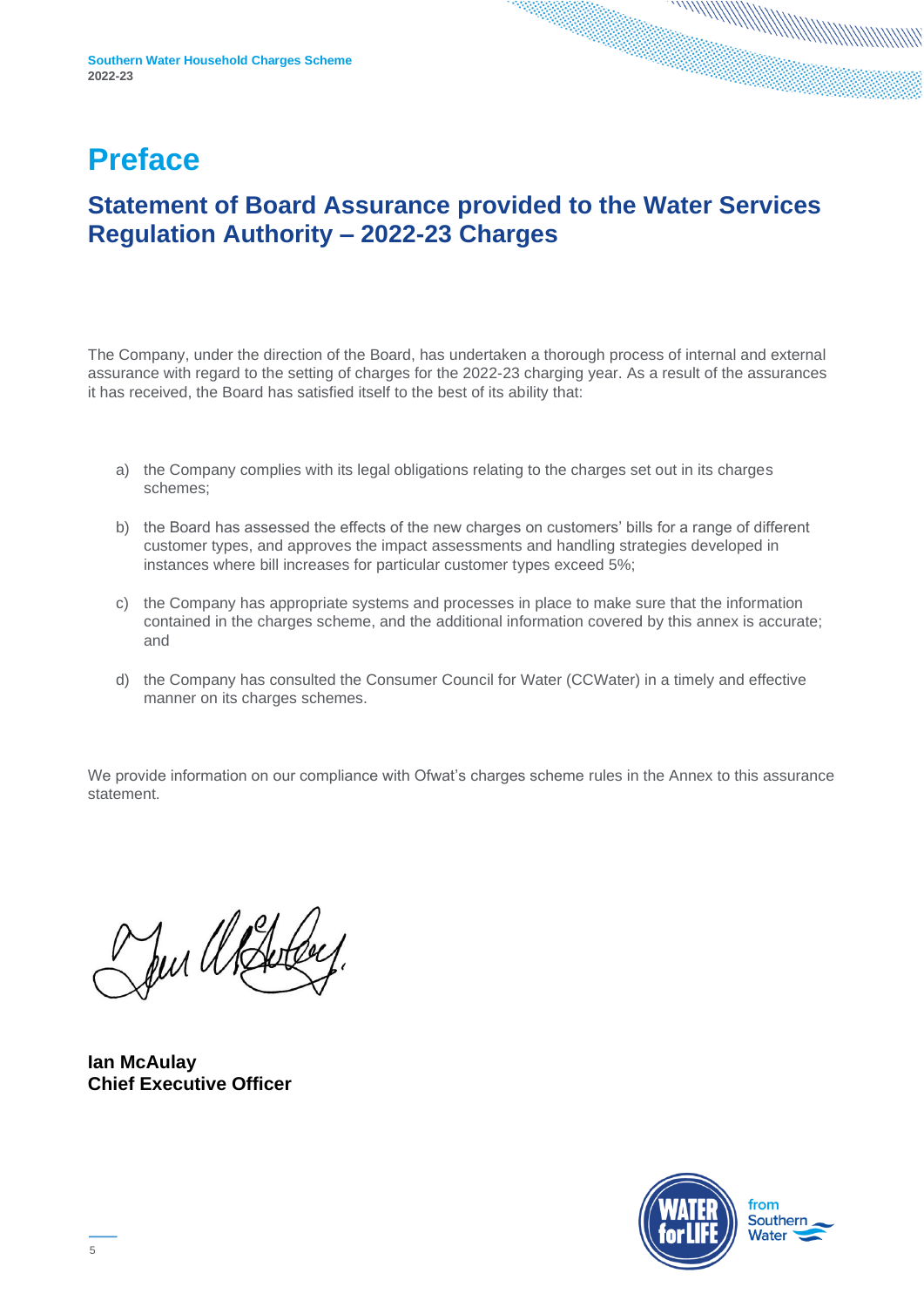**Southern Water Household Charges Scheme 2022-23**

 $K$   $G$  Loyal

**Keith Lough Chairman**

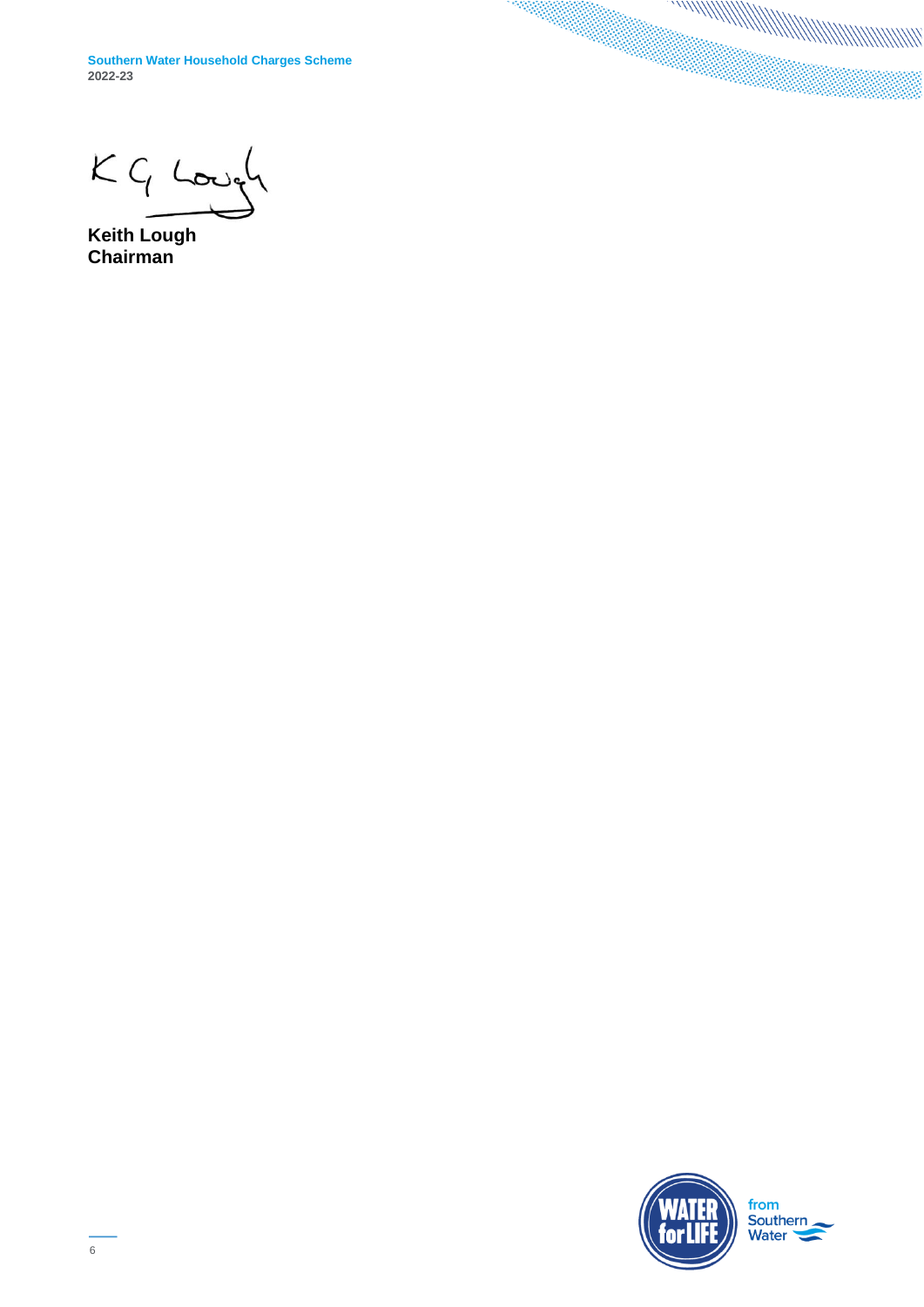## <span id="page-6-0"></span>**Part 1 - Introduction and Commencement**

- 1. This Charges Scheme is made by Southern Water Services Limited under Section 143 of the Water Industry Act 1991 and shall come into operation from 1 April 2022 to 31 March 2023 inclusive.
- 2. This Charges Scheme shall apply
	- (i) to premises that are not eligible to be switched to another licensee under guidance issued by the Water Services Regulation Authority, and
	- (ii) in those areas and to those household premises for which the Company is, or is deemed to be, the appointed water and/or sewerage undertaker.
- 3. Nothing in this Charges Scheme shall affect the Company's powers or rights to enter into or be bound by agreements with persons to be charged, whether made before or after the coming into operation of this Scheme.
- 4. The amounts now fixed by the Company in respect of the charges provided for in this Charges Scheme are those shown in the Schedule. The Company's Board has provided assurance to the Water Services Regulation Authority relating to the charges set out in its charges schemes.
- 5. The Southern Water Household Premises Charges Scheme 2021-22 is hereby revoked with effect from 1 April 2022, without prejudice to the recovery of charges due in accordance with that and other revoked Charges Schemes.

*[Note: Charges for water services not provided for in this Charges Scheme are provided for in:*

- *i. the Southern Water Services Limited (South East Water CMP) Charges Scheme 2022-23;*
- *ii. the Southern Water Services Limited Wholesale Statement of Principles and Charges 2022-23;*
- *iii. the Southern Water Services Limited Charging Arrangements 2022-23, and*
- *iv. the Southern Water Services Limited Infrastructure Charges Scheme 2022-23.*

*These documents can be viewed on our website [www.southernwater.co.uk](http://www.southernwater.co.uk/)*

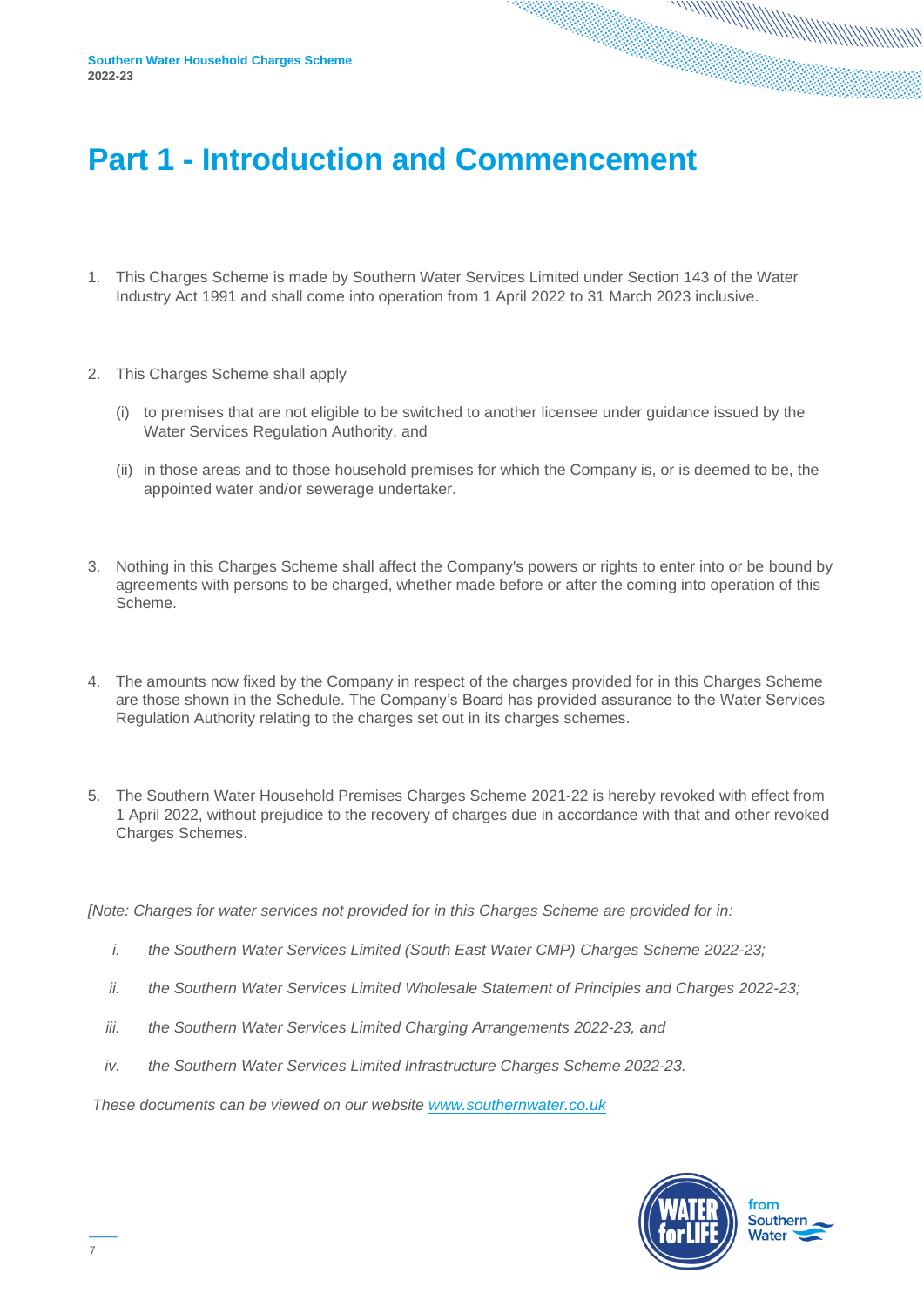## <span id="page-7-0"></span>**Part 2 - Principles for measured, assessed measured, and unmeasured charges**

### <span id="page-7-1"></span>**1. New water supplies**

- 1.1 The charges payable following the provision by the Company of any new water supply to any household premises shall be measured charges. A meter must be installed on all new water supplies.
- 1.2 (i) For the purposes of the preceding paragraph, a new supply may also be provided when there is a change of use of water supplied through an existing service pipe; measured charges shall be payable following service of notice to this effect by the Company on the person chargeable who must provide for the installation of a meter.
	- (ii) Where there is a change of use of water supplied by a common supply pipe to two or more premises in separate occupation, the charges for the supply to the premises on which the change of use has taken place shall be measured charges and the person chargeable for the supply must provide for the separation of the common supply and the installation of a meter on the separate supply to the premises.

### <span id="page-7-2"></span>**2. Existing water supplies**

- 2.1 The charges payable shall be and remain measured charges
	- (i) where a meter is installed on a water supply to any household premises in the circumstances described in paragraph 2.5 of this Part, or
	- (ii) where a meter is installed on a water supply to any household premises otherwise than to give effect to a measured charges notice or measured charges consent, or
	- (iii) where a meter is installed on a water supply to any household premises to give effect to a measured charges notice or measured charges consent which has not been or cannot be revoked, or
	- (iv) if the Company so determines, where there has been a change in the occupation of any household premises and no charges have yet been demanded from the person who has become the consumer, or
	- (v) where the Company has so determined in respect of any household premises to which Section 144B(2) does not apply, or in respect of any purpose for which water supplied by the Company is used.

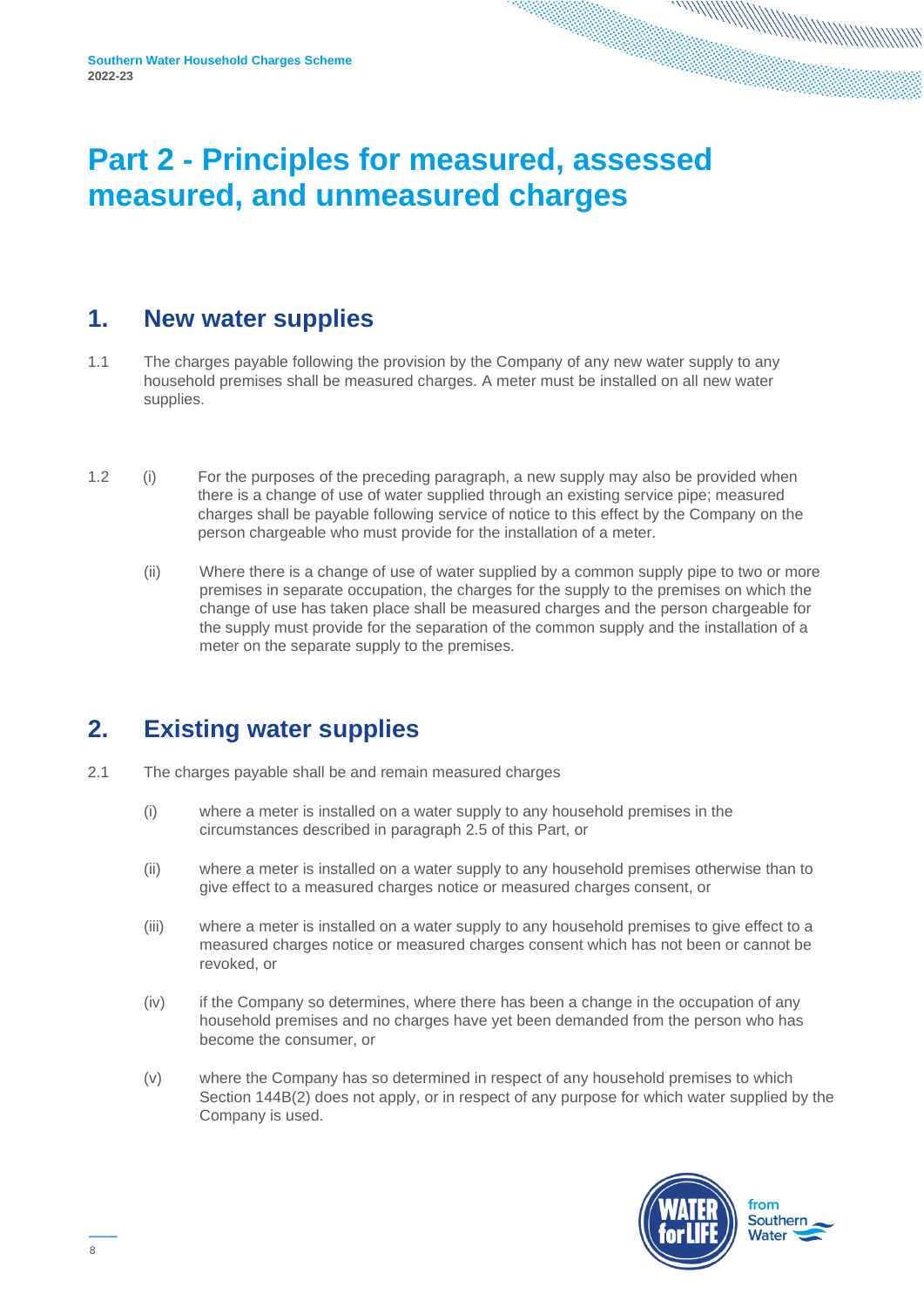- 2.2 The Company may determine that the charges for water supplies
	- (i) to any household premises to which Section 144B(2) does not apply or to any description of premises which are not household premises, or
	- (ii) used wholly or partly for any business, trade or manufacturing or for any other commercial or non-domestic purposes, subject to such conditions as may be prescribed for the purposes of Section 144B(1)(c), shall be measured charges.
- 2.3 The consumer in respect of any household premises may consent or require that the charges for water supplies to those premises shall be measured charges, by the giving of measured charges consent or a measured charges notice to the Company in accordance with paragraph 3 below, as appropriate.
- 2.4 Once the charges in respect of household premises or any water supply are or have become measured charges, they shall remain measured charges irrespective of any change of use of the premises or of the purpose for which the water is used, unless and until the Company at its own discretion determines, or where necessary agrees, that the charges payable shall be assessed measured charges or unmeasured charges.
- 2.5 In accordance with regulation 4(1) of the Water Industry (Prescribed Conditions) Regulations 1999, as amended, the Secretary of State has determined the whole of the Company's area to be an area of serious water stress for the purposes of those Regulations. By virtue of regulation 2(d) of those Regulations, the Company is not restricted in its power to fix charges for household premises by reference to volume and to install a meter for charging purposes, provided that those premises are subject to a programme for the fixing of charges by reference to volume. For this purpose, the Company's "programme for the fixing of charges by reference to volume" is the UMP. While the main period of meter installation under the UMP has concluded, premises for which the basis of charge is unmeasured remain subject to the UMP.
- 2.6 The charges payable in respect of household premises shall be and remain assessed measured charges
	- (i) where the Company is not obliged to give effect to a measured charges in accordance with paragraph 3.3 of this Part, or
	- (ii) where the Company is unable to install a meter for charging purposes in accordance with paragraph 2.5 of this Part.

### <span id="page-8-0"></span>**3. Measured charges notice**

- 3.1 Where
	- (i) water is supplied by the Company to household premises, and

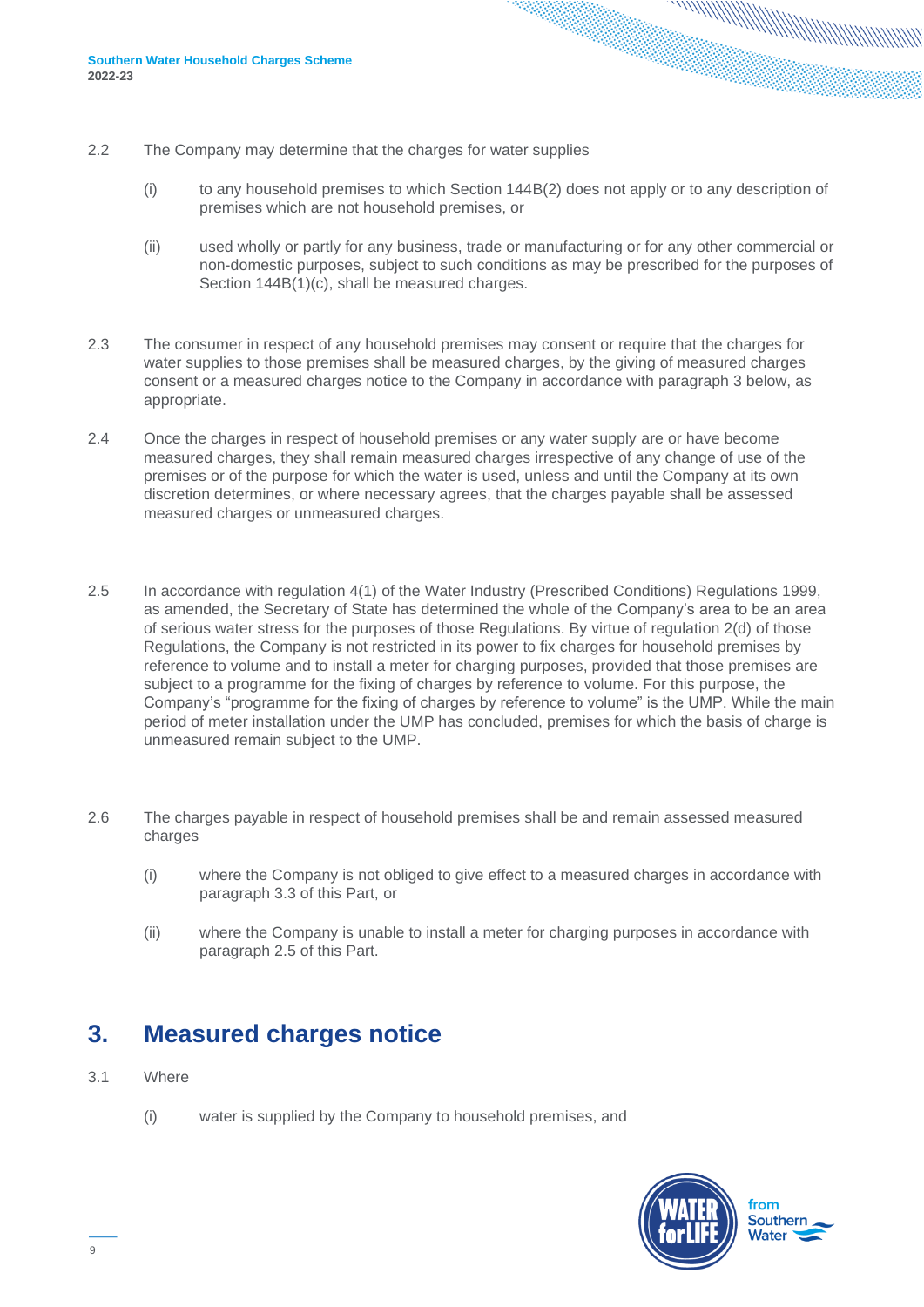(ii) the charges payable in respect of those premises are assessed measured charges or unmeasured charges,

the consumer may at any time give the Company a measured charges notice requiring the Company to fix charges in respect of those premises by reference to the volume of water supplied.

- 3.2 Subject to paragraph 3.3 below, the Company must give effect free of charge to a measured charges notice before the end of the period of three months beginning with the date of receipt by the Company of the measured charges notice.
- 3.3 The Company is not obliged to give effect to a measured charges notice if
	- (i) it is not reasonably practicable to fix charges in respect of the premises by reference to the volume of water supplied, or
	- (ii) to do so would involve the incurring by the Company of unreasonable expense.
- 3.4 (i) The Company shall be obliged to give effect to a measured charges notice if the only expenses it will be necessary to incur are
	- a) the provision of a single meter,
	- b) the cost of installation of that meter in the Company's preferred location, which is normally in the public highway / footpath at the location of the external stoptap,
	- c) the cost of reinstatement, subject to reasonable limits,
	- d) for internal installations, an outreader if the Company considers one is necessary, and/or
	- e) such other expenses as are reasonable, which may include the provision and installation of a second internal meter in appropriate cases.
	- (ii) The Company shall be not be obliged to give effect to a measured charges notice if it would be necessary to incur expenses additional to those in paragraph 3.4(i), including
		- a) the cost of separating the customer's supply pipe where it is shared with other customers,
		- b) the cost of installing additional meters if a customer is served by more than one or an additional shared supply,
		- c) the cost of alterations to existing plumbing to enable a meter to be installed, and/or
		- d) the cost of installation of a meter otherwise than in the Company's preferred location.

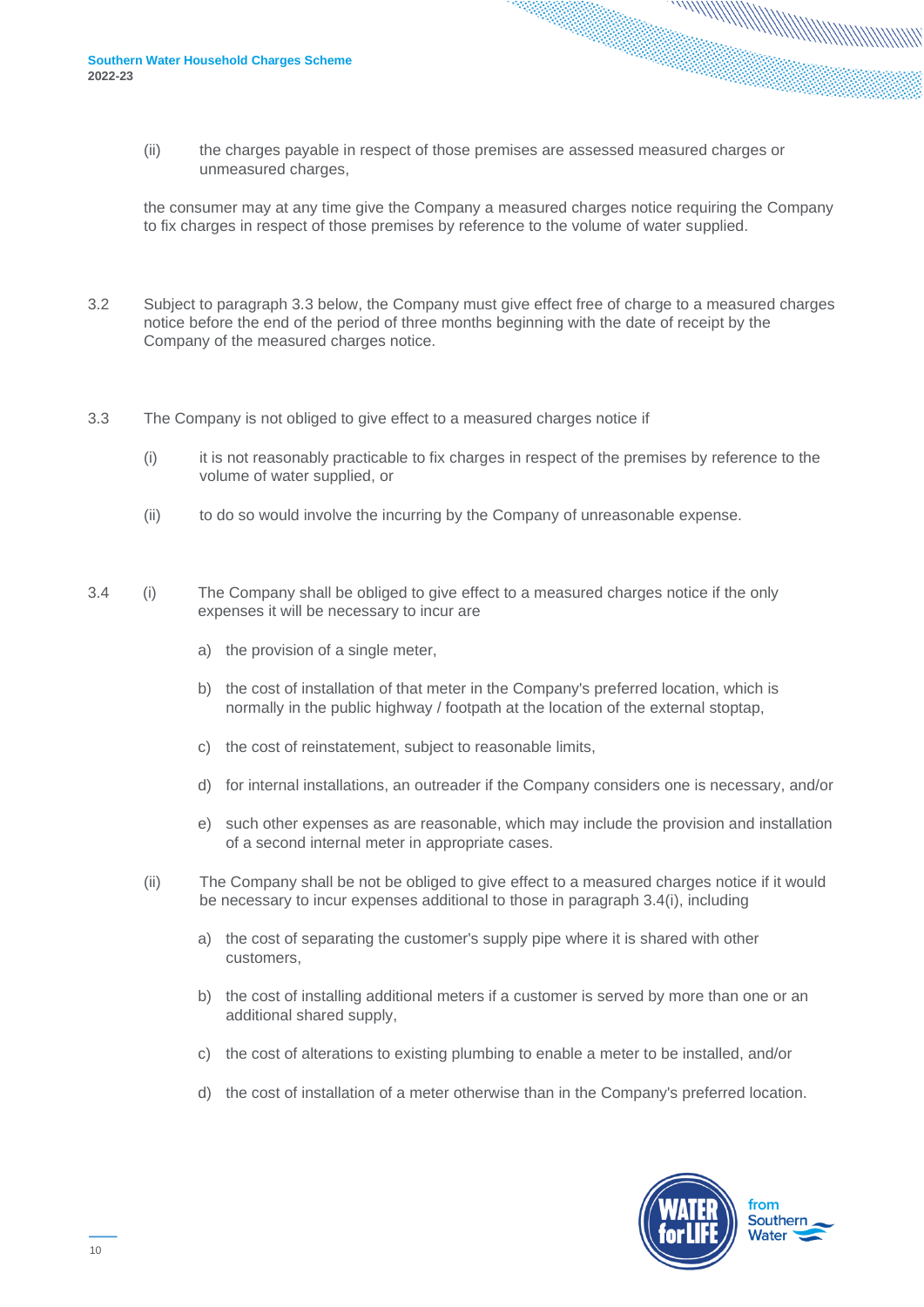- (iii) The Company will nevertheless fix charges by reference to the volume of water supplied in respect of the premises the subject of the measured charges notice if the consumer pays to the Company any expenses it would be necessary to incur additional to those in paragraph 3.4(i); such expenses may include the cost of installation of a meter at the consumer's request otherwise than in the Company's preferred location.
- (iv) Any dispute between the Company and the consumer as to whether
	- a) it is reasonably practicable to fix charges in respect of the premises by reference to the volume of water supplied, or
	- b) to fix charges in respect of the premises by reference to the volume of water supplied would involve the incurring by the Company of unreasonable expense

may be referred to Water Services Regulation Authority under Section 30A by either the Company or the consumer.

- 3.5 Where the Company is obliged to give effect to a measured charges notice and fails to do so before the end of the period of three months beginning with the date of receipt of the measured charges notice, the charges payable in respect of the premises from the end of the period of three months until the day on which the supply began to be measured by volume for charging purposes shall comprise standing charges and other fixed charges (as appropriate) only.
- 3.6 "Measured charges notice" means notice of application on a form specified and provided by the Company and given to the Company (at the address specified by it) by the consumer in respect of household premises, requiring the Company to fix charges in respect of those premises by reference to the volume of water supplied.
- 3.7 Where the Company is not obliged to give effect to a measured charges notice in respect of any household premises because it is not reasonably practicable to install a meter, or to do so would involve the incurring by the Company of unreasonable expense,
	- (i) the Company may, if the premises are in a building or discrete part of a building comprised of similar premises, agree to the installation of a meter on the communal service pipe, provided there is a suitable body to take responsibility for payment of all measured water and sewerage charges (as appropriate) and all consumers served by the communal pipe so agree, or
	- (ii) the Company shall fix the water and sewerage charges (as appropriate) in respect of the premises as assessed measured charges calculated by reference to the number of bedrooms in the premises at any time or single occupancy.

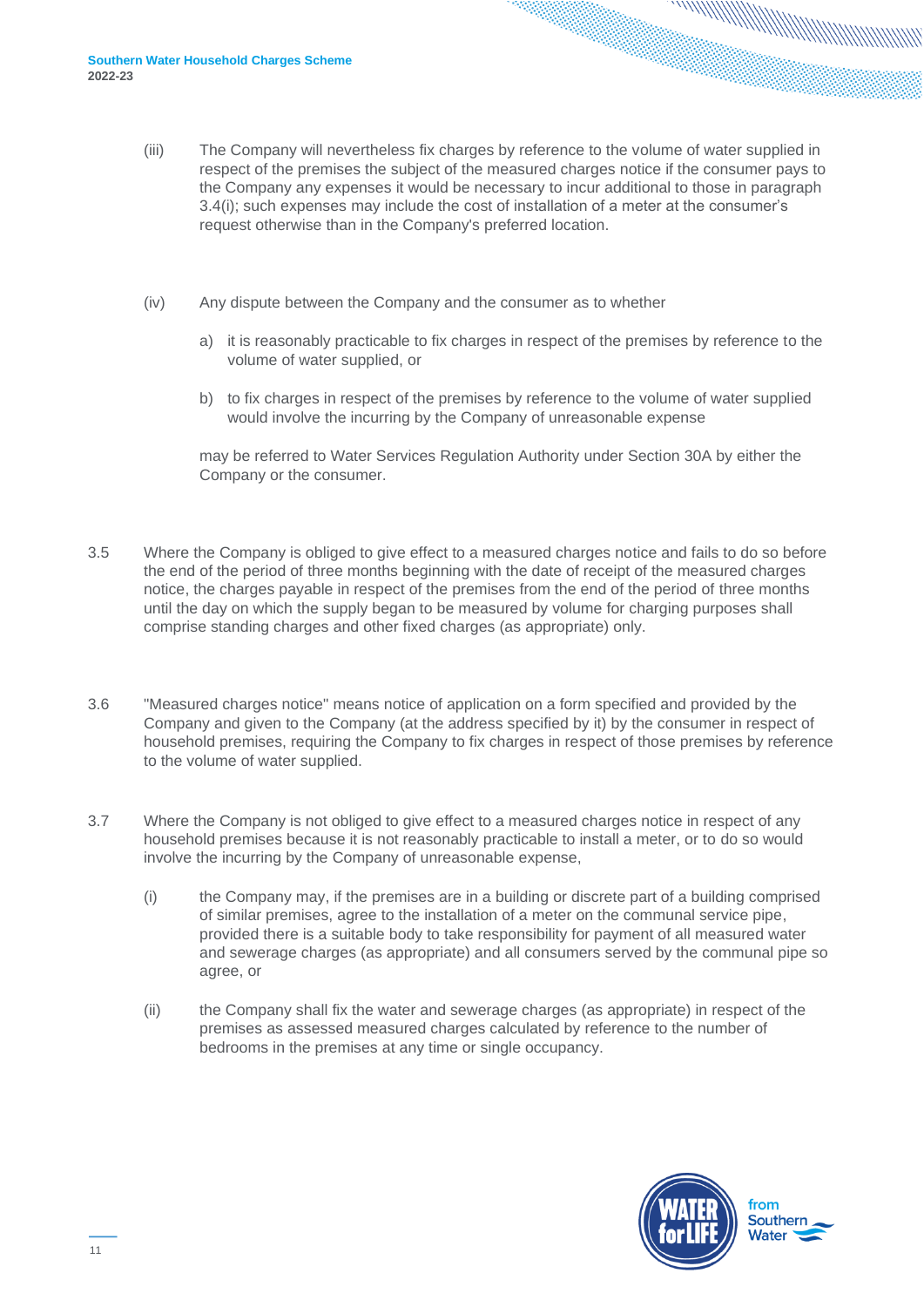### <span id="page-11-0"></span>**4. Existing water supplies - non-qualifying option**

Without prejudice to paragraph 2.3 above, the person chargeable in respect of household premises receiving an assessed measured water supply or an unmeasured water supply, or any interested person having the consent of all persons having a home in any part of such premises, may elect to have a measured water supply if the premises are served by a separate service pipe, the plumbing installations comply with any applicable regulations made under Section 74, and the person chargeable, or the interested person, has the right or necessary consents to permit, and agrees to pay the cost of installation of the meter, as well as the meter installation survey fee and measured charges thereafter.

### <span id="page-11-1"></span>**5. Ownership of meter**

Any meter installed by the Company in accordance with this Charges Scheme remains the property and responsibility of the Company at all times. It is a criminal offence to interfere with any meter or other apparatus belonging to the Company.

### <span id="page-11-2"></span>**6. Assessed measured water supplies and unmeasured water supplies**

Where a water supply is not a measured water supply in accordance with the preceding provisions of this Part, the charges payable shall be assessed measured charges or unmeasured charges.

### <span id="page-11-3"></span>**7. Specific water supply charges**

The Company may from time to time fix other specific charges for water supplies for non-domestic purposes.

### <span id="page-11-4"></span>**8. Water used for fire fighting purposes**

In accordance with Section 147 of the Water Industry Act 1991, no charge is made for water used for fire fighting purposes, for the testing of apparatus installed or equipment used for extinguishing fires or for the purpose of training persons for fire fighting.

### <span id="page-11-5"></span>**9. Sewerage services**

- 9.1 Generally, irrespective of whether water is supplied by the Company or another water undertaker, charges for sewerage services provided to connected premises shall be
	- (i) measured charges if there is a measured water supply to the premises,

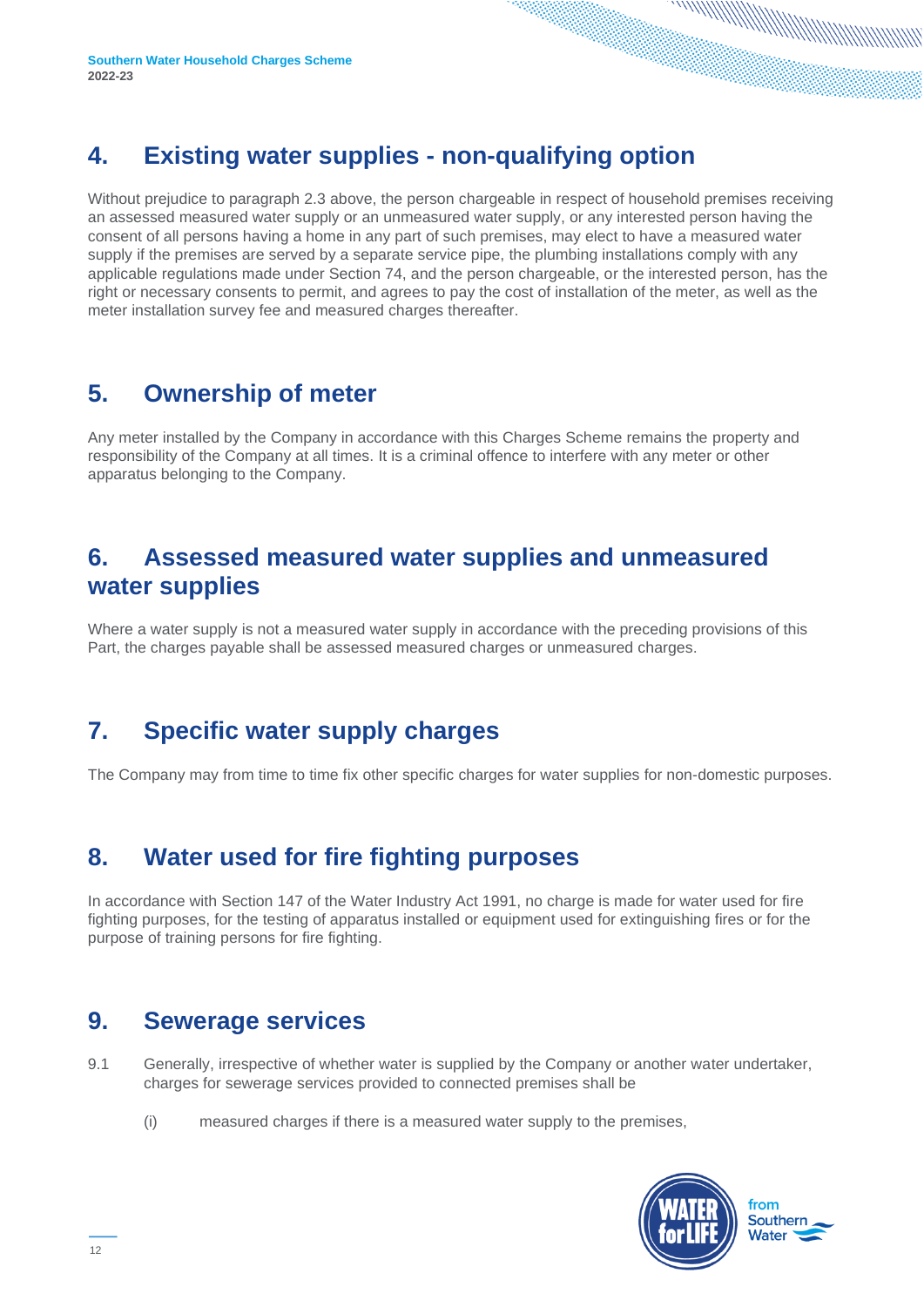- (ii) assessed measured charges if there is an assessed measured water supply to the premises, and
- (iii) unmeasured charges if the water supply to the premises is not measured or assessed measured.
- 9.2 The Company may determine that charges for sewerage services provided to connected premises shall be assessed measured charges or unmeasured charges if different persons are liable for charges for water supply and sewerage services to the same premises.
- 9.3 If there is no water supply to connected premises or if the water supply is private (including where there is private supply of water originally supplied by the Company or another water undertaker), the charges shall be unmeasured charges, provided that the Company may at its own discretion determine that the charges payable shall be measured charges or assessed measured charges if an acceptable method of measurement or assessment of the volumes of water supplied to or effluent discharged from the connected premises is installed.
- 9.4 This Charges Scheme provides for a reduction in the charges payable for the provision of sewerage services to any premises where surface water does not drain to a public sewer from those premises.
- 9.5 This Charges Scheme does not provide for a reduction in the charges payable for the provision of sewerage services to any premises where the volume of surface water draining to a public sewer from those premises has been reduced. At the time of making this Charges Scheme, the Company considers that the costs of operating such a scheme of reduced charges outweigh the benefits that would arise.
- 9.6 This Charges Scheme does not provide for reduced charges to community groups in respect of surface water drainage from their property.

### <span id="page-12-0"></span>**10. Unoccupied premises**

Charges may remain payable if premises are unoccupied, unless the water supply to the premises has been disconnected because the premises are unoccupied. Where the water supply to premises is disconnected because the premises are unoccupied, charges remain payable to the day before the water supply to the premises is disconnected.

### <span id="page-12-1"></span>**11. Retrospective adjustments**

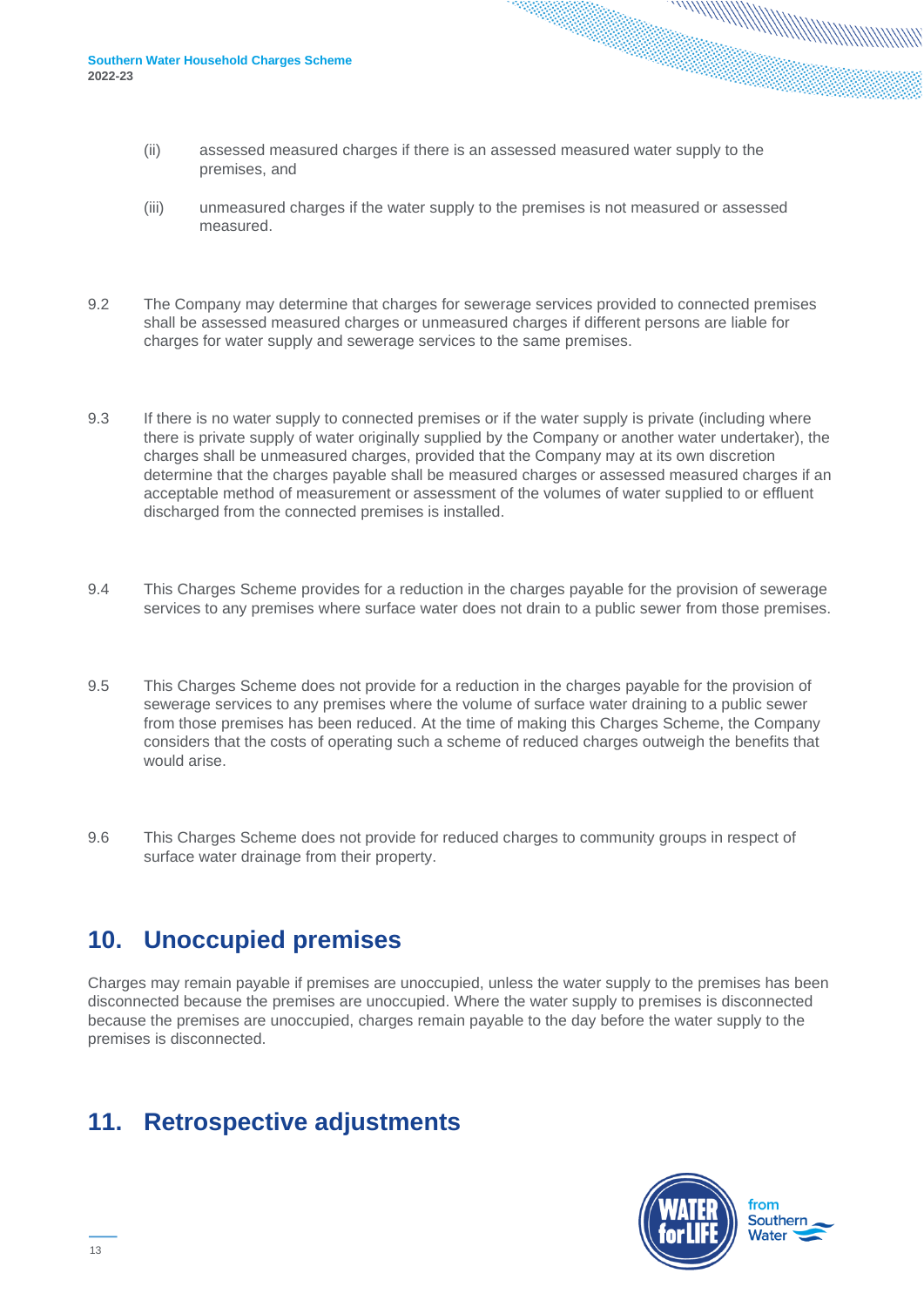While the Company strives to ensure that all consumer bills for charges are correct, in the event of error the Company reserves the right to make retrospective adjustments. The Company will always make an appropriate retrospective adjustment if correcting the error is in the consumer's favour. The Company will not make a retrospective adjustment in its favour that relates wholly to a prior charging year if it is clear that the error is solely due to its failure.

### <span id="page-13-0"></span>**12. Persons chargeable**

- 12.1 The charges for water supplies shall be payable by the occupier for the time being of the premises supplied or any person to whom the supply is made available.
- 12.2 The charges for sewerage services shall be payable by the occupier for the time being of the connected premises.
- 12.3 A person who is not the occupier of premises may be liable to pay water supply and/or sewerage charges in relation to those premises instead of the occupier by or under any enactment or by agreement with the Company.
- 12.4 In the case of measured charges, a former occupier of premises may be liable to pay water supply and/or sewerage charges in relation to those premises in the circumstances set out in paragraph 3 of Part 10.

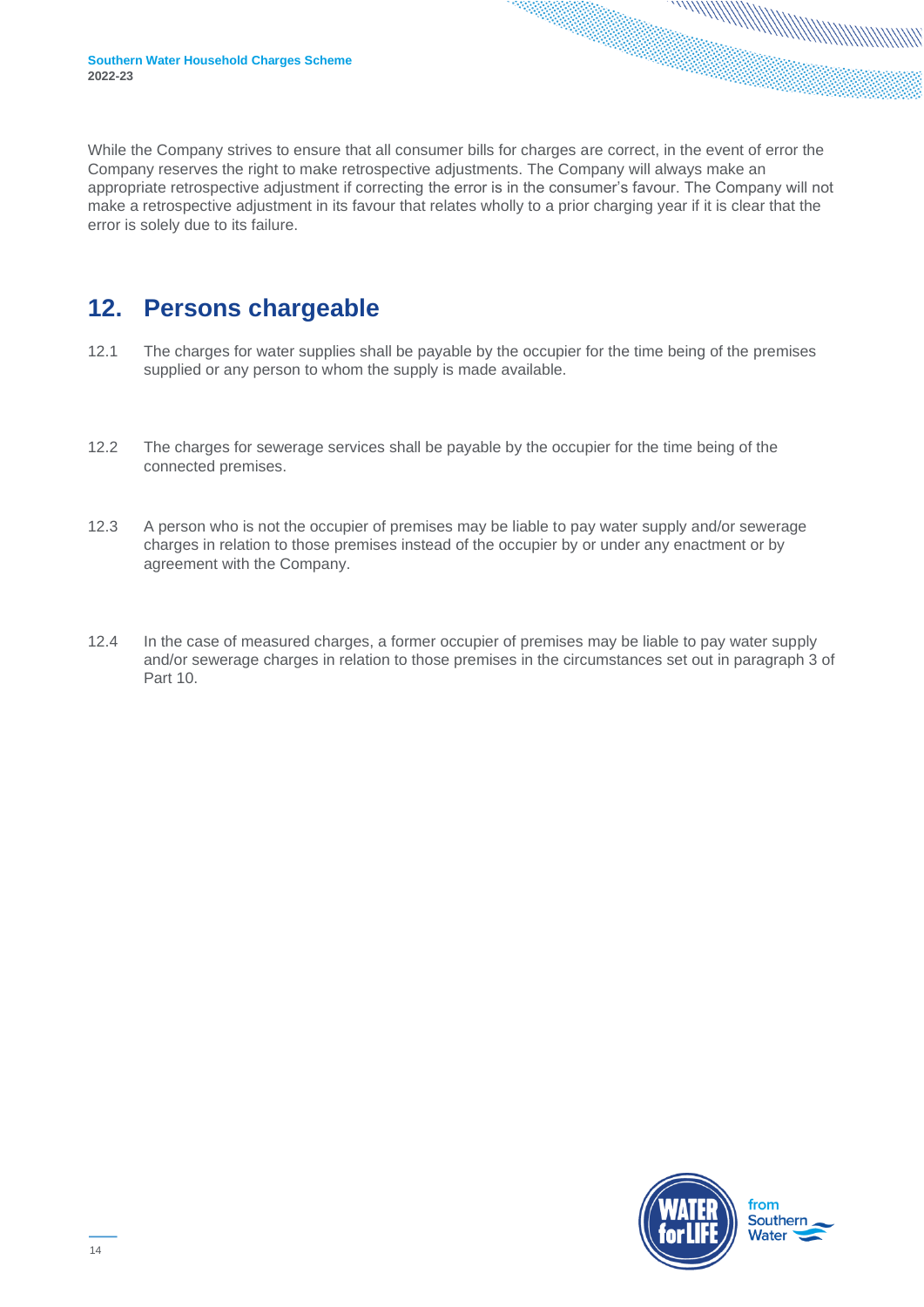**Southern Water Household Charges Scheme 2022-23**

## <span id="page-14-0"></span>**Part 3 - Measured charges**

### <span id="page-14-1"></span>**1. Measured water supplies**

- 1.1 The charges for a measured water supply shall comprise
	- (i) a standing charge, and
	- (ii) a volume charge.
- 1.2 The standing charge is a fixed charge.
- 1.3 (i) The volume charge shall be calculated on the volume of water recorded by the meter or assessed by the Company as having been supplied, subject to the provisions of the Company's code of practice and procedure on leakage for domestic customers and regulations made or treated as made under Section 149, where applicable.
	- (ii) Where for any reason the volume of water supplied for any period has not been recorded or ascertained correctly, the Company may demand a volume charge in respect of that period calculated on
		- (a) an estimated volume, which may be adjusted if the actual volume supplied is ascertained, or
		- (b) an assessed volume determined by the Company where the actual volume supplied cannot be ascertained.
- 1.4 (i) Where the person chargeable in respect of any premises in separate occupation so requests, the charges for a measured water supply shall comprise
	- (a) a standing charge in accordance with paragraph 1.2 of this Part,
	- (b) a fixed charge (large user), and
	- (c) a lower volume charge (large user).
	- (ii) The fixed charge (large user) shall be that specified by the Company as the fixed charge for such purpose.
	- (iii) Paragraph 1.3 of this Part shall apply to a lower volume charge (large user) as it applies to a volume charge.
	- (iv) The Company provides a range of unit lower volume charges (large user) based on prescribed ranges of annual consumption. Once the person chargeable has elected to pay a

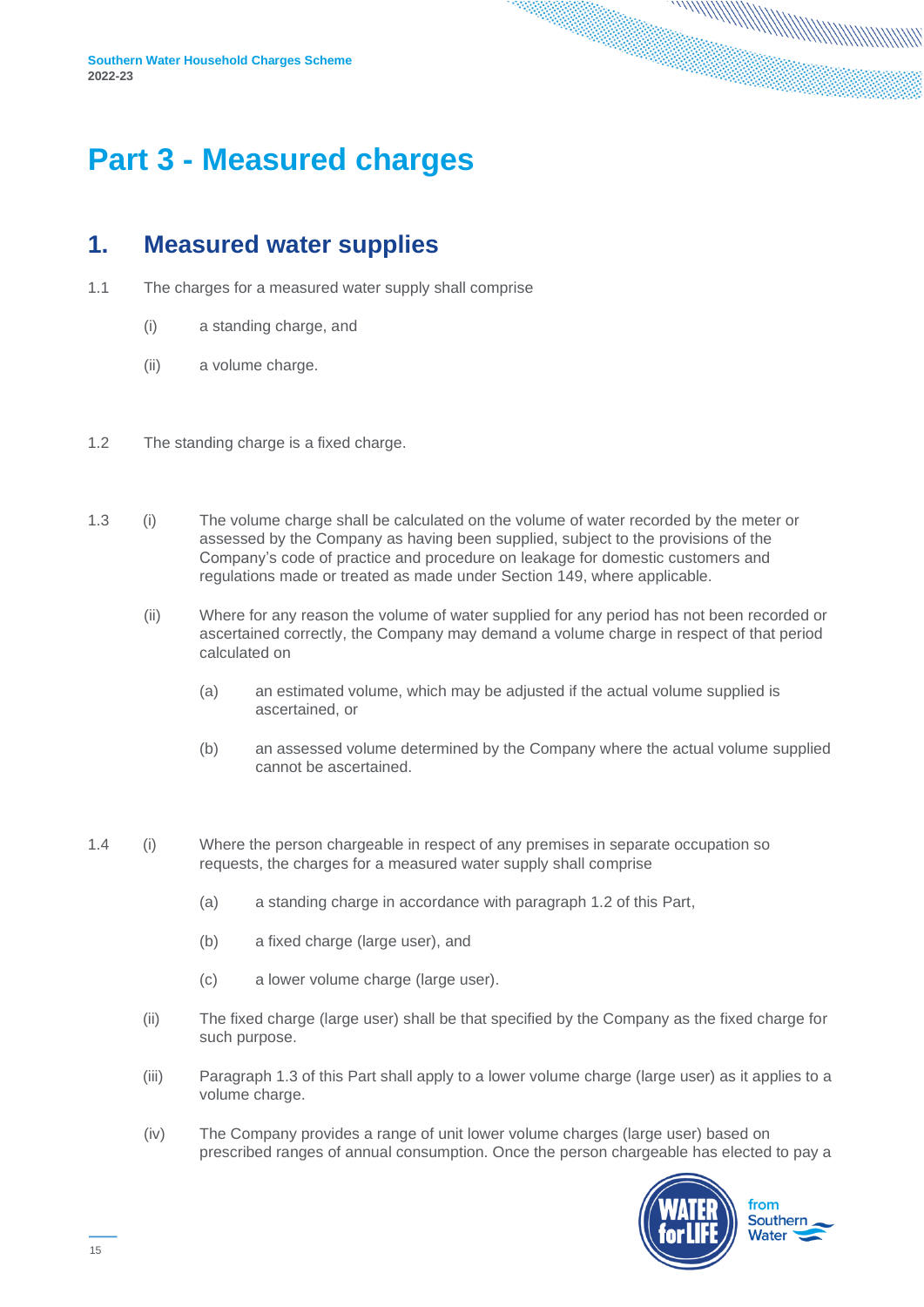unit lower volume charge (large user) from the range provided, the value of the unit lower volume charge (large user) shall not be revised during the operation of this Charges Scheme.

(v) Where separate premises located on the same site are occupied by the same occupier, the person chargeable may elect to pay a unit lower volume charge (large user) based on the total annual consumption of all the premises. For the purposes of this paragraph, the annual consumption of any premises that are eligible to be switched to another licensee under guidance issued by the Water Services Regulation Authority must be disregarded.

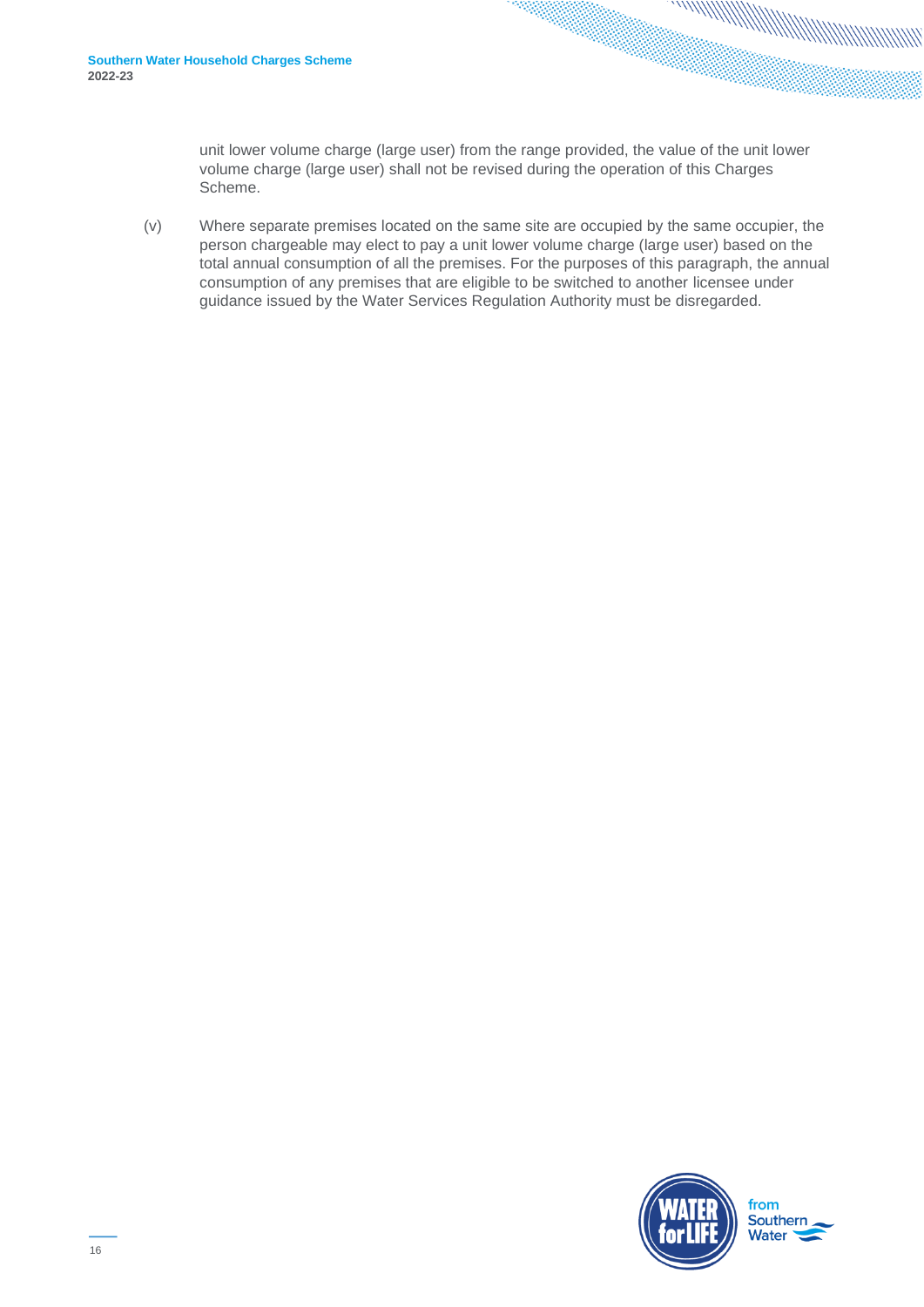### <span id="page-16-0"></span>**2. Sewerage services**

- 2.1 Where there is a measured water supply to connected premises and measured charges are payable, the charges for sewerage services shall comprise
	- (i) a standing charge,
	- (ii) a highway drainage charge,
	- (iii) a surface water drainage charge where the premises is connected for surface water drainage, and
	- (iv) a wastewater charge.
- 2.2 (i) The standing charge is a fixed charge.
	- (ii) The highway drainage charge is a fixed amount in respect of general highway drainage.
	- (iii) The surface water drainage charge is a fixed charge determined by the actual (physical) size of the water meter or water service pipe to the premises; in the event that the consumer has established at any time after 1 April 2000 (and the circumstances have not changed), or establishes to the Company's reasonable satisfaction (under the arrangements referred to in paragraph 7.2 of Part 10) that the connected premises are connected for the drainage of foul water only, and not for surface water, the surface water drainage charge shall be cancelled with effect from 1 April 2015 or the date when the consumer became the occupier or the premises became connected for the drainage of foul water only, if later.
	- (iv) The wastewater charge shall be an assessed charge, determined for household premises by reference to 92.5% of the volume of water recorded by the water meter, or estimated or assessed in accordance with the preceding provisions of this Part (or by the water supplier, if not the Company), as having been supplied to the premises, and subject to the provisions of the Company's code of practice and procedure on leakage for domestic customers and regulations made or treated as made under Section 149, where applicable.
- 2.3 Where the person chargeable claims and shows to the satisfaction of the Company that the volume of wastewater discharged from household premises to a public sewer is consistently significantly less than 92.5% of the volume of water supplied to the premises, wastewater charges from the date of the last demand for payment preceding receipt of the claim by the Company shall be determined by reference to such percentage, or at the Company's discretion to such volume, as the Company may specify from time to time.
- 2.4 Where the Company has allowed an adjustment to the wastewater charge in accordance with the preceding paragraph, the person chargeable is responsible for notifying the Company of any subsequent change in circumstances which may affect the calculation of the adjusted charge. Where the person chargeable notifies the Company of any such subsequent change in circumstances, or where the Company establishes that there has been such a subsequent change in circumstances,

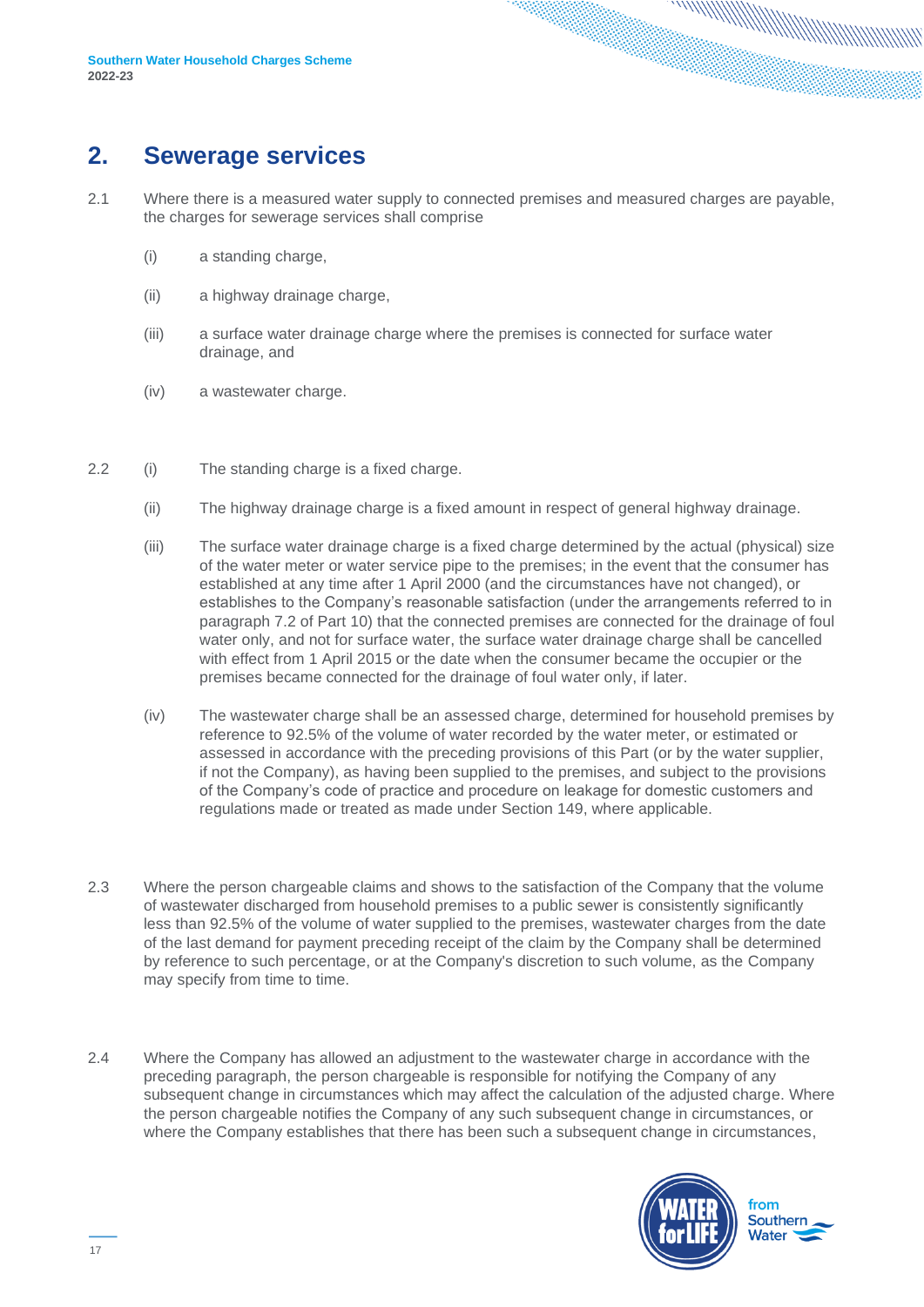any adjustment to the wastewater charge shall be made from the date that the change became effective.

- 2.5 Where any premises are supplied with water both through a meter and by private means, sewerage services charges shall be determined by the Company in accordance with the preceding provisions of this Part as though all water was supplied by a measured water supply of sufficient size.
- 2.6 (i) Where the person chargeable in respect of any connected premises in separate occupation for which measured charges are payable so requests, the charges for the drainage of foul water shall comprise
	- (a) a fixed charge (large user), and
	- (b) a lower wastewater charge (large user).
	- (ii) The fixed charge (large user) shall be that specified by the Company as the fixed charge for such purpose.
	- (iii) Paragraphs 2.2 (iv) to 2.5 of this Part shall apply to a lower wastewater charge as they apply to a wastewater charge.
	- (iv) Where separate premises located on the same site are occupied by the same occupier, the person chargeable may elect to pay a unit lower wastewater charge based on the total annual sewage volume of all the premises. For the purposes of this paragraph, the annual sewage volume of any premises that are eligible to be switched to another licensee under guidance issued by the Water Services Regulation Authority must be disregarded.
- 2.7 The charges for connected premises which are connected for the drainage of surface water only and not foul water shall be a surface water maximum charge, or if less, charges calculated in accordance with paragraph 2.3 of Part 5.
- 2.8 Where the water supply to any premises is for any reason disconnected, the occupier of the premises or if the premises are vacant the owner or other person responsible therefore shall pay to the Company the surface water charge in paragraph 2.7 of this Part where, during the period of disconnection, the premises are connected premises for the drainage of surface water.

### <span id="page-17-0"></span>**3. Time for payment**

### <span id="page-17-1"></span>**3A Where charges are billed by the Company**

Part 3A applies where charges are billed by the Company.

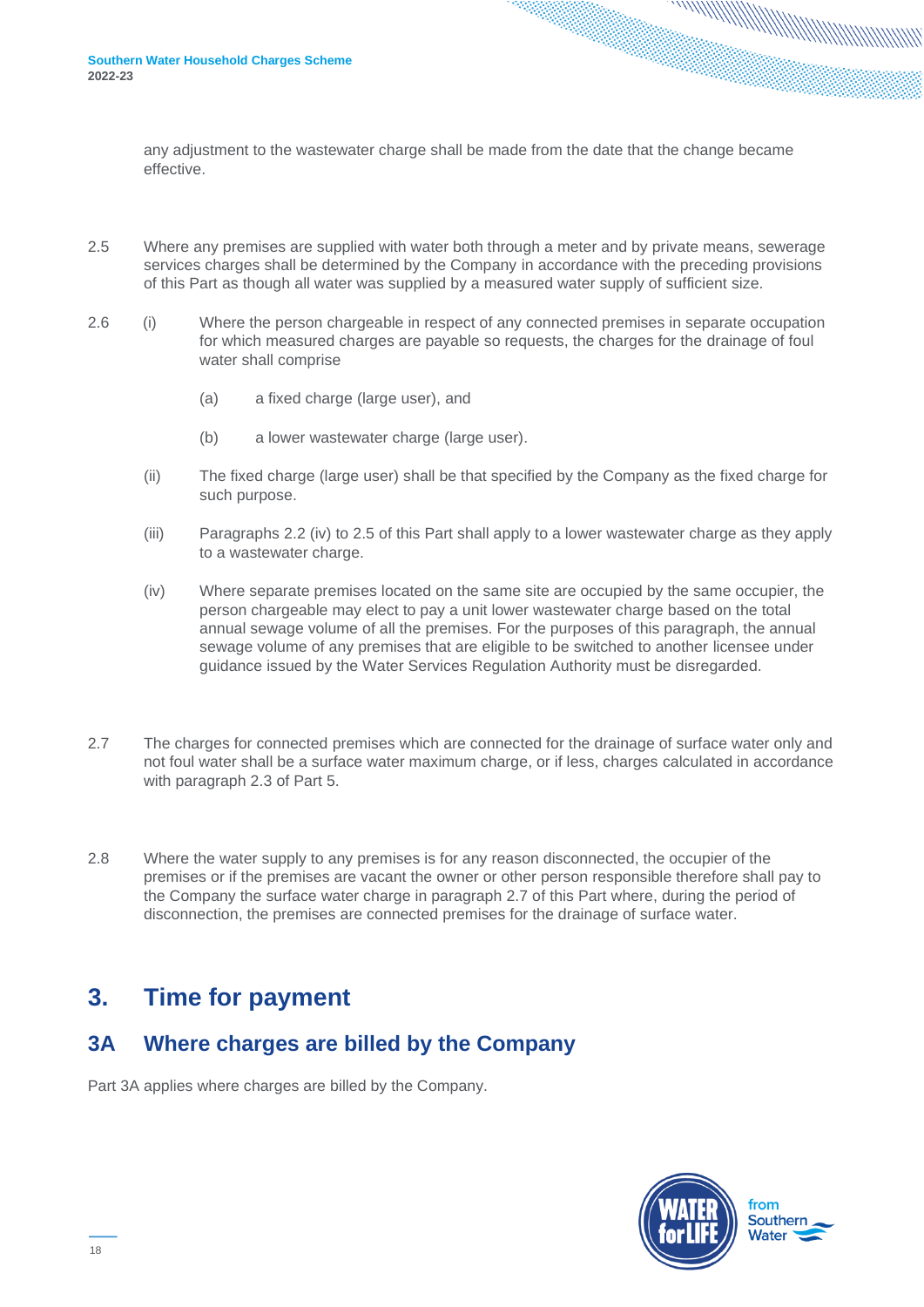- A3.1 Charges shall be due and payable on demand, provided that payment may be made, by prior agreement with the Company, by instalments which shall be due with such frequency and payable on such dates as the Company shall agree.
- A3.2 The Company will agree to payment by regular monthly, fortnightly or weekly instalments, provided that the amounts of such instalments are anticipated to pay all charges that will accrue in the year from 1 April 2022.
- A3.3 If payment of any instalment is not made on the due date, any arrangement for payment by instalments may be withdrawn by the Company and the whole of the charges then unpaid shall become due and payable.
- A3.4 Charges shall be calculated at such intervals and for such periods as the Company shall determine, which may be altered from time to time.
- A3.5 The amounts of the charges shown in the Schedule shall apply from 1 April 2022. For the determination of charges for a period ending on or after that date, standing charges and other fixed charges shall be apportioned on a daily basis and the volume of water supplied shall be deemed to have been supplied at the average daily rate for the period concerned unless a reading on the meter has been obtained on 31 March 2022.
- A3.6 Where the only charge payable is the surface water maximum charge, the full amount due shall be payable on demand.

### <span id="page-18-0"></span>**3B Where charges are billed by South East Water Limited**

Part 3B applies where charges are billed on behalf of the Company by South East Water Limited.

Charges shall be due in accordance with South East Water Limited's Household Charges Scheme 2022-23.

## <span id="page-18-1"></span>**Part 4 – Assessed measured charges**

### <span id="page-18-2"></span>**1. Assessed measured water supplies**

- 1.1 The charges for an assessed measured water supply shall comprise
	- (i) a standing charge, and

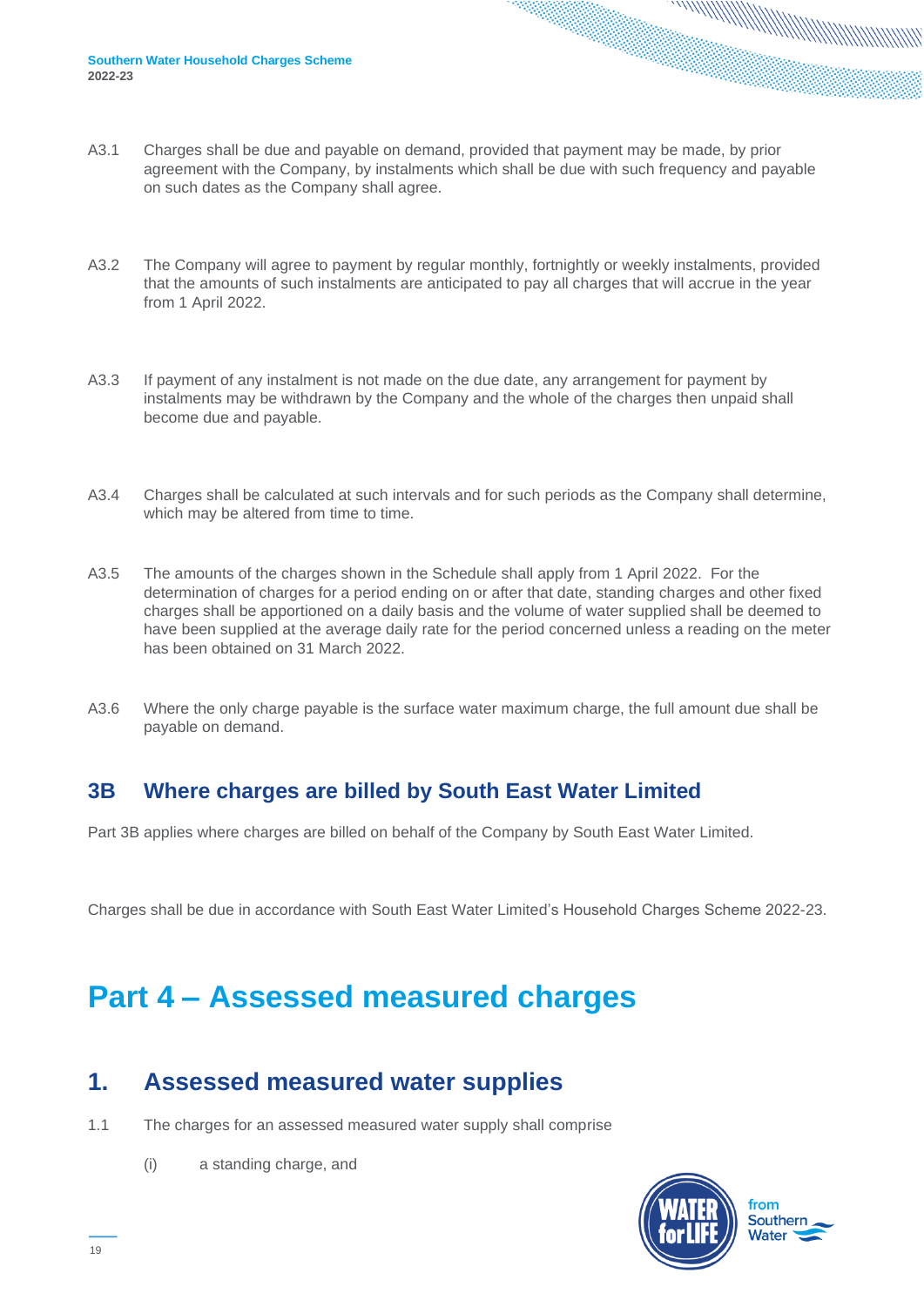- (ii) an assessed volume charge.
- 1.2 The standing charge is a fixed charge.
- 1.3 The assessed volume charge shall be calculated by reference to the number of bedrooms in the premises at any time or single occupancy.
- 1.4 For charges to be fixed by reference to single occupancy, the person chargeable must be the only person in occupation of the premises. Where the consumer agrees to fix charges by reference to single occupancy, they must provide evidence of their single occupancy status by providing the Company with a copy of their current Council Tax bill containing a single occupier discount. The single occupancy charge will be back-dated to the 1st April of the charging period within which the application is made.
- 1.5 Where charges are fixed by reference to single occupancy, and the consumer vacates the premises, charges shall be fixed by reference to the number of bedrooms in the premises at any time with effect from the day after the consumer vacates the premises.
- 1.6 Where charges are fixed by reference to single occupancy, prior to the commencement of the charging year commencing 1 April 2022 the consumer must provide the Company with evidence of their continued single occupancy status by providing the Company with a copy of their Council Tax bill for the year commencing 1 April 2022 containing a single occupier discount.
- 1.7 The Company provides lower assessed measured charges in accordance with the Schedule where
	- (i) the consumer enjoys access to shared and/or communal water-using facilities at the premises within which their home is located, and
	- (ii) a suitable body is responsible for payment of all water and sewerage charges (as appropriate) in respect of the shared and/or communal water-using facilities.
- 1.8 The Company may, at its discretion, fix charges by reference to single occupancy for certain types of premises, regardless of the actual number of persons occupying the premises at any time. Such types of premises may include, but not be limited to, houseboats, caravans, mobile homes and chalets.
- 1.9 Where the Company requires access to the consumer's property in order to progress the installation of a meter in accordance with paragraph 2.5 of Part 2 but has been unable to gain access to the

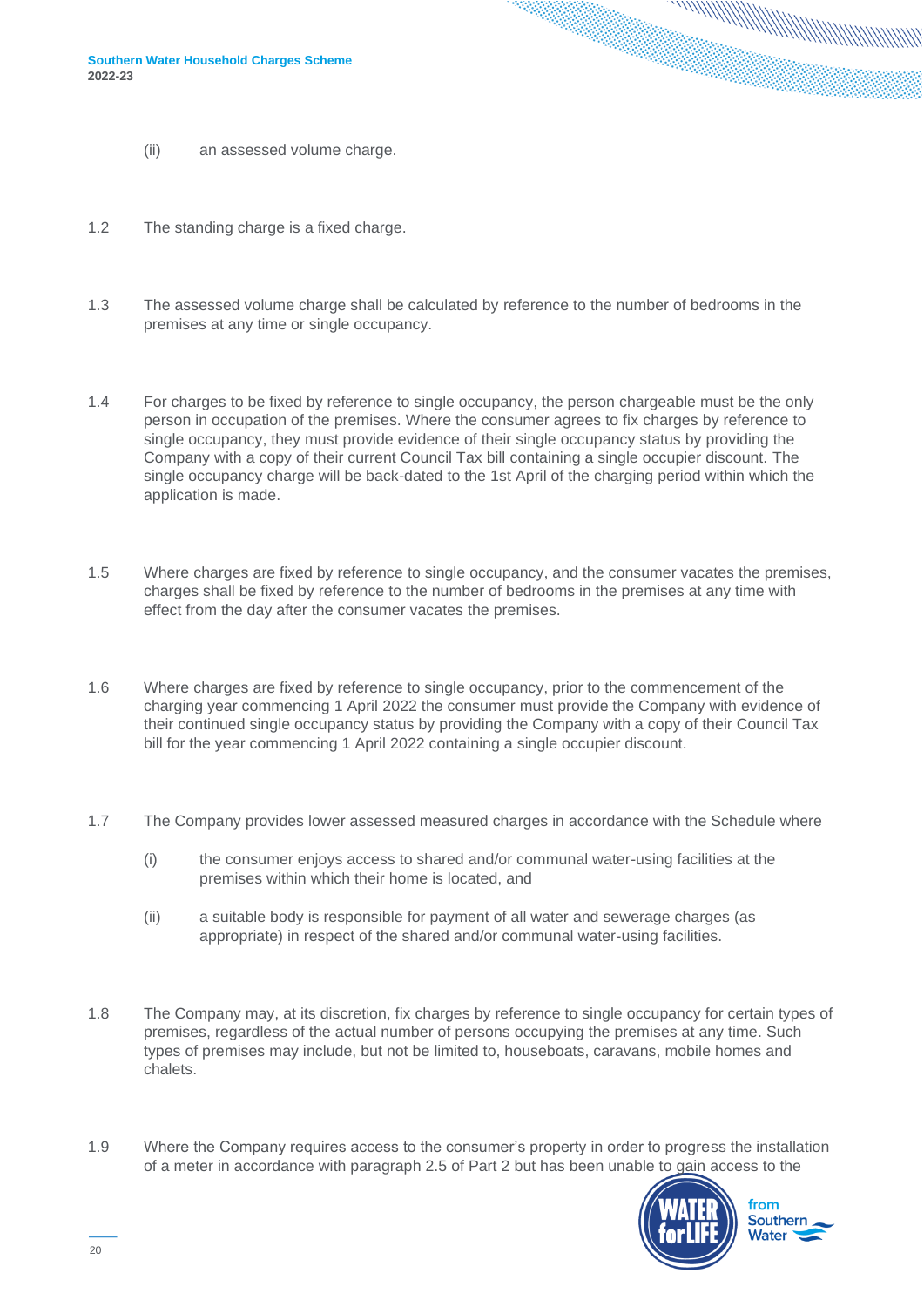consumer's property, the charge for each service provided shall be the No Access charge as shown in the Schedule. The No Access charge shall be effective from the date on which the Company had planned to install the meter.

- 1.10 Where the No Access charge applies, charges shall not be fixed by reference to single occupancy.
- 1.11 The No Access charge shall be cancelled if the consumer provides the Company with access to their property in order that the installation of a meter may be progressed in accordance with paragraph 2.5 of Part 2.

### <span id="page-20-0"></span>**2. Sewerage services**

- 2.1 Where there is a water supply to connected premises and assessed measured charges are payable, the charges for sewerage services shall comprise
	- (i) a standing charge,
	- (ii) a highway drainage charge,
	- (iii) a surface water drainage charge where the premises is connected for surface water drainage, and
	- (iv) a wastewater charge.
- 2.2 (i) The standing charge is a fixed charge.
	- (ii) The highway drainage charge is a fixed amount in respect of general highway drainage.
	- (iii) The surface water drainage charge is a fixed charge; in the event that the consumer has established at any time after 1 April 2000 (and the circumstances have not changed), or establishes to the Company's reasonable satisfaction (under the arrangements referred to in paragraph 7.2 of Part 10) that the connected premises are connected for the drainage of foul water only, and not for surface water, the surface water drainage charge shall be cancelled with effect from 1 April 2015 or the date when the consumer became the occupier or the premises became connected for the drainage of foul water only, if later.
	- (iv) The wastewater charge shall be an assessed charge, determined by reference to 92.5% of the volume of water assessed (by the water supplier, if not the Company) as having been supplied to the premises.
- 2.3 The charges for connected premises which are connected for the drainage of surface water only and not foul water shall be a surface water maximum charge, or if less, charges calculated in accordance with paragraph 2.3 of Part 5.

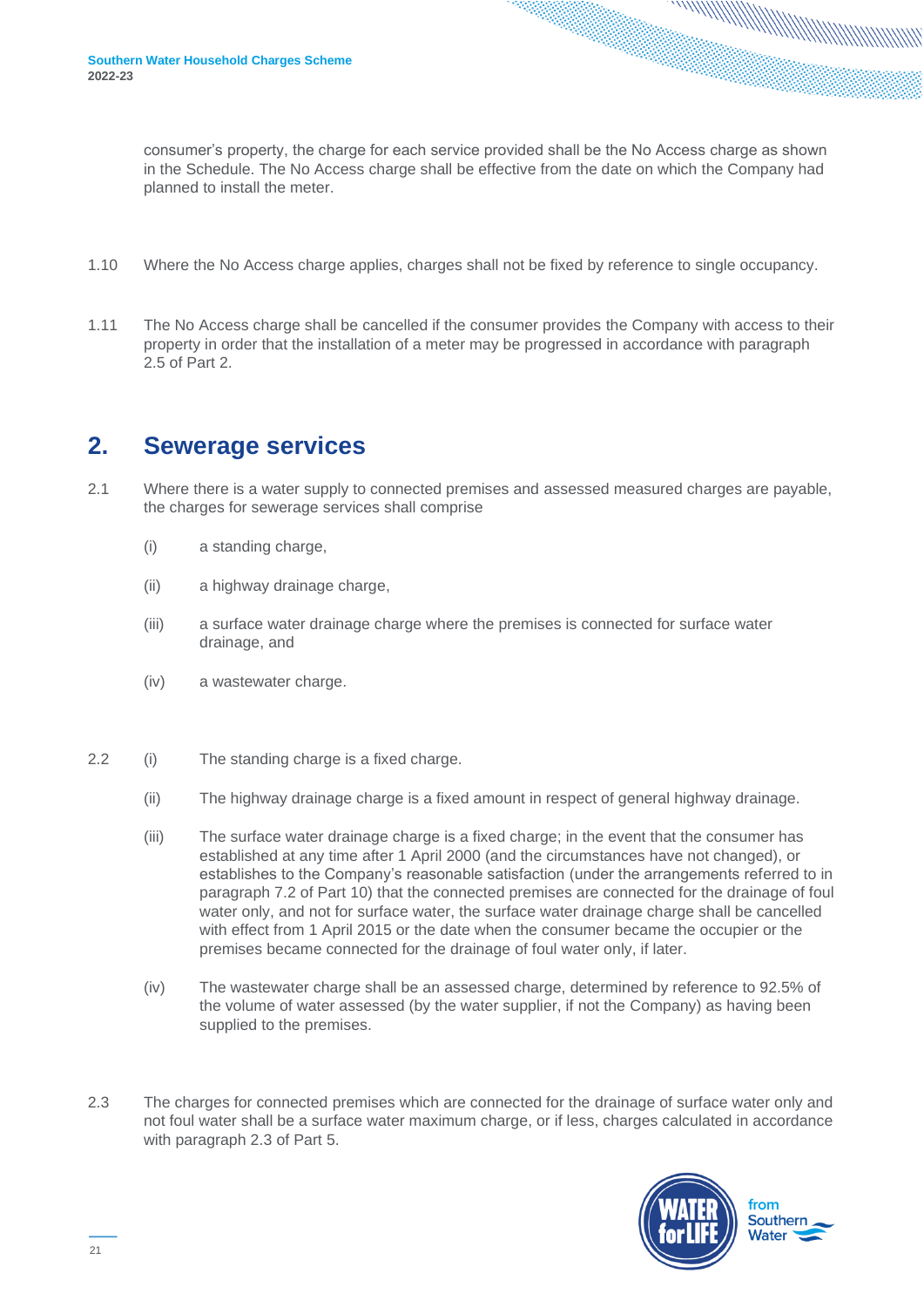2.4 Where the water supply to any premises is for any reason disconnected, the occupier of the premises or if the premises are vacant the owner or other person responsible therefore shall pay to the Company the surface water charge in paragraph 2.3 of this Part where, during the period of disconnection, the premises are connected premises for the drainage of surface water.

### <span id="page-21-0"></span>**3. Time for payment**

### <span id="page-21-1"></span>**3A Where charges are billed by the Company**

Part 3A applies where charges are billed by the Company.

- A3.1 The charges shall be calculated for the year from 1 April 2022 and shall be due and payable in advance on that date, provided that payment may be accepted by prior agreement with the Company, by instalments which shall be due with such frequency and payable on such dates as the Company shall agree.
- A3.2 The Company will agree to payment by regular monthly, fortnightly or weekly instalments, provided that the amounts of such instalments are anticipated to pay all charges that will accrue in the year from 1 April 2022.
- A3.3 If payment of any instalment is not made on the due date, or there is any change in circumstances (which includes a change from an assessed measured to a measured water supply) requiring apportionment of charges payable, any arrangement for payment by instalments may be withdrawn by the Company and the whole of the charges for the year or for any part thereof shall become due and payable.
- A3.4 Where the only charge payable is the surface water maximum charge, the full amount due shall be payable on demand.

### <span id="page-21-2"></span>**3B Where charges are billed by South East Water Limited**

Part 3B applies where charges are billed on behalf of the Company by South East Water Limited.

Charges shall be due in accordance with South East Water Limited's Household Charges Scheme 2022-23.

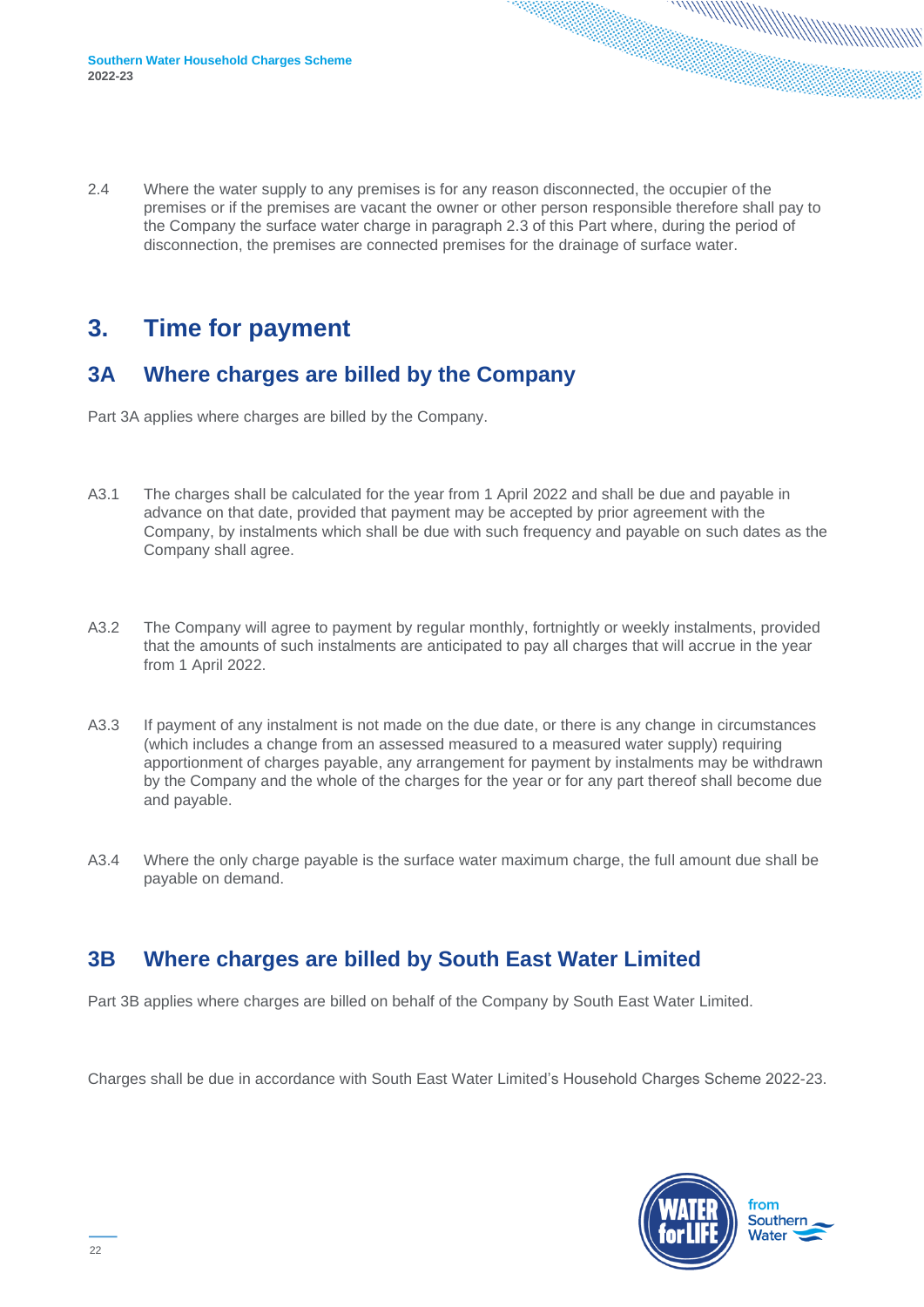## <span id="page-22-0"></span>**Part 5 - Unmeasured charges**

### <span id="page-22-1"></span>**1. Unmeasured water supplies**

The charges for an unmeasured water supply to any premises shall comprise

- (i) (a) a standing charge, and
	- (b) a rateable value charge calculated on the rateable value of the premises receiving the water supply or for which the water supply is made available

or

(ii) where in any case the rateable value charge amounts to a sum less than that specified by the Company as the minimum charge, the minimum charge

or

(iii) where the premises do not have a rateable value, a charge fixed by the Company for such premises

or

(iv) where the water is used for any purpose specified by the Company, a charge fixed by the Company for such purpose.

### <span id="page-22-2"></span>**2. Sewerage services**

- 2.1 Where there is an unmeasured or private water supply to connected premises and unmeasured charges are payable, the charges for sewerage services shall comprise
	- (i) (a) a standing charge,
		- (b) a highway drainage charge,
		- (c) a surface water drainage charge where the premises is connected for surface water drainage, and
		- (d) a rateable value charge calculated on the rateable value of the premises

or

(ii) where in any case the rateable value charge amounts to a sum less than that specified by the Company as the minimum charge, the minimum charge

or

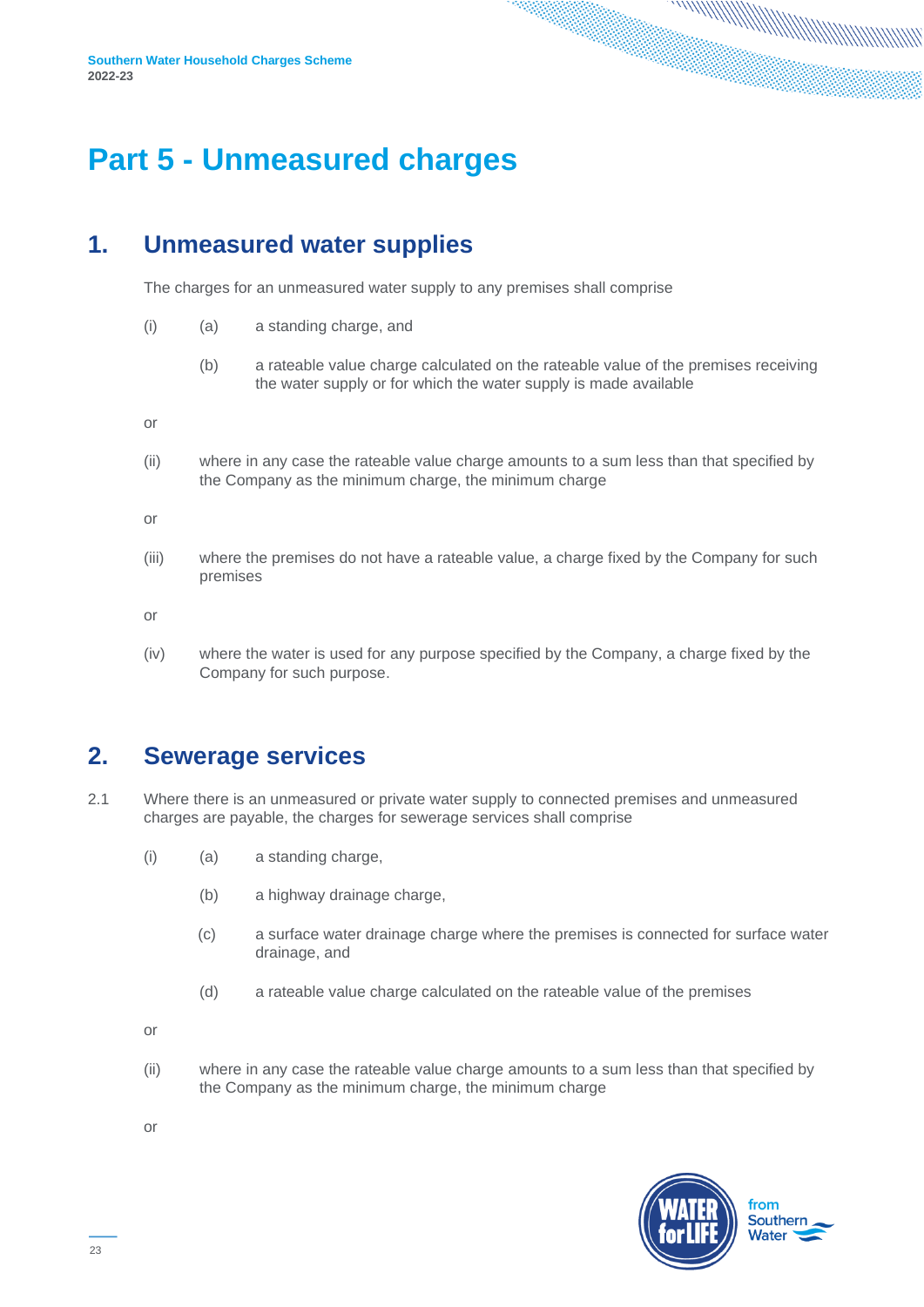- (iii) where the premises do not have a rateable value, a charge fixed by the Company for such premises.
- 2.2 (i) The standing charge is a fixed charge.
	- (ii) The highway drainage charge is a fixed amount in respect of general highway drainage.
	- (iii) The surface water drainage charge is a fixed charge; in the event that the consumer has established at any time after 1 April 2000 (and the circumstances have not changed), or establishes to the Company's reasonable satisfaction (under the arrangements referred to in paragraph 7.2 of Part 10) that the connected premises are connected for the drainage of foul water only, and not for surface water, the surface water drainage charge shall be cancelled with effect from 1 April 2015 or the date when the consumer became the occupier or the premises became connected for the drainage of foul water only, if later.
- 2.3 The charges for connected premises which are connected for the drainage of surface water only and not foul water shall be a surface water maximum charge, or if less, charges calculated in accordance with paragraph 2.1 of this Part.
- 2.4 Where the water supply to any premises is for any reason disconnected, the occupier of the premises or if the premises are vacant the owner or other person responsible therefore shall pay to the Company the surface water charge in paragraph 2.3 of this Part where, during the period of disconnection, the premises are connected premises for the drainage of surface water.

### <span id="page-23-0"></span>**3. Time for payment**

### <span id="page-23-1"></span>**3A Where charges are billed by the Company**

Part 3A applies where charges are billed by the Company.

- A3.1 The charges shall be calculated for the year from 1 April 2022 and shall be due and payable in advance on that date, provided that payment may be accepted by prior agreement with the Company, by instalments which shall be due with such frequency and payable on such dates as the Company shall agree.
- A3.2 The Company will agree to payment by regular monthly, fortnightly or weekly instalments, provided that the amounts of such instalments are anticipated to pay all charges that will accrue in the year from 1 April 2022.
- A3.3 If payment of any instalment is not made on the due date, or there is any change in circumstances (which includes a change from an unmeasured to a measured water supply) requiring apportionment of charges payable, any arrangement for payment by instalments may be withdrawn by the

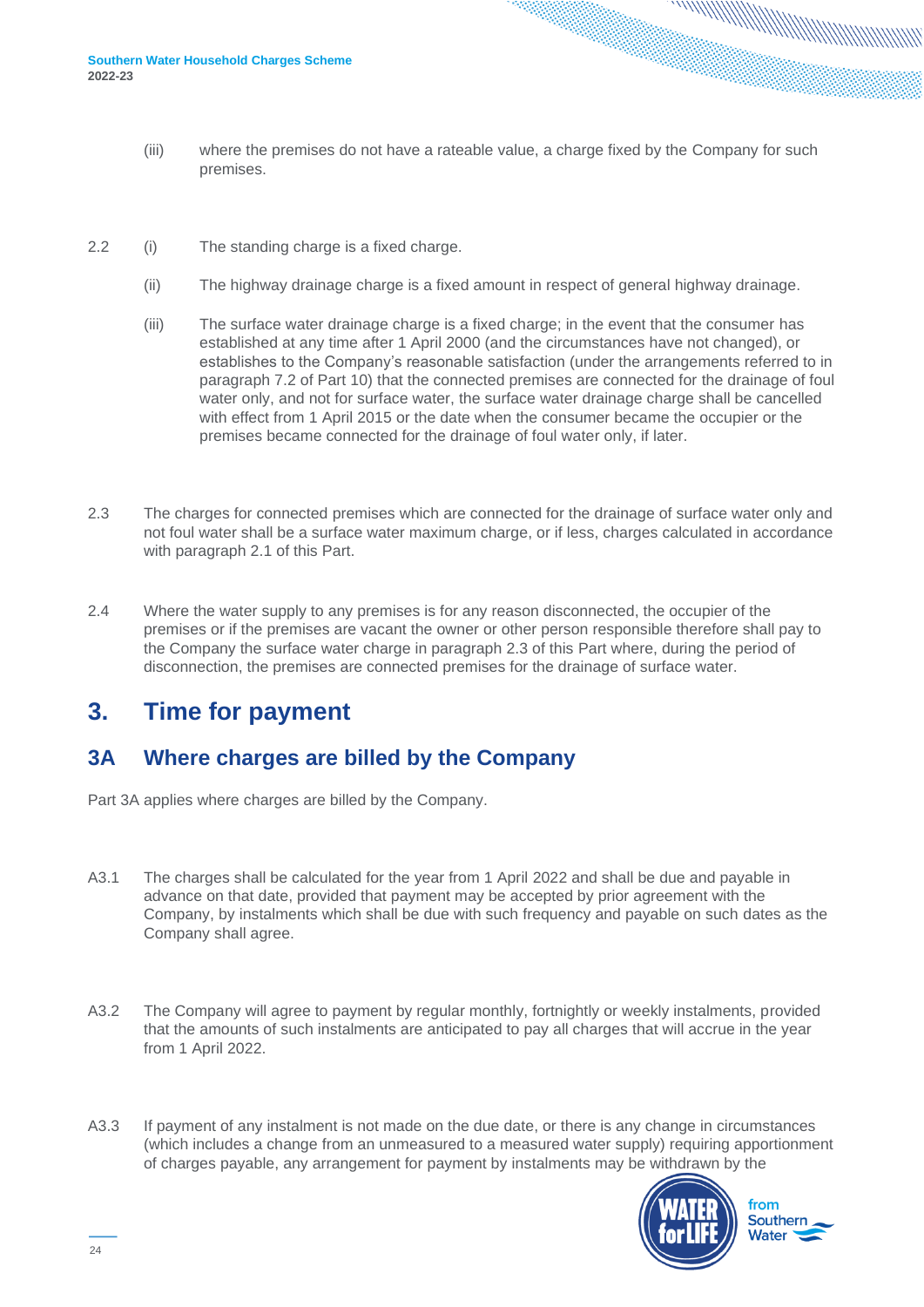Company and the whole of the charges for the year or for any part thereof shall become due and payable.

A3.4 Where the only charge payable is the surface water maximum charge, the full amount due shall be payable on demand.

### <span id="page-24-0"></span>**3B Where charges are billed by South East Water Limited**

Part 3B applies where charges are billed on behalf of the Company by South East Water Limited.

<span id="page-24-1"></span>Charges shall be due in accordance with South East Water Limited's Household Charges Scheme 2022-23.

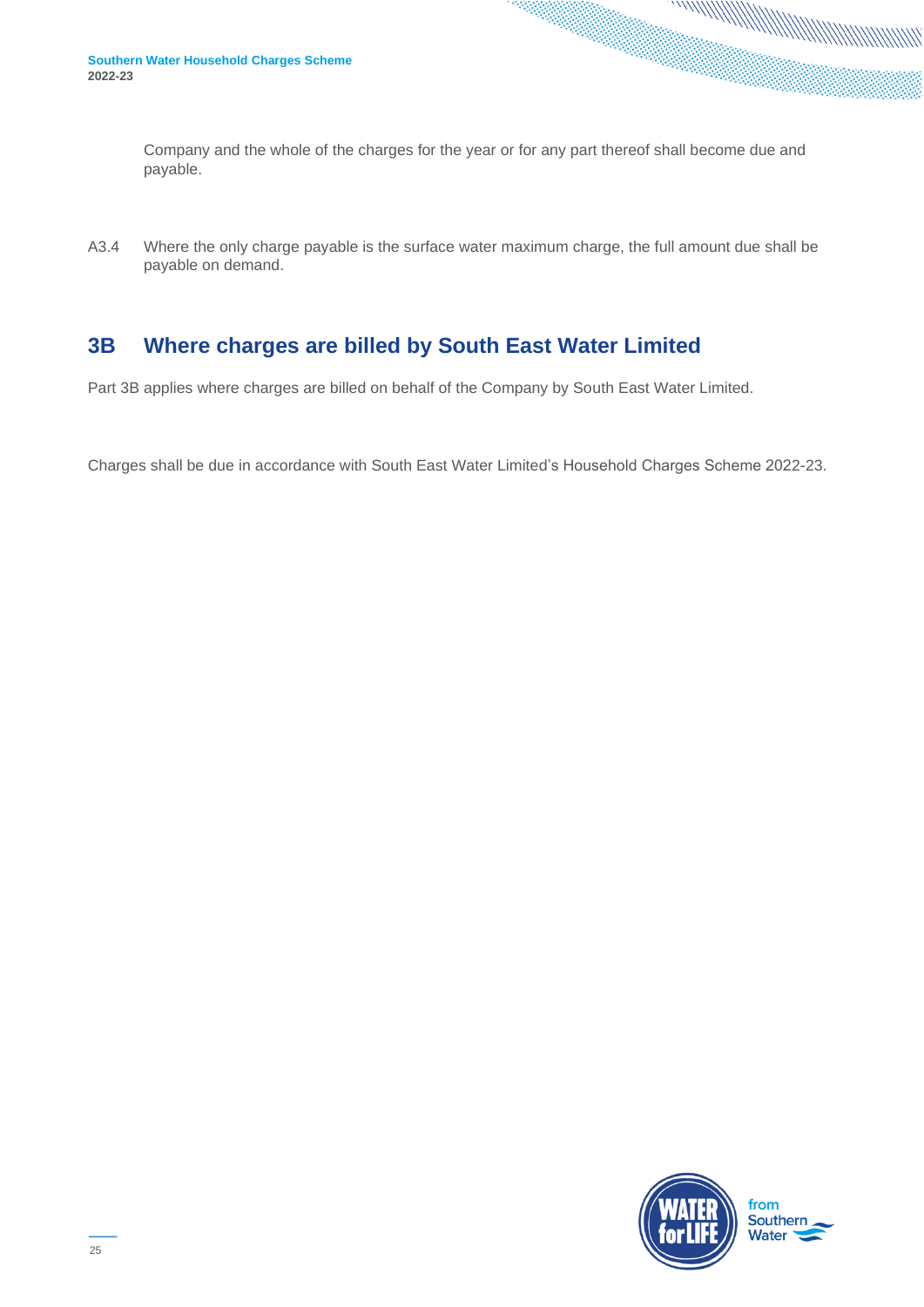## **Part 6 – WaterSure: Special provision for vulnerable groups**

### <span id="page-25-0"></span>**1. Entitlement to assistance with charges**

- 1.1 This Part of this Charges Scheme makes special provision for providing assistance with water services charges in relation to household premises for any consumer who
	- (i) falls within any class of persons specified in paragraph 1.2, and
	- (ii) satisfies the conditions in paragraph 1.3.
- 1.2 A consumer falls within a class of persons mentioned in paragraph 1.1(i) if he or another person residing with him in the premises served ("the qualifying person") is entitled to receive any of the benefits or tax credits listed in paragraph 1.4 and either
	- (i) the qualifying person is entitled to receive child benefit under Part IX of the Social Security Contributions and Benefits Act 1992 for three or more children under the age of 19 in full time education who reside in the premises, or for whom they receive Child Benefit, or
	- (ii) the consumer or another person residing with him in the premises, whether or not the same person as the qualifying person-
		- (a) is diagnosed as suffering from any of the medical conditions listed in paragraph 1.5, and as a result of that condition is obliged to use a significant additional volume of water; or
		- (b) subject to paragraph 3.6, is diagnosed as suffering from a medical condition other than one listed in paragraph 1.5 and as a result of that condition is obliged to use a significant additional volume of water.
- 1.3 The conditions in this paragraph are that
	- (i) charges for water supplies to the premises are fixed by reference to volume or would be so fixed if the consumer had not been receiving assistance,
	- (ii) the consumer and any other qualifying person each occupies the whole or part of the premises as his only or principal home,
	- (iii) in the case of premises which are not used solely as a person's home, the other use is not the principal use of the premises and the principal use of the water supplies is for domestic purposes,
	- (iv) water supplied to the premises is not used for
		- (a) watering a garden (other than by hand) by means of any apparatus, or

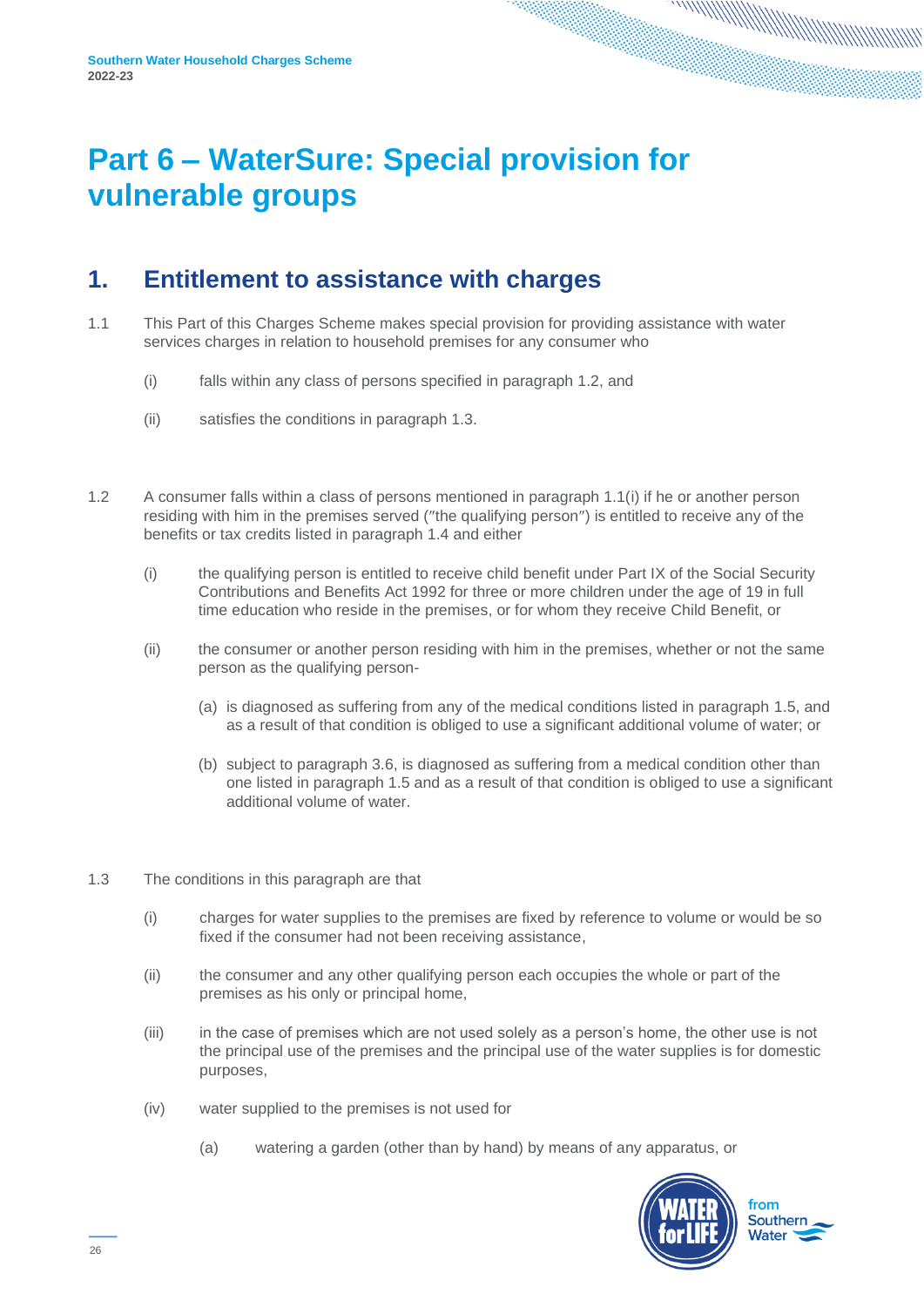- (b) automatically replenishing a pond or swimming pool with a capacity greater than 10,000 litres, and
- (v) the consumer has applied for assistance and established his entitlement to it in accordance with paragraph 3.
- 1.4 The benefits and tax credits mentioned in paragraph 1.2 are
	- (i) under Part VII of the Social Security Contributions and Benefits Act 1992,
		- (a) housing benefit
		- (b) income support;
	- (ii) under section 1(4) of the Jobseekers Act 1995, income-based job-seeker's allowance;
	- (iii) under section 8 of the Tax Credit Act 2002, working tax credit;

(iv) under sections 10 and 11 of the Tax Credit Act 2002, child tax credit (except where the qualifying person is in receipt of the family element only);

(v) under the State Pension Credit Act 2002, state pension credit;

(vi) under Part 1 of the Welfare Reform Act 2007, income-related employment and support allowance; and

- (vii) under Part 1 of the Welfare Reform Act 2012, universal credit.
- 1.5 The medical conditions mentioned in paragraph 1.2(ii)(a) are
	- (i) desquamation,
	- (ii) weeping skin disease,
	- (iii) incontinence.
	- (iv) abdominal stoma,
	- (v) Crohn's disease,
	- (vi) ulcerative colitis, and
	- (vii) renal failure requiring dialysis at home.
- 1.6 Paragraph 1.5(vii) does not apply where a contribution to the cost of the water consumed in the process of dialysis during the billing period is made by the health authority.

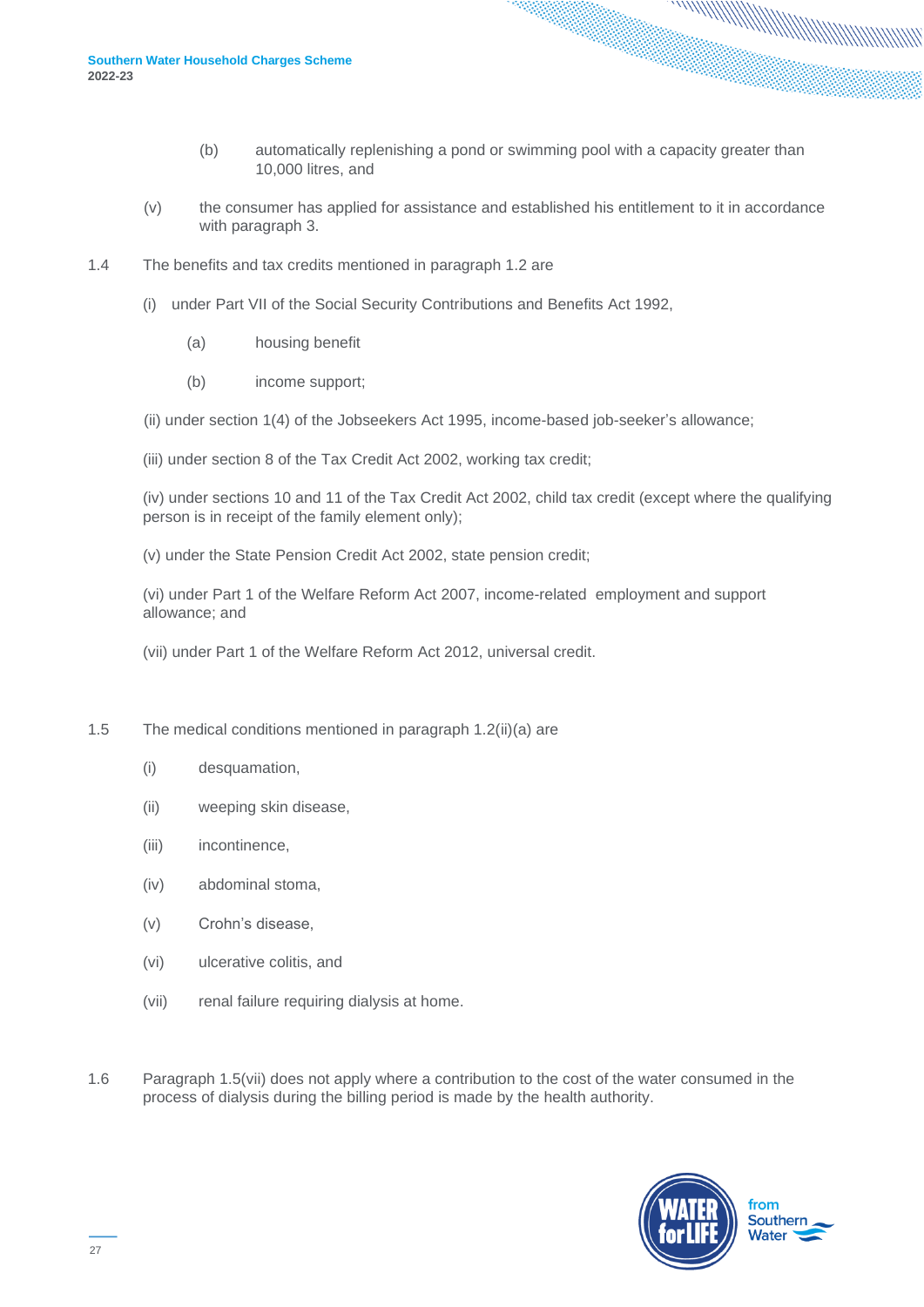### <span id="page-27-0"></span>**2. Assistance to be provided**

- 2.1 The water services charges of a consumer who falls within any class of persons specified in paragraph 1.2, satisfies the conditions in paragraph 1.3 and has established his entitlement to assistance in accordance with paragraph 3 in relation to the premises
	- (i) shall be initially based, during the period of his entitlement to assistance, on the Company's average charges for water supplies and/or sewerage services to household premises as determined by the Water Services Regulation Authority from time to time, and
	- (ii) shall, if necessary, be adjusted at the end of that period, so that his total charges for such supplies or services in relation to the premises for the relevant period do not exceed the amount he would have paid if he had not applied for assistance.
- 2.2 Subject to paragraph 2.4, the period of a consumer's entitlement to assistance shall begin with the start of the billing period in which he successfully applies for assistance and shall end 12 months later unless that is part way through a billing period, as determined by the Company in accordance with this Charges Scheme, in which case it shall end at the end of that billing period.
- 2.3 The Company shall give adequate notice in advance to any consumer in receipt of assistance with charges reminding him of the need to renew his application for assistance if he wants it to continue beyond the appropriate period under paragraph 2.2 and telling him how to do so.
- 2.4 Where a consumer ceases to be eligible for assistance part way through the period of entitlement which would otherwise apply under paragraph 2.2, his period of entitlement shall end at the end of the billing period in which he ceases to be eligible for assistance.

### <span id="page-27-1"></span>**3. Method of establishing entitlement to assistance**

- 3.1 An application for assistance shall be made by the consumer to the Company (or to the relevant water undertaker, if not the Company) on a form specified by the Company and accompanied by such information as the Company reasonably requires to establish the consumer's entitlement to assistance.
- 3.2 The Company shall take reasonable steps to verify the consumer's entitlement to assistance, which may include seeking confirmation from appropriate bodies.
- 3.3 The Company may refuse the application for assistance if

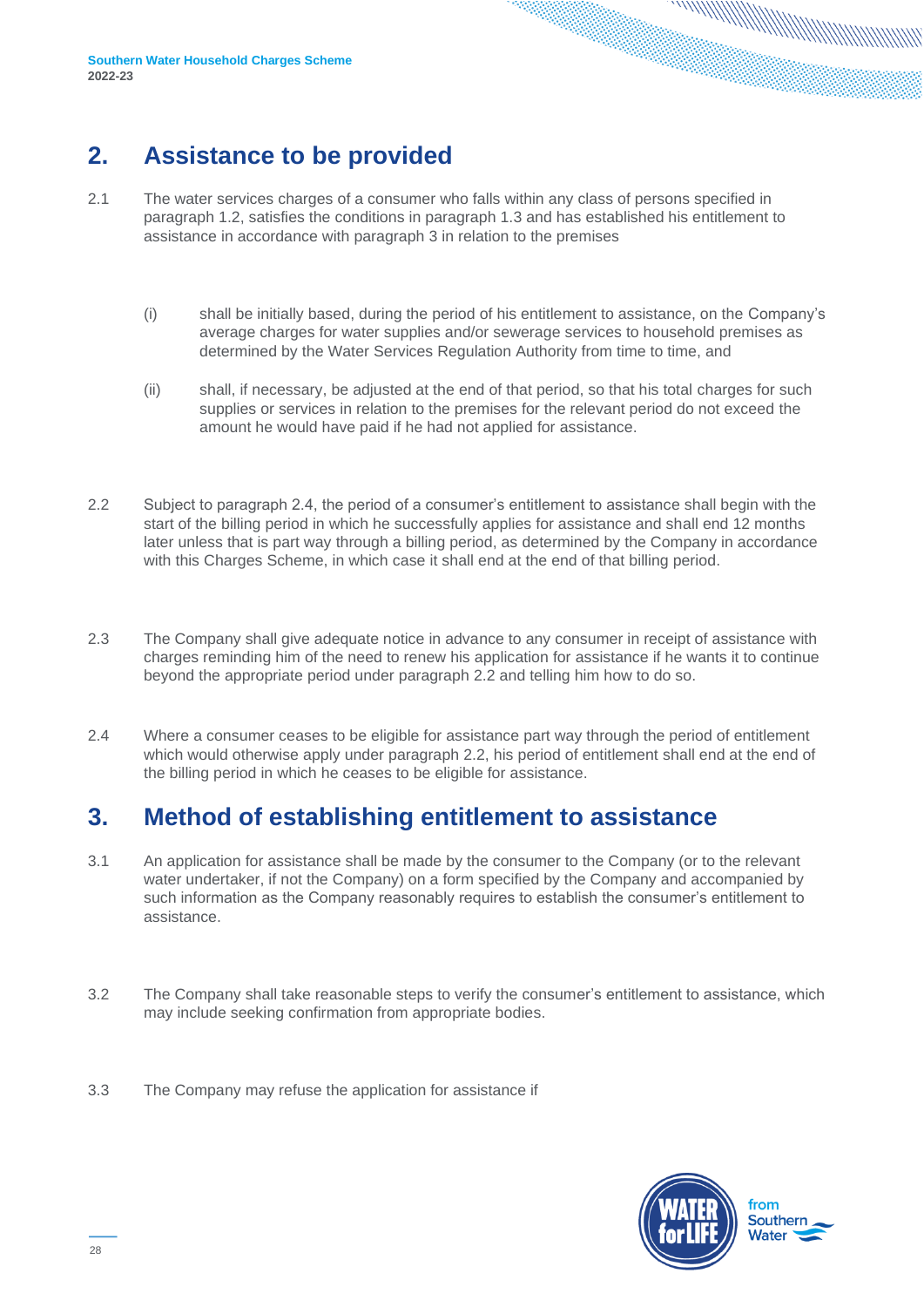- (i) it is not supported by the order book, or a copy of the latest notice of entitlement, confirming the qualifying person's entitlement to receive one of the benefits or tax credits listed in paragraph 1.4 or
- (ii) the order book, or the copy of the latest notice of entitlement, supporting the application,
	- (a) in the case of benefits, is dated more than 12 months before the date of the application for assistance, or
	- (b) in the case of tax credits, is dated more than 6 months before the date of the application for assistance.
- 3.4 In the case of an application under paragraph 1.2(i) (children), the Company may refuse the application if it is not supported by the order book, or a copy of the latest notice of entitlement, confirming the qualifying person's entitlement to receive child benefit under part IX of the Social Security Contributions and Benefits Act 1992 for three or more children under the age of 19 who reside in the premises in question.
- 3.5 In the case of an application under paragraph 1.2(ii)(a) (medical condition), the Company may refuse the application for assistance if it is not supported by relevant information on
	- (i) the medical condition, and
	- (ii) its impact on increased water consumption at the premises.
- 3.6 In the case of an application for assistance made in reliance upon paragraph 1.2(ii)(b) (other medical conditions), the Company may refuse the application if it is not supported by a certificate given by a registered medical practitioner in accordance with paragraph 3.7.
- 3.7 A certificate under paragraph 3.6 shall be in the form of a statement in writing bearing the signature of the registered medical practitioner, and containing the following particulars:-
	- (i) the name of the person in respect of whom the diagnosis is made ("the patient");
	- (ii) the diagnosis of the patient's medical condition which obliges the patient to use a significant additional volume of water;
	- (iii) the date on which the certificate is given; and
	- (iv) the name and address of the registered medical practitioner.

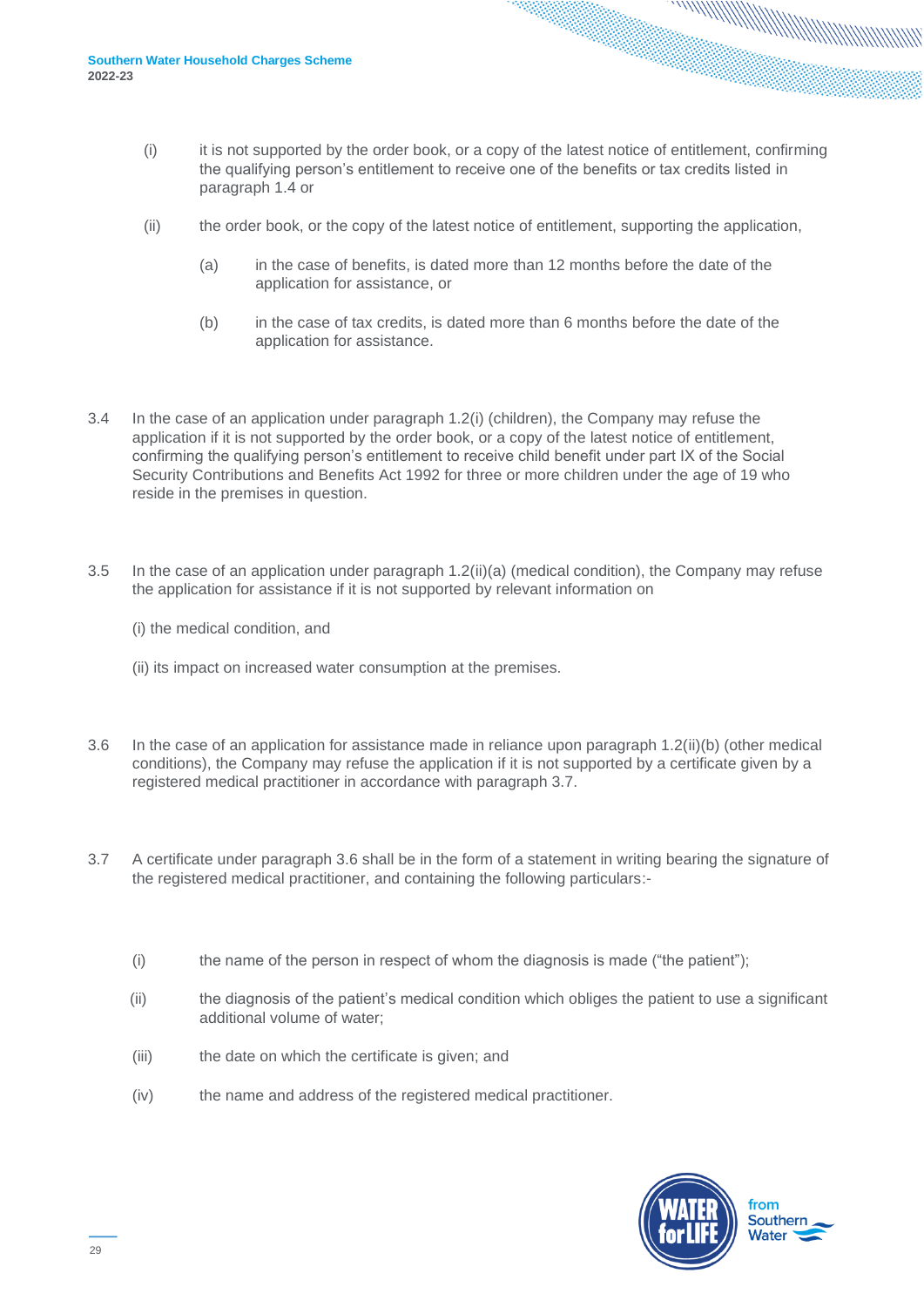3.8 Where a consumer's entitlement to assistance has been established by the relevant water undertaker and communicated to the Company, assistance with sewerage charges shall be provided in accordance with paragraph 2.

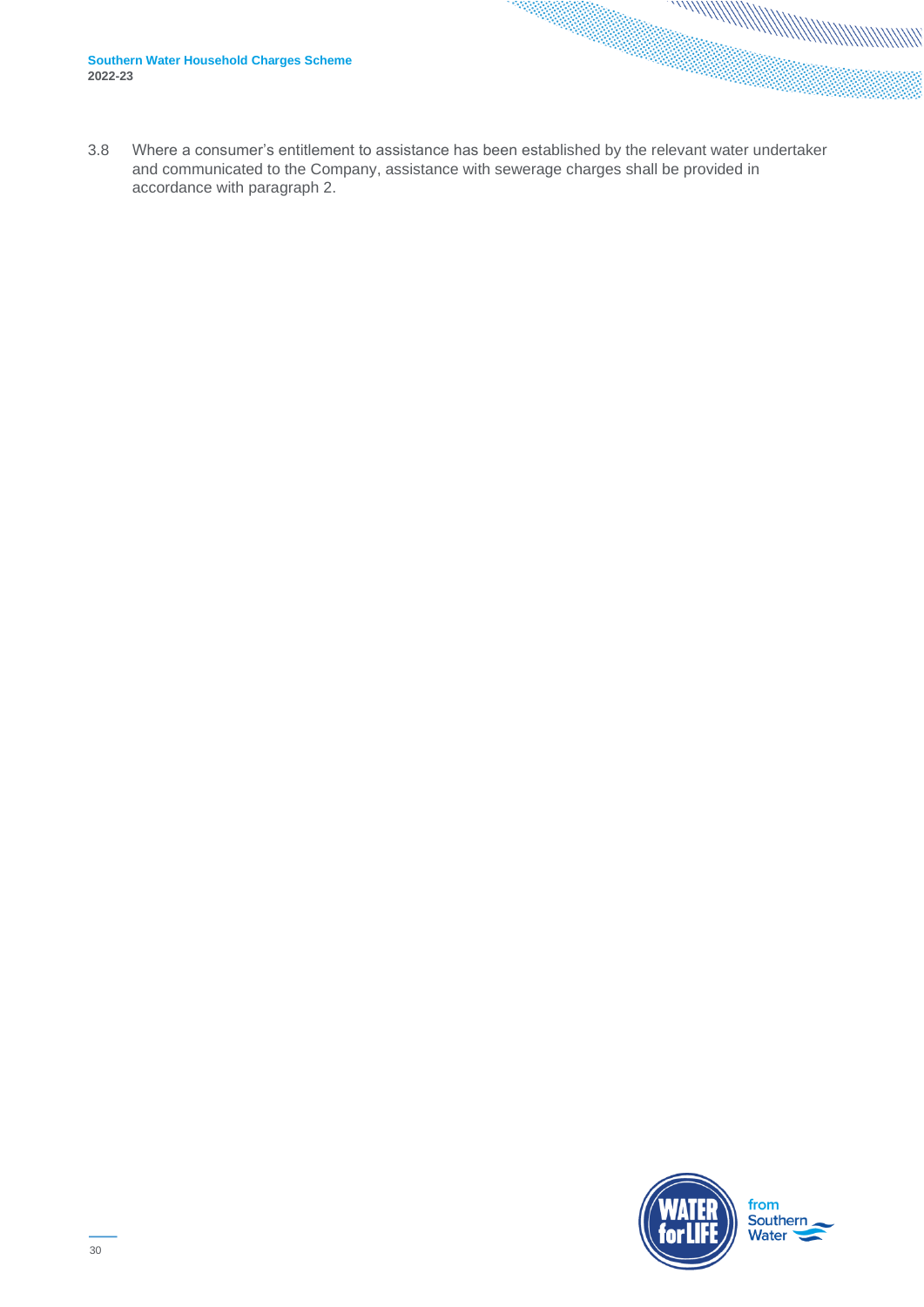## <span id="page-30-0"></span>**Part 7 – Essentials Tariff**

### <span id="page-30-1"></span>**7A Where water is supplied by the Company**

Part 7A applies where water is supplied by the Company and where Part 7D does not apply.

#### <span id="page-30-2"></span>**A1. Entitlement to assistance with charges**

- A1.1 Part 7A of this Part makes special provision for providing assistance with water services charges in relation to household premises for any consumer who falls within any class of persons specified in paragraph A1.2.
- A1.2 The conditions in this paragraph are that
	- (i) the consumer occupies the whole or part of the premises as his only or principal home,
	- (ii) in the case of premises which are not used solely as a person's home, the other use is not the principal use of the premises and the principal use of the water supplies is for domestic purposes,
	- (iii) the total value of any savings held by the consumer and other persons in their household is lower than £16,000.
	- (iv) water supplied to the premises is not used for
		- (a) watering a garden (other than by hand) by means of any apparatus, or
		- (b) automatically replenishing a pond or swimming pool with a capacity greater than 10,000 litres, and
	- (v) the consumer has applied for assistance and established his entitlement to it in accordance with paragraph A3.

#### <span id="page-30-3"></span>**A2. Assistance to be provided**

A2.1 The water services charges of a consumer who has established his entitlement to assistance in accordance with paragraph A3 shall be, during the period of his entitlement to assistance, discounted charges specified by the Company. In accordance with paragraph A3, the level of discounted charges specified by the Company shall be based on an assessment made by the Company or an independent agency ("the independent agency") recognised and approved by the Company.

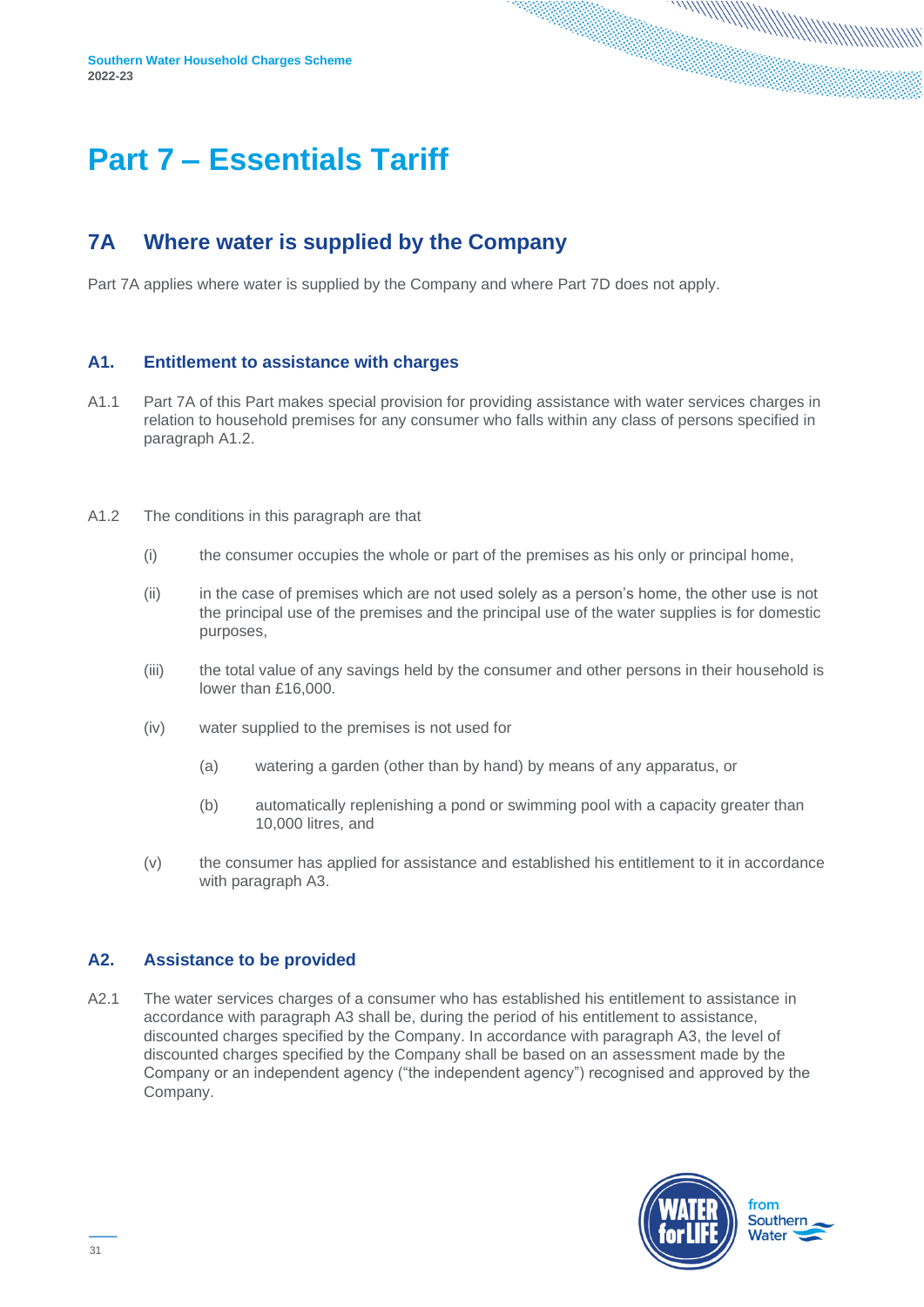**Southern Water Household Charges Scheme 2022-23**

#### <span id="page-31-0"></span>**A3. Method of establishing entitlement to assistance**

- A3.1 The Company or the independent agency must complete an income assessment for the consumer, relating to the entire income of those residing at the premises who would be liable to pay charges under Section 143 of the Water Industry Act 1991, to establish the annual income of the consumer's household ("annual income"). For the purposes of this Charges Scheme, annual income excludes Attendance Allowance, Disability Living Allowance, and Personal Independence Payments.
- A3.2 The consumer must fully participate in the income assessment, providing the Company or the independent agency with such information as the Company or the independent agency reasonably requires to conduct the assessment to determine the annual income.
- A3.3 Where charges for water services are payable, and where the consumer's household income as established by the Company, or by the independent agency and approved by the Company, is £21,000 or lower the consumer shall be entitled to assistance under Part A of this Part.
- A3.4 Where the annual income has been determined by the independent agency, an application for assistance must be made by the independent agency on a form specified by the Company, and accompanied by such information as the Company reasonably requires in order to verify the consumer's entitlement to assistance.
- A3.5 The Company may choose to verify the consumer's entitlement to assistance, which may include seeking further information and clarification from the independent agency.
- A3.6 The Company may refuse the application for assistance where it is not satisfied with the consumer's entitlement to assistance as assessed by the independent agency.
- A3.7 Notwithstanding the preceding paragraphs of this Part, the number of consumers in receipt of the Essentials tariff at any point in time is subject to an upper limit determined by the Company. In the event that the upper limit is reached, no additional consumers shall be entitled to assistance under this Part.
- A3.8 Where water is supplied by the Company, the Essentials tariff comprises a series of tariff bands, each attracting a different level of discount from the Company's measured charges, assessed measured charges, and unmeasured charges in the Schedule. The consumer will be assigned by the Company to a tariff band according to the consumer's annual income as established by the Company or the independent agency and approved by the Company. The table below sets out, for each tariff band, the level of discount from the Company's measured charges, assessed measured charges, and unmeasured charges in the Schedule.

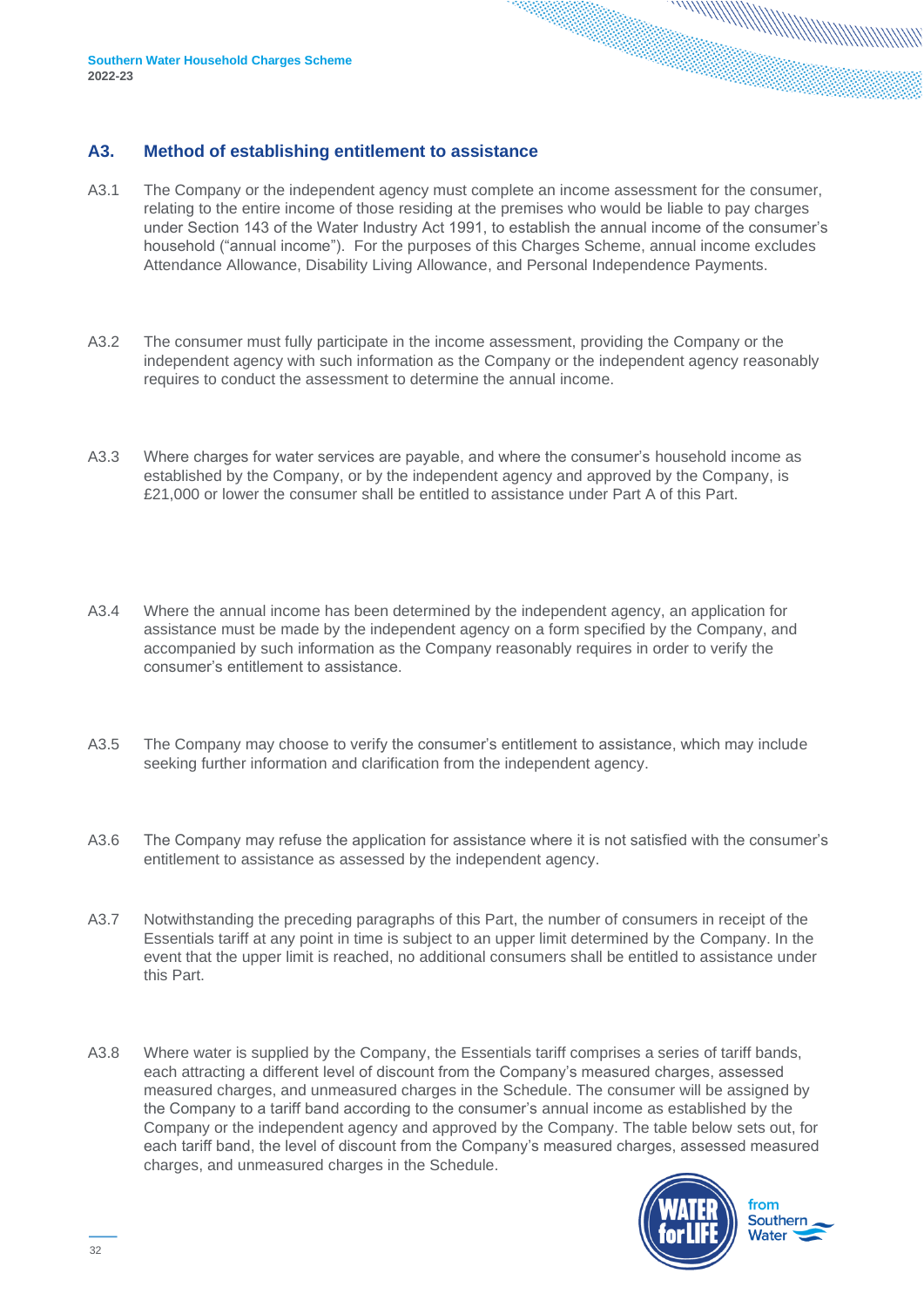| <b>Tariff band</b> | <b>Annual income £</b> | <b>Discount from measured,</b><br>assessed measured, and<br>unmeasured charges in the<br><b>Schedule</b> |
|--------------------|------------------------|----------------------------------------------------------------------------------------------------------|
|                    | 21,000 to 6,000        | 20%                                                                                                      |
| 2                  | 5,999 to 4,000         | 30%                                                                                                      |
| 3                  | 3,999 to 3,000         | 45%                                                                                                      |
| 4                  | 2,999 to 2,500         | 65%                                                                                                      |
| 5                  | 2,499 and lower        | 90%                                                                                                      |

#### **Operation of the Essentials Tariff**

<span id="page-32-0"></span>**A4.** 

- A4.1 Where an application is accepted by the Company, charges will, starting with effect from the date on which the application was made, be fixed by reference to the Essentials tariff.
- A4.2 Subject to paragraph A4.4, the period of a consumer's entitlement to assistance shall end 12 months later unless that is part way through a billing period, as determined by the Company in accordance with this Charges Scheme, in which case it shall end at the end of that billing period.
- A4.3 The Company shall give adequate notice in advance to any consumer in receipt of assistance with charges reminding him of the need to renew his application for assistance if he wants it to continue beyond the appropriate period under paragraph A4.2 and telling him how to do so.
- A4.4 Where a consumer ceases to be eligible for assistance part way through the period of entitlement which would otherwise apply under paragraph A4.2, his period of entitlement shall end at the end of the billing period in which he ceases to be eligible for assistance.
- A4.5 Where the consumer defaults on payments, entitlement to assistance under Part A of this Part shall cease, and full charges in accordance with the Schedule shall be reinstated.
- A4.6 The consumer may request the Company to revert to full charges in accordance with the Schedule at any time. In these circumstances the Company shall reinstate full charges with effect from
	- (i) the date the consumer's application was received by the Company where the basis of charge is assessed measured or unmeasured, or
	- (ii) the date of a meter reading obtained by the Company after the date the consumer's application was received by the Company where the basis of charge is measured.
- A4.7 Where an application is made, or where the consumer agrees to pay the Essentials tariff, the Company may apply the Essentials tariff to premises occupied by such persons already on a payment arrangement that does not cover their annual water services charges without the need for an income assessment by the independent agency.

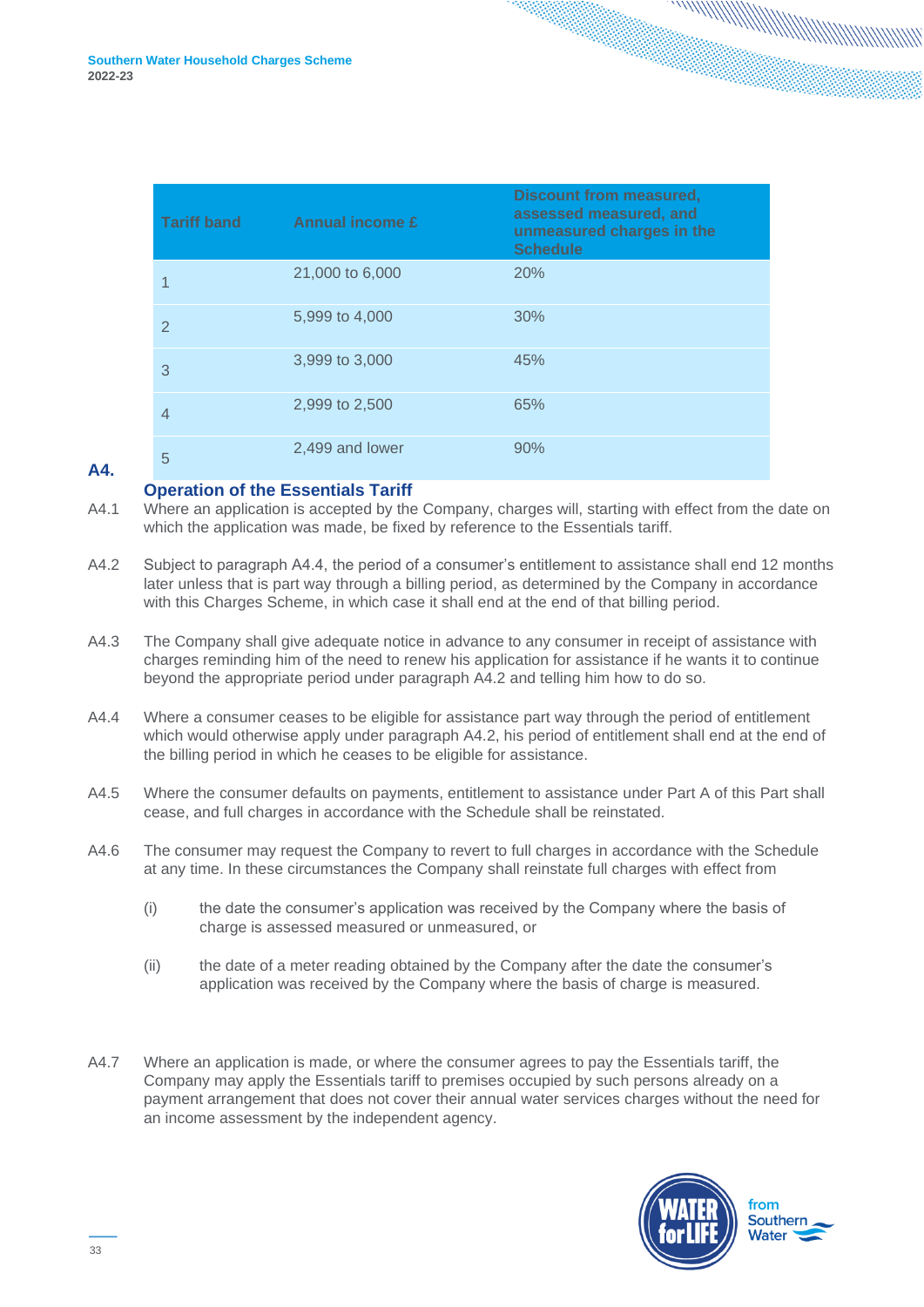- A4.8 No other rebates or allowances whether set out in this Charges Scheme or otherwise will apply to those customers paying the Essentials tariff.
- A4.9 Where the consumer vacates the premises, and does not assume responsibility for other premises within the Company's area, entitlement to assistance under Part A of this Part shall end with effect from the vacation date.
- A4.10 Where the consumer vacates the premises, and assumes responsibility for other premises within the Company's area of operation, he may re-apply for assistance under this Part.
- A4.11 An application for the Essentials tariff where the customer is supplied with water by the Company may be made by
	- (i) telephoning the Company in accordance with paragraph 7.5 of Part 10, or
	- (ii) completing a form prescribed by the Company on-line at [southernwater.co.uk/essentials](https://www.southernwater.co.uk/essentials-tariff)[tariff,](https://www.southernwater.co.uk/essentials-tariff) or
	- (iii) completing and returning a form prescribed by the Company to the Company's address in paragraph 7.5 of Part 10.

### <span id="page-33-0"></span>**7B Where water is supplied by another water undertaker and the consumer receives assistance with their water supply charges from their water undertaker**

Part 7B applies where water is supplied by another water undertaker and the consumer receives assistance with their water supply charges from their water undertaker by means of a social tariff made under Section 44 of the Flood and Water Management Act 2010.

#### <span id="page-33-1"></span>**B1. Entitlement to assistance with charges**

B1.1 Part 7B of this Part makes special provision for providing assistance with sewerage services charges in relation to household premises for any consumer who receives assistance with their water supply charges from their water undertaker in accordance with paragraph B3.

#### <span id="page-33-2"></span>**B2. Assistance to be provided**

B2.1 The sewerage services charges of a consumer who has established his entitlement to assistance in accordance with paragraph B3 shall be, during the period of his entitlement to assistance, reduced by 25%. Such customers can also establish their entitlement through the means set out in paragraph C3 and, in such cases, the tariff bands in the table in paragraph C2 apply.

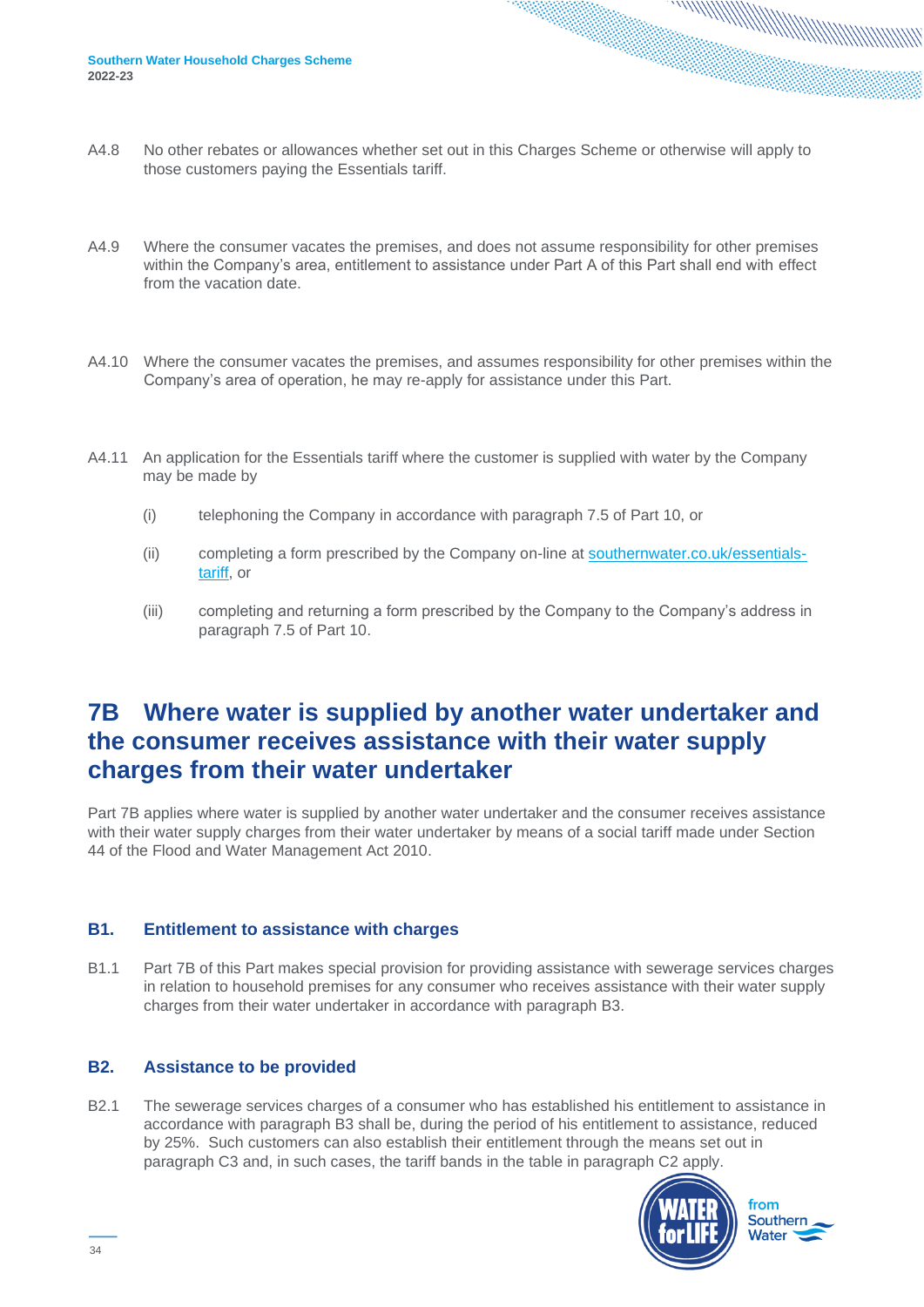#### <span id="page-34-0"></span>**B3. Method of establishing entitlement to assistance**

B3.1 To establish the consumer's entitlement to assistance under Part B of this Part, the consumer's water undertaker must notify the Company, by a method specified by the Company, that the consumer is entitled to assistance with their water supply services charges by means of a social tariff made under Section 44 of the Flood and Water Management Act 2010.

#### <span id="page-34-1"></span>**B4. Operation of the Essentials Tariff**

- B4.1 The Company shall request the water undertaker to notify the Company, by a method specified by the Company, of the date that entitlement to assistance with water supply services commenced, and subsequently, if applicable, the date that entitlement to assistance with water supply services ceases.
- B4.2 The consumer's sewerage services charges shall be fixed by reference to the Essentials tariff starting from the date that entitlement to assistance with their water supply services commenced as established in paragraph B4.1.
- B4.3 Where a consumer ceases to be eligible for assistance with water supply services charges in accordance with paragraph B4.1, his entitlement to assistance with sewerage services charges shall end with effect from the date that his entitlement to assistance with water supply services charges ended.
- B4.4 Notwithstanding whether the consumer remains in receipt of assistance with their water supply services charges, where the consumer defaults on payment of their sewerage services charges, entitlement to assistance under Part B of this Part shall cease, and full charges for sewerage services in accordance with the Schedule shall be reinstated.
- B4.5 The consumer may request the Company to revert to full charges for sewerage services in accordance with the Schedule at any time. In these circumstances the Company shall reinstate full charges with effect from
	- (i) the date the consumer's request was received by the Company where the basis of charge is assessed measured or unmeasured, or
	- (ii) the date of a meter reading provided to the Company by the water undertaker after the date the consumer's request was received by the Company where the basis of charge is measured.
- B4.6 No other rebates or allowances whether set out in this Charges Scheme or otherwise will apply to those customers paying the Essentials tariff.

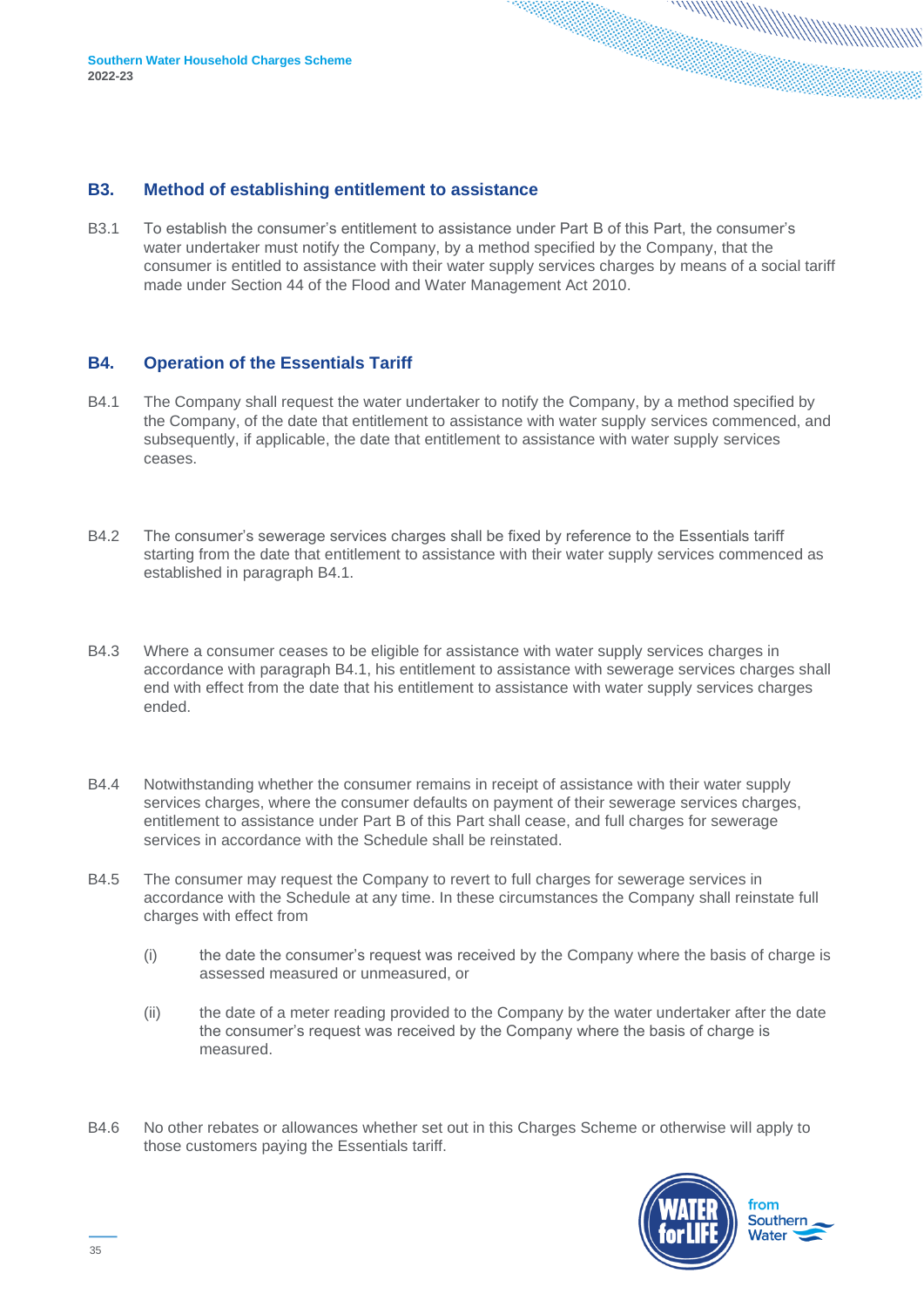### <span id="page-35-0"></span>**7C Where water is supplied by another water undertaker and the consumer does not receive assistance with their water supply charges from their water undertaker**

Part 7C applies where water is supplied by another water undertaker, where the consumer does not receive assistance with their water supply charges from their water undertaker by means of a social tariff made under Section 44 of the Flood and Water Management Act 2010, and where Part 7D does not apply.

#### <span id="page-35-1"></span>**C1. Entitlement to assistance with charges**

- C1.1 Part 7C of this Part makes special provision for providing assistance with sewerage services charges in relation to household premises for any consumer who falls within any class of persons specified in paragraph C1.2.
- C1.2 The conditions in this paragraph are that
	- (i) the consumer is supplied with water by another water undertaker and does not receive assistance with their water supply charges from their water undertaker by means of a social tariff made under Section 44 of the Flood and Water Management Act 2010,
	- (ii) the consumer occupies the whole or part of the premises as his only or principal home,
	- (iii) in the case of premises which are not used solely as a person's home, the other use is not the principal use of the premises and the principal use of the water supplies is for domestic purposes,
	- (iv) the total value of any savings held by the consumer and other persons in their household is lower than £16,000.
	- (v) water supplied to the premises is not used for
		- (a) watering a garden (other than by hand) by means of any apparatus, or
		- (b) automatically replenishing a pond or swimming pool with a capacity greater than 10,000 litres, and
	- (vi) the consumer has applied for assistance and established his entitlement to it in accordance with paragraph C3.

#### <span id="page-35-2"></span>**C2. Assistance to be provided**

C2.1 The sewerage services charges of a consumer who has established his entitlement to assistance in accordance with paragraph C3 shall be, during the period of his entitlement to assistance, reduced in accordance to a tariff band according to the consumer's annual income as established by the Company or the independent agency and approved by the Company. The table below sets out, for each tariff band, the level of discount from the Company's measured charges, assessed measured charges, and unmeasured charges in the Schedule.

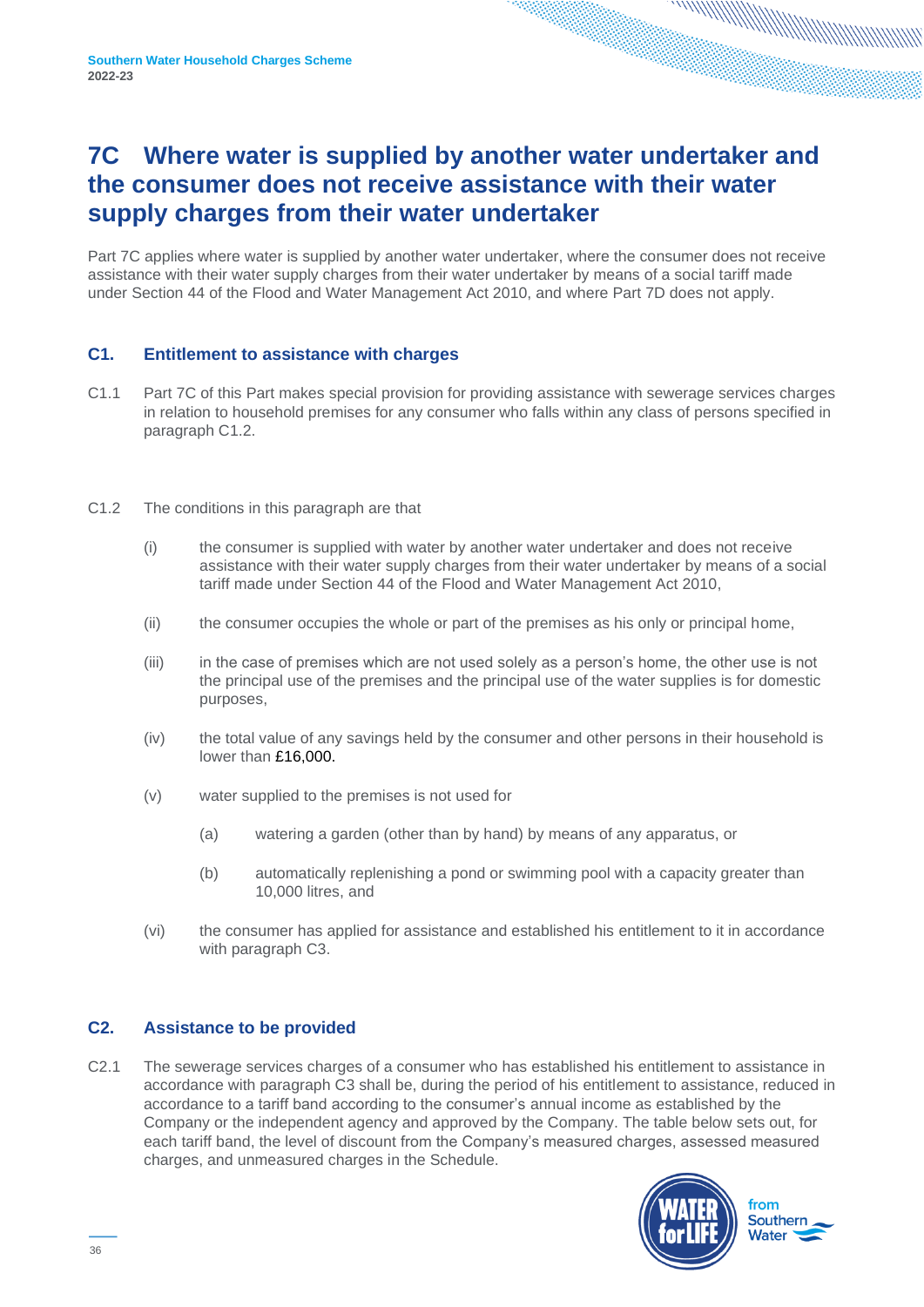| <b>Tariff band</b> | Annual income £ | <b>Discount from measured,</b><br>assessed measured, and<br>unmeasured charges in the<br><b>Schedule</b> |
|--------------------|-----------------|----------------------------------------------------------------------------------------------------------|
|                    | 21,000 to 6,000 | 25%                                                                                                      |
| 2                  | 5,999 to 4,000  | 30%                                                                                                      |
| 3                  | 3,999 to 3,000  | 45%                                                                                                      |
| 4                  | 2,999 to 2,500  | 65%                                                                                                      |
| 5                  | 2,499 and lower | 90%                                                                                                      |

#### <span id="page-36-0"></span>**C3. Method of establishing entitlement to assistance**

- C3.1 The Company or an independent agency ("the independent agency") recognised and approved by the Company must complete an income assessment for the consumer, relating to the entire income of those residing at the premises who would be liable to pay charges under Section 143 of the Water Industry Act 1991, to establish the annual income of the consumer's household ("annual income"). For the purposes of this Charges Scheme, annual income excludes Attendance Allowance, Disability Living Allowance, and Personal Independence Payments.
- C3.2 The consumer must fully participate in the income assessment, providing the Company or the independent agency with such information as the Company or the independent agency reasonably requires to conduct the assessment and to determine the annual income.
- C3.3 Where the consumer's annual income as established by the Company, or by the independent agency and approved by the Company, is £21,000 or lower the consumer shall be entitled to assistance under Part C of this Part.
- C3.4 Where the annual income has been determined by the independent agency, an application for assistance must be made by the independent agency on a form specified by the Company, and accompanied by such information as the Company reasonably requires in order to verify the consumer's entitlement to assistance.
- C3.5 The Company may choose to verify the consumer's entitlement to assistance, which may include seeking further information and clarification from the independent agency.

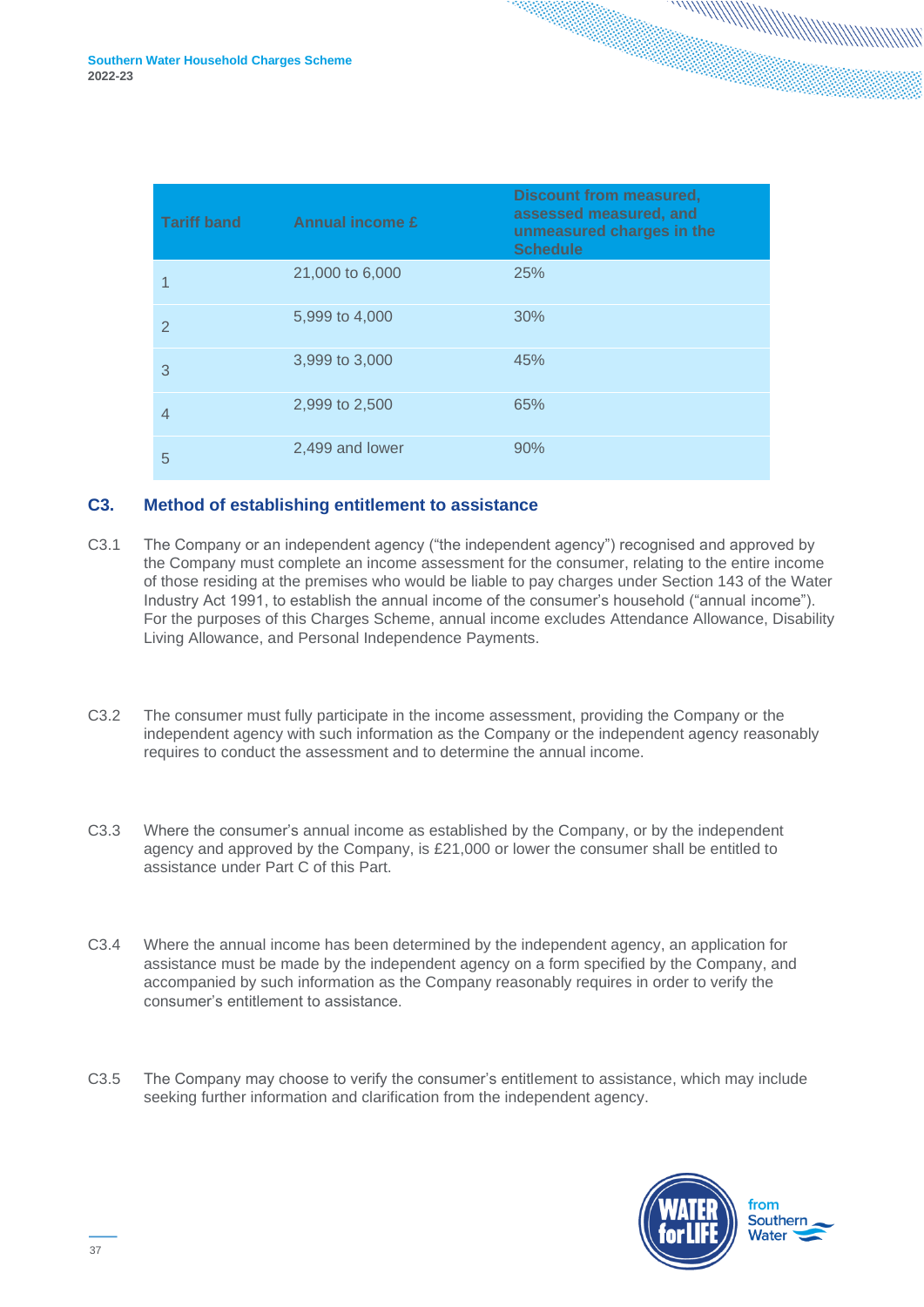- C3.6 The Company may refuse the application for assistance where it is not satisfied with the consumer's entitlement to assistance as assessed by the independent agency.
- C3.7 Notwithstanding the preceding paragraphs of this Part, the number of consumers in receipt of the Essentials tariff at any point in time is subject to an upper limit determined by the Company. In the event that the upper limit is reached, no additional consumers shall be entitled to assistance under this Part.

#### <span id="page-37-0"></span>**C4. Operation of the Essentials Tariff**

- C4.1 Where an application is accepted by the Company, charges will, starting with effect from the date on which the application was made, be fixed by reference to the Essentials tariff.
- C4.2 Subject to paragraph C4.4, the period of a consumer's entitlement to assistance shall end 12 months later unless that is part way through a billing period, as determined by the Company in accordance with this Charges Scheme, in which case it shall end at the end of that billing period.
- C4.3 The Company shall give adequate notice in advance to any consumer in receipt of assistance with charges reminding him of the need to renew his application for assistance if he wants it to continue beyond the appropriate period under paragraph C4.2 and telling him how to do so.
- C4.4 Where a consumer ceases to be eligible for assistance part way through the period of entitlement which would otherwise apply under paragraph C4.2, his period of entitlement shall end at the end of the billing period in which he ceases to be eligible for assistance.
- C4.5 Where the consumer defaults on payments, entitlement to assistance under Part C of this Part shall cease, and full charges in accordance with the Schedule shall be reinstated.
- C4.6 The consumer may request the Company to revert to full charges in accordance with the Schedule at any time. In these circumstances the Company shall reinstate full charges with effect from
	- (i) the date the consumer's application was received by the Company where the basis of charge is assessed measured or unmeasured, or
	- (ii) the date of a meter reading obtained by the Company after the date the consumer's application was received by the Company where the basis of charge is measured.

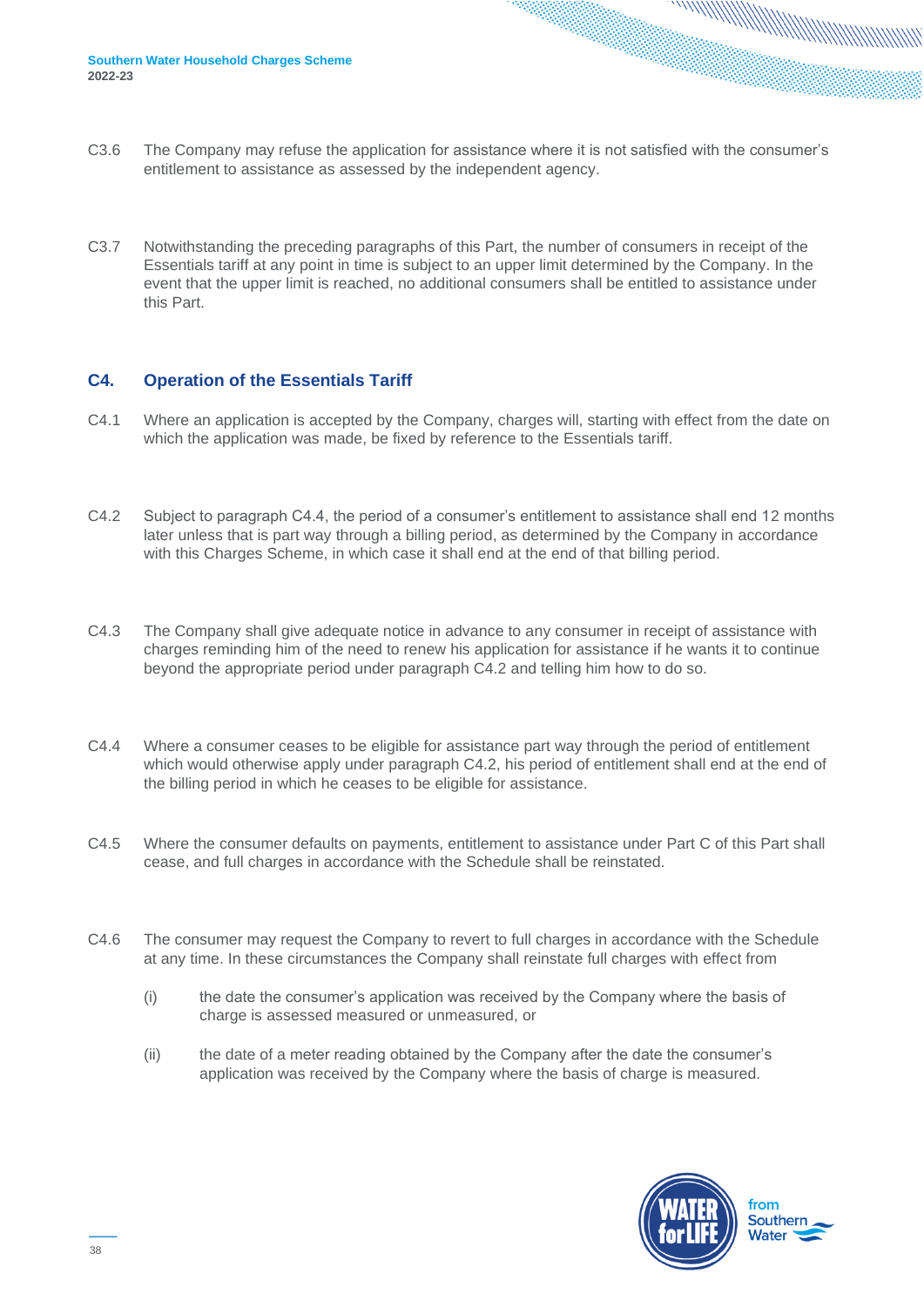- C4.7 Where an application is made, or where the consumer agrees to pay the Essentials tariff, the Company may apply the Essentials tariff to premises occupied by such persons already on a payment arrangement that does not cover their annual water services charges without the need for an income assessment by the independent agency.
- C4.8 No other rebates or allowances whether set out in this Charges Scheme or otherwise will apply to those customers paying the Essentials tariff.
- C4.9 Where the consumer vacates the premises, and does not assume responsibility for other premises within the Company's area, entitlement to assistance under Part C of this Part shall end with effect from the vacation date.
- C4.10 Where the consumer vacates the premises, and assumes responsibility for other premises within the Company's area of operation, he may re-apply for assistance under this Part.
- C4.11 An application for the Essentials tariff where water is supplied by another water undertaker and the consumer does not receive assistance with their water supply charges from their water undertaker may be made by
	- (i) telephoning the Company in accordance with paragraph 7.5 of Part 10, or
	- (ii) completing a form prescribed by the Company on-line at [https://www.southernwater.co.uk/essentials-tariff,](https://www.southernwater.co.uk/essentials-tariff) or
	- (iii) completing and returning a form prescribed by the Company to the Company's address in paragraph 7.5 of Part 10.

### <span id="page-38-0"></span>**7D Where all persons in occupation of the premises are in receipt of state pension credit**

Part 7D applies where all persons in occupation of the premises are in receipt of state pension credit under the State Pension Credit Act 2002.

#### <span id="page-38-1"></span>**D1. Entitlement to assistance with charges**

- D1.1 Part 7D of this Part makes special provision for providing assistance with water services charges in relation to household premises for any consumer who falls within any class of persons specified in paragraph D1.2.
- D1.2 The conditions in this paragraph are that
	- (i) the consumer occupies the whole or part of the premises as his only or principal home,

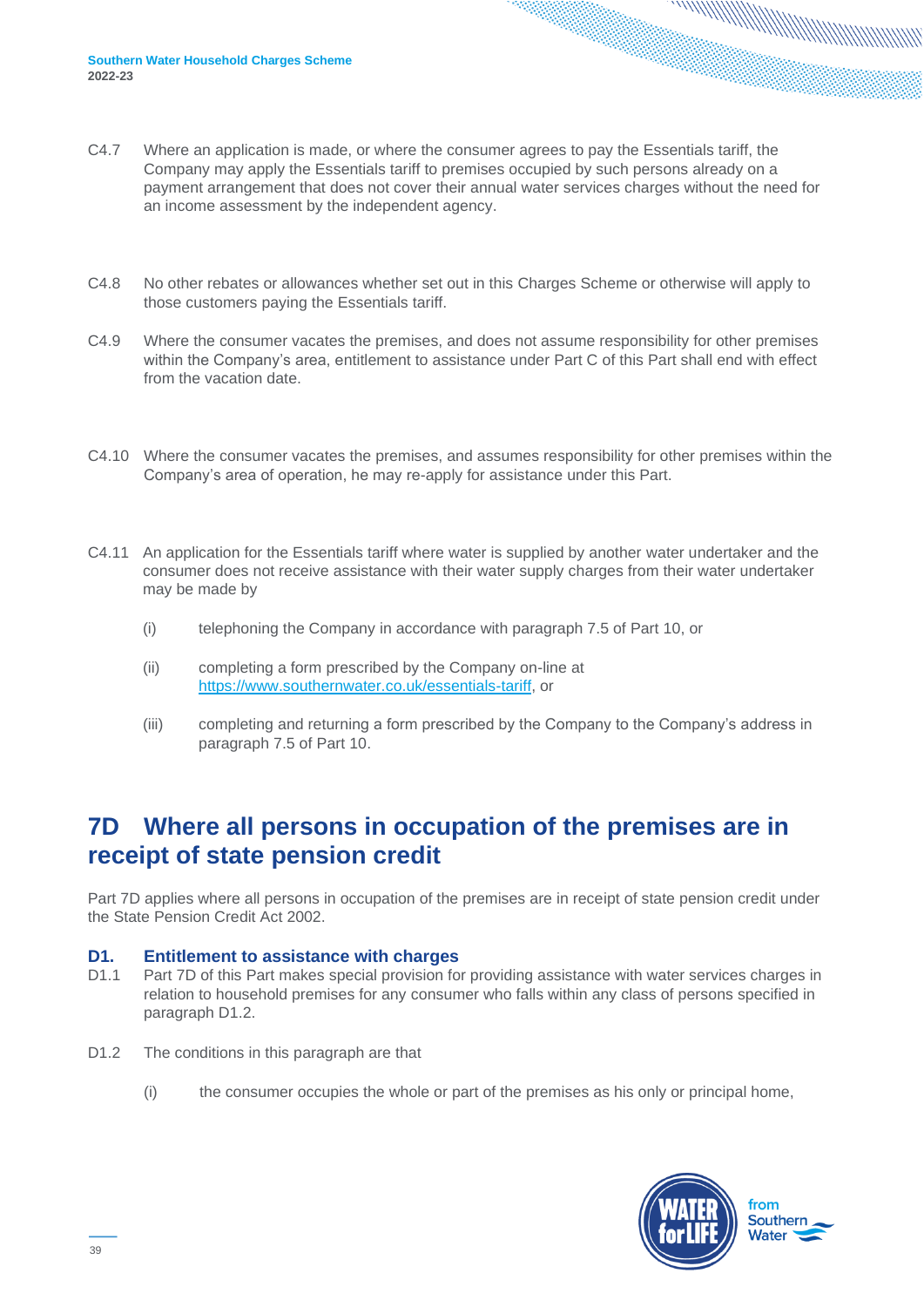- (ii) in the case of premises which are not used solely as a person's home, the other use is not the principal use of the premises and the principal use of the water supplies is for domestic purposes,
- (iii) the total value of any savings held by the consumer and other persons in their household is lower than £16,000.
- (iv) water supplied to the premises is not used for
	- (a) watering a garden (other than by hand) by means of any apparatus, or
	- (b) automatically replenishing a pond or swimming pool with a capacity greater than 10,000 litres, and
- (v) the consumer has applied for assistance and established his entitlement to it in accordance with paragraph D3.

#### <span id="page-39-0"></span>**D2. Assistance to be provided**

D2.1 Where the consumer has established his entitlement to assistance in accordance with paragraph D3, his charges for water services provided by the Company shall be, during the period of his entitlement to assistance, reduced by 20%.

#### <span id="page-39-1"></span>**D3. Method of establishing entitlement to assistance**

- D3.1 An application for assistance shall be made by the consumer to the Company on a form specified by the Company and accompanied by such information as the Company reasonably requires to establish the consumer's entitlement to assistance.
- D3.2 Where all persons in occupation of the premises are in receipt of state pension credit under the State Pension Credit Act 2002 the consumer shall be entitled to assistance under Part D of this Part.
- D3.3 The Company shall take reasonable steps to verify the consumer's entitlement to assistance, which may include seeking confirmation from appropriate bodies.
- D3.4 The Company may refuse the application for assistance if
	- (i) it is not supported by the order book, or a copy of the latest notice of entitlement, confirming the all persons in occupation of the premises are entitlement to receive state pension credit under the State Pension Credit Act 2002 or
	- (ii) the order book, or the copy of the latest notice of entitlement, supporting the application, is dated more than 12 months before the date of the application for assistance.

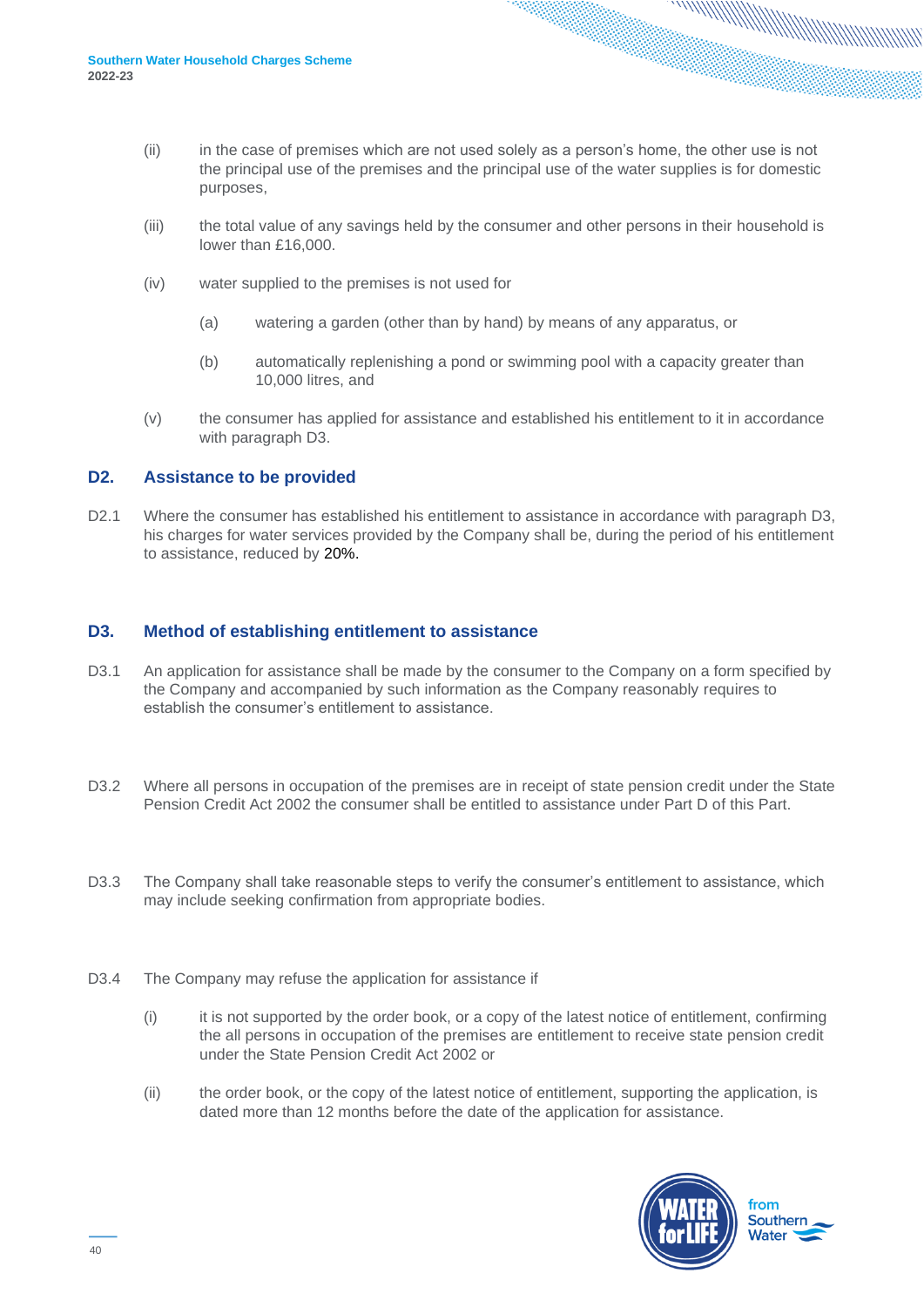D3.5 Notwithstanding the preceding paragraphs of this Part, the number of consumers in receipt of the Essentials tariff at any point in time is subject to an upper limit determined by the Company. In the event that the upper limit is reached, no additional consumers shall be entitled to assistance under this Part.

#### <span id="page-40-0"></span>**D4. Operation of the Essentials Tariff**

- D4.1 Where an application is accepted by the Company, charges will, starting with effect from the date on which the application was made, be fixed by reference to the Essentials tariff.
- D4.2 Subject to paragraph D4.4, the period of a consumer's entitlement to assistance shall end 12 months later unless that is part way through a billing period, as determined by the Company in accordance with this Charges Scheme, in which case it shall end at the end of that billing period.
- D4.3 The Company shall give adequate notice in advance to any consumer in receipt of assistance with charges reminding him of the need to renew his application for assistance if he wants it to continue beyond the appropriate period under paragraph D4.2 and telling him how to do so.
- D4.4 Where a consumer ceases to be eligible for assistance part way through the period of entitlement which would otherwise apply under paragraph D4.2, his period of entitlement shall end at the end of the billing period in which he ceases to be eligible for assistance.
- D4.5 Where the consumer defaults on payments, entitlement to assistance under Part D of this Part shall cease, and full charges in accordance with the Schedule shall be reinstated.
- D4.6 The consumer may request the Company to revert to full charges in accordance with the Schedule at any time. In these circumstances the Company shall reinstate full charges with effect from
	- (i) the date the consumer's application was received by the Company where the basis of charge is assessed measured or unmeasured, or
	- (ii) the date of a meter reading obtained by the Company after the date the consumer's application was received by the Company where the basis of charge is measured.
- D4.7 No other rebates or allowances whether set out in this Charges Scheme or otherwise will apply to those customers paying the Essentials tariff.

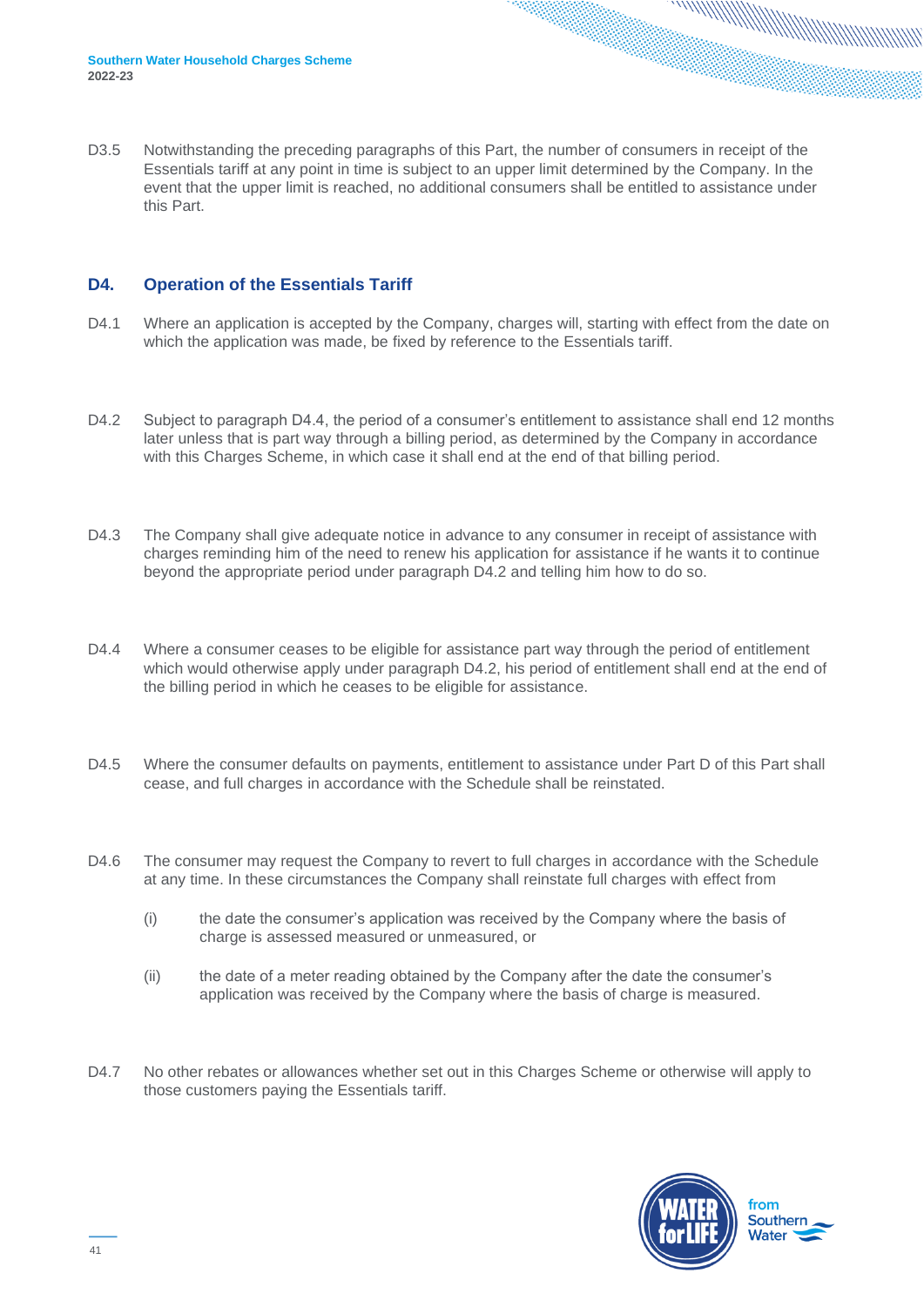- D4.8 Where the consumer vacates the premises, and does not assume responsibility for other premises within the Company's area, entitlement to assistance under Part D of this Part shall end with effect from the vacation date.
- D4.9 Where the consumer vacates the premises, and assumes responsibility for other premises within the Company's area of operation, he may re-apply for assistance under this Part.
- <span id="page-41-0"></span>D4.10 An application for the Essentials tariff where all persons in occupation of the premises are in receipt of state pension credit may be made by
	- (i) telephoning the Company in accordance with paragraph 7.5 of Part 10, or
	- (ii) completing a form prescribed by the Company on-line at [southernwater.co.uk/essentials](https://www.southernwater.co.uk/essentials-tariff)[tariff,](https://www.southernwater.co.uk/essentials-tariff) or
	- (iii) completing and returning a form prescribed by the Company to the Company's address in paragraph 7.5 of Part 10.

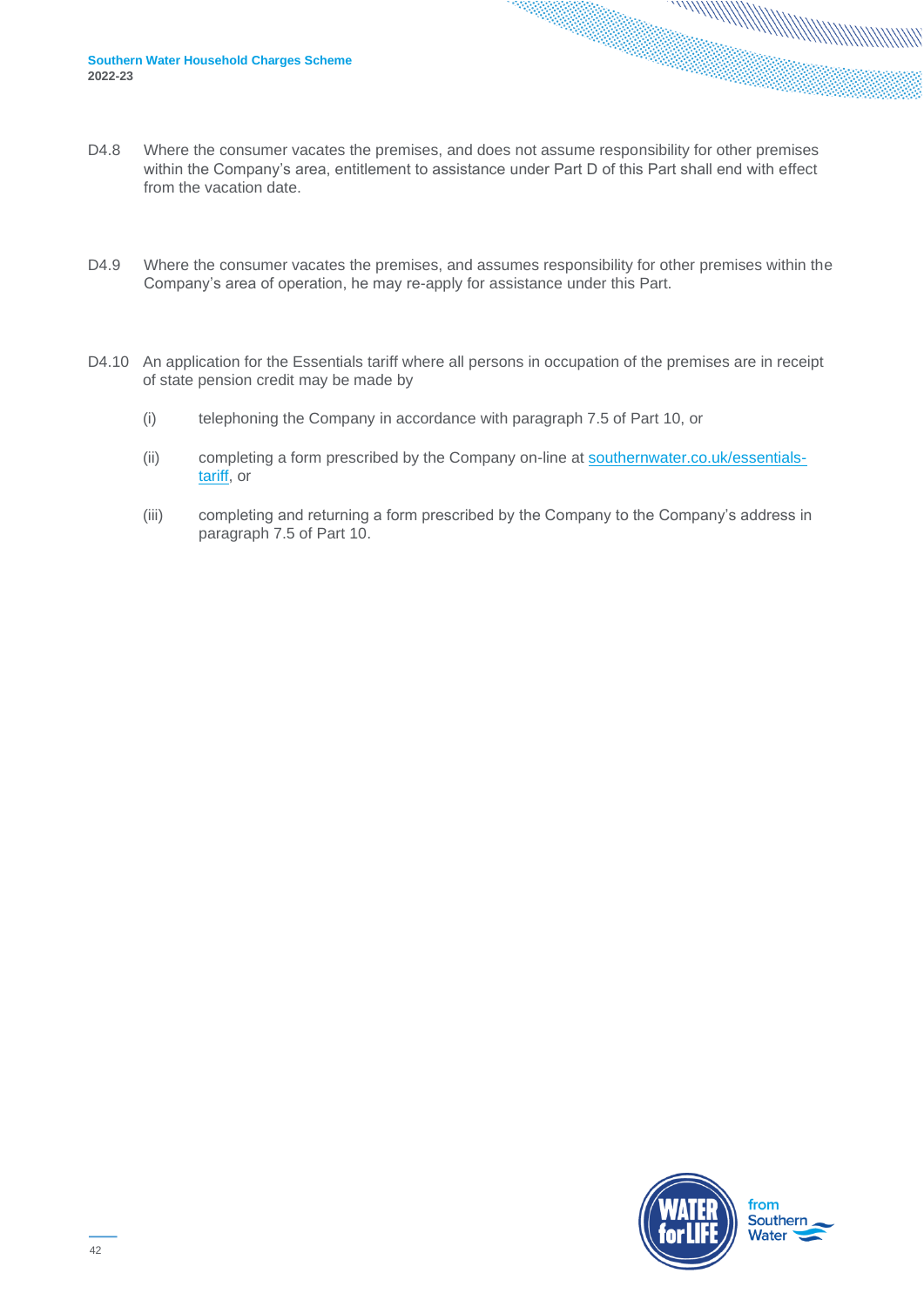## **Part 8 - Methods of payment**

### <span id="page-42-0"></span>**8A Where charges are billed by the Company**

Part 8A applies where charges are billed by the Company.

- A1.1 Payment may be made by the following methods:
	- (i) Direct Debit Provided that direct debit will be agreed only for instalments due monthly or less frequently.
	- (ii) Debit and credit cards Online at [southernwater.co.uk,](https://www.southernwater.co.uk/) or by dialling the 24-hour automated line on 0330 303 1263.
	- (iii) PayPoint Cash payments can be made at any shop with a PayPoint terminal using the plastic payment card or the payment slip provided on the bill.
	- (iv) At a bank or post office Cash and cheque payments can be made at most banks or post office branches using the payment slip provided on the bill. This service is free of charge if paid at the post office or at a branch of HSBC. Cash payments using the plastic payment card can be made free of charge at the post office. Cash and cheque payments may also be made at any branch of a clearing bank, provided that any transaction charges that may be payable to that bank are payable by the payer.
	- (v) Home or telephone banking Quoting Southern Water's bank sort code 40-02-50, bank account number 91426907, and the payment reference number.
	- (vi) By post Payments may be made by cheque made payable to Southern Water to PO Box 564, Darlington, DL1 9ZG, accompanied by the completed payment slip provided on the bill.
	- (vii) BillPay This facility is offered in conjunction with Santander (formerly Alliance and Leicester). Payments may be made by credit card or debit card online free of charge at [southernwater.co.uk.](https://www.southernwater.co.uk/)
	- (viii) Standing order Quoting Southern Water's bank sort code 40-02-50, bank account number 91426907, and the payment reference number.
- A1.2 The Company will accept payments deducted from State Benefits and remitted under the Direct Payment Scheme.
- A1.3 The Company reserves the right to recover bank charges and administrative costs resulting from invalid or dishonoured cheques, standing orders or direct debits.

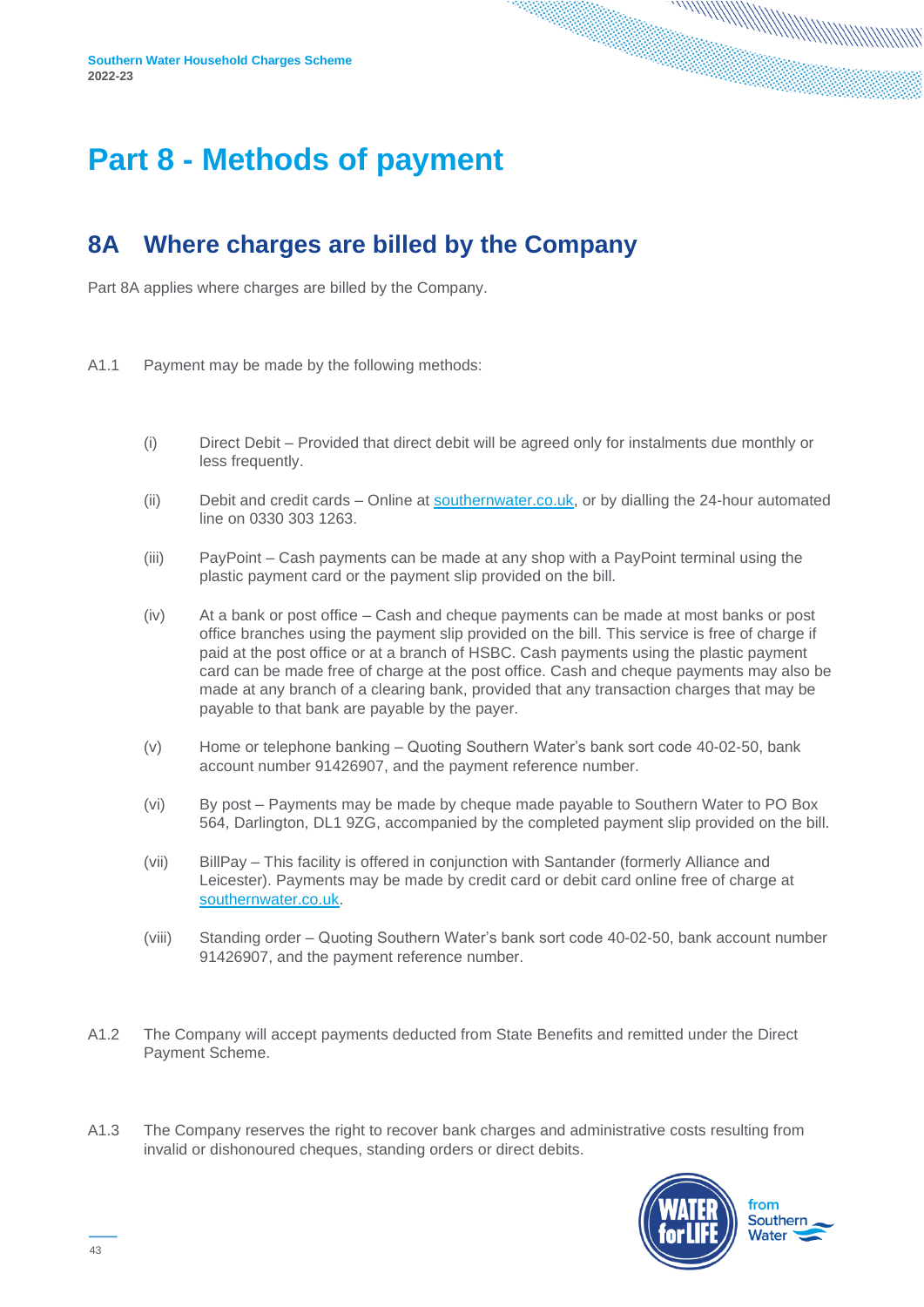A1.4 The Company shall be entitled to recover its costs where a third party debt collection agency is appointed to recover outstanding water services charges.

### <span id="page-43-0"></span>**8B Where charges are billed by South East Water Limited**

Part 8B applies where charges are billed on behalf of the Company by South East Water Limited.

Payment may be made in accordance with South East Water Limited's Household Charges Scheme 2022- 23.

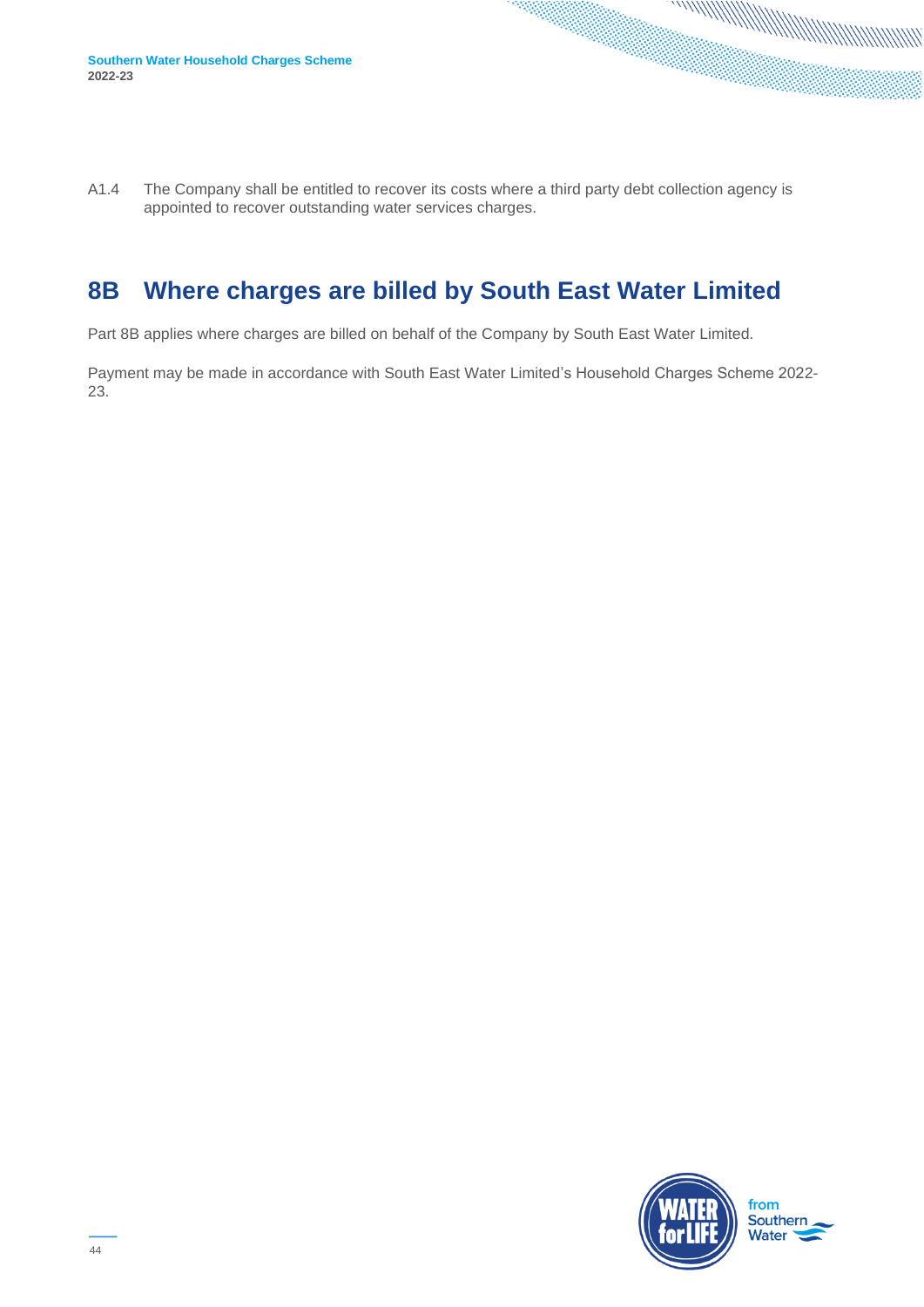## <span id="page-44-0"></span>**Part 9 - Interpretation and Supplemental Provisions**

### <span id="page-44-1"></span>**1. Interpretation**

1.1 In this Charges Scheme,

"the Company" means Southern Water Services Limited;

"connected premises" are any premises which

- (i) are drained by a sewer or drain connecting, either directly or through an intermediate sewer or drain, with a public sewer of the Company, or
- (ii) are premises the occupiers of which have, in respect of the premises, the benefit of facilities which drain to a sewer or drain so connecting.

and "connected household premises" shall be construed accordingly;

"household premises" are any premises in which, or in any part of which, a person has his home;

"measured charges" means those charges in Part 3 in respect of either or both water supply services or sewerage services; the basis of measured charges is that they are fixed by reference to the volume of water supplied or of wastewater removed, or deemed or assessed to be supplied or removed respectively, and include any associated standing or fixed charge and any charge assessed by reference to a factor other than that used for unmeasured charges, as a surrogate for a measured volume;

"measured charges notice" has the meaning in paragraph 3.6 of Part 2;

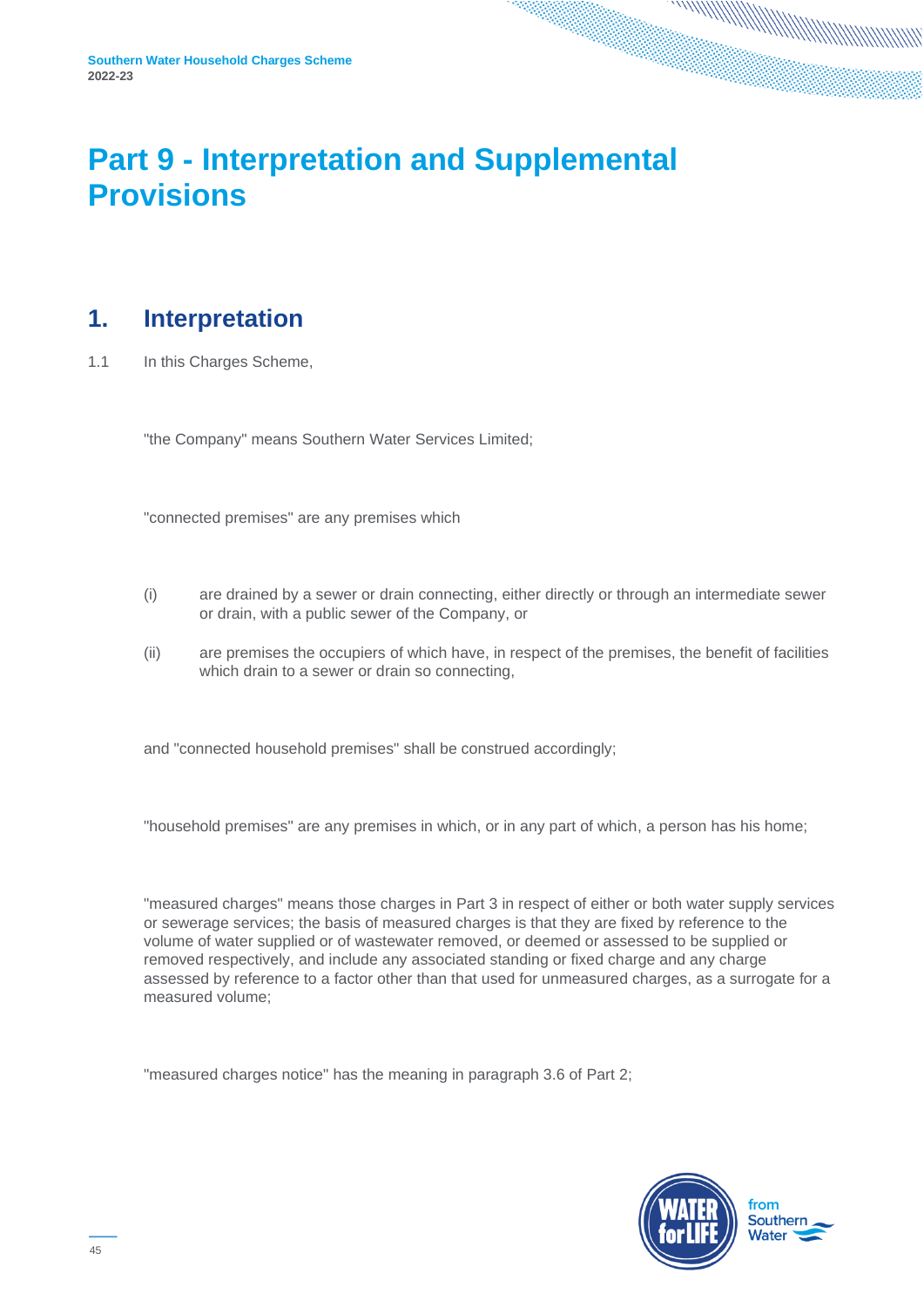"measured charges consent" means consent given to the Company by the consumer in respect of household premises, consenting to the Company fixing charges in respect of those premises by reference to the volume of water supplied;

"assessed measured charges" means those charges in Part 4 in respect of either or both water supply services or sewerage services; the basis of assessed measured charges is that they are fixed by reference to an assessment of the volume of water supplied or of wastewater removed, and include any associated standing or fixed charge and any charge assessed by reference to a factor other than that used for unmeasured charges, as a surrogate for a measured volume;

"unmeasured charges" means those charges in Part 5 in respect of either or both water supply services or sewerage services;

"measured water supply" means a supply of water for which the charges payable are measured charges, whether or not a meter has been installed by or with the approval of the Company or another water undertaker;

"assessed measured water supply" means a supply of water for which the charges payable are assessed measured charges, whether or not a meter has been installed by or with the approval of the Company or another water undertaker;

"unmeasured water supply" means a supply of water which is not a measured water supply or an assessed measured water supply;

"sewerage services" exclude services carried out in the course of trade effluent functions;

notice means notice in writing, in a form specified by the Company or, at its discretion, reasonably equivalent thereto.

1.2 For the purposes of this Charges Scheme,

"rateable value" in relation to any premises shall be construed in accordance with the following provisions:

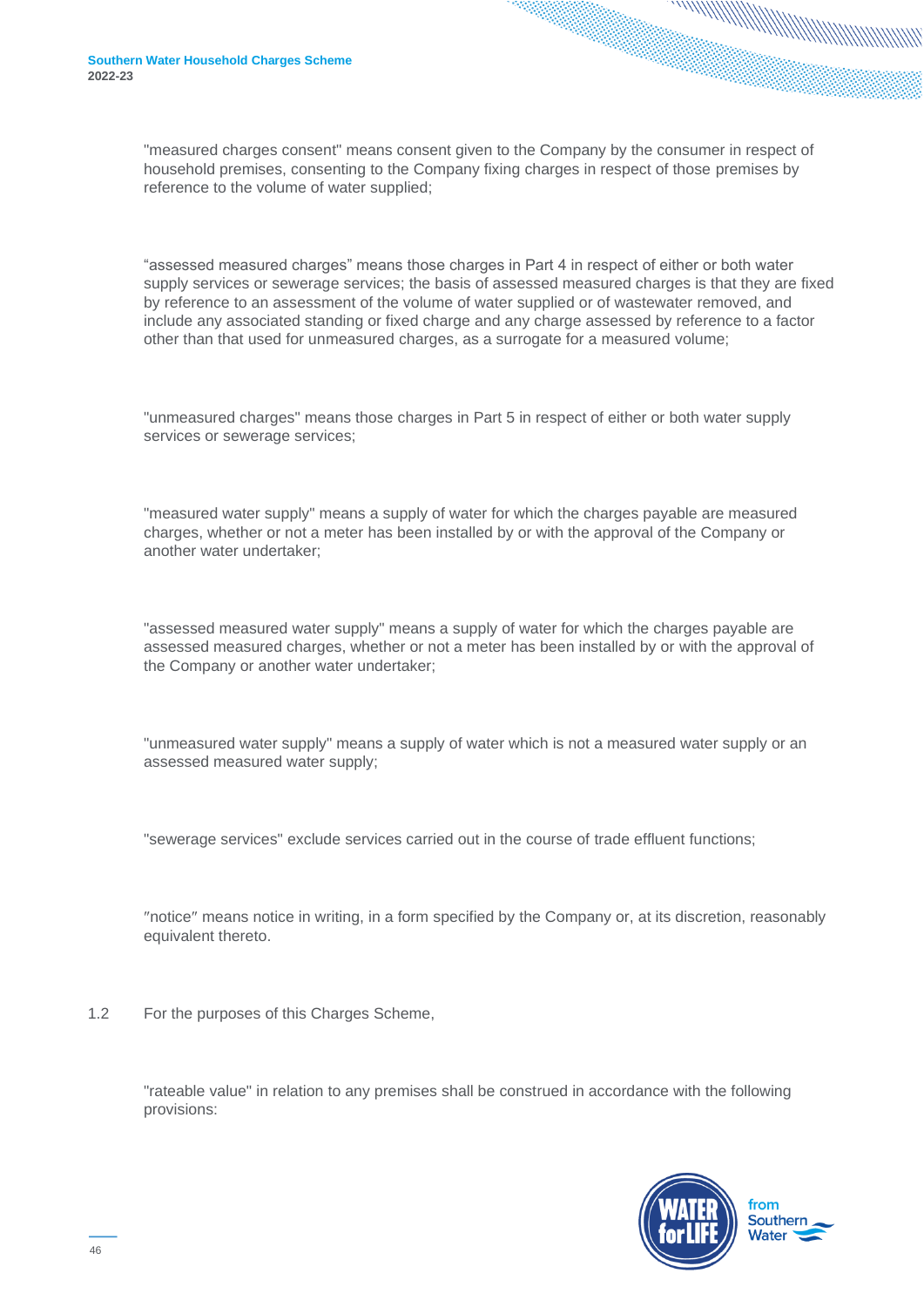- (i) Where the premises comprise property which was a hereditament within the meaning assigned by section 115 (1) of the General Rate Act 1967 the rateable value shall be the value of the hereditament as appearing in the valuation list maintained under that Act in force on 31 March 1990.
- (ii) If in the opinion of the Company, unmeasured water supply or sewerage services are provided to part only of a hereditament inserted in the valuation list, charges may be calculated on an appropriate part of the rateable value of the hereditament as determined by the Company.
- (iii) Where there is communication, otherwise than by a highway, between buildings or parts of buildings in the occupation of the same person but in separate hereditaments, they will, if the Company so decide, be treated as forming one hereditament having a rateable value equal to the aggregate of their rateable values.
- (iv) Where the premises comprise property which could have been shown in the valuation list in force on 31 March 1989, charges may be calculated on the notional rateable value as determined by the Company, having regard to the rateable value of similar premises in the area.
- (v) Where the premises comprise property which was a hereditament, but the rateable value in the valuation list is no longer representative, charges may be calculated on the notional rateable value as determined by the Company, having regard to the rateable value of similar premises in the area.
- (vi) Where the premises comprise a part of a property which was a hereditament, but which has been altered or extended to form those premises together with other separate premises, charges may be calculated on the notional rateable value as determined by the Company, having regard to the rateable value of similar premises in the area.
- 1.3 Reference herein to a Part or paragraph is a reference to that Part or paragraph of this Charges Scheme.
- 1.4 Reference herein to a Section is a reference to that section of the Water Industry Act 1991, unless the reference expressly provides otherwise.
- 1.5 Without prejudice to the foregoing, the Interpretation Act 1978 shall apply to this Charges Scheme as it applies to an Act of Parliament, and words used shall bear any meaning ascribed to them by the Water Industry Act 1991, unless the context otherwise requires.

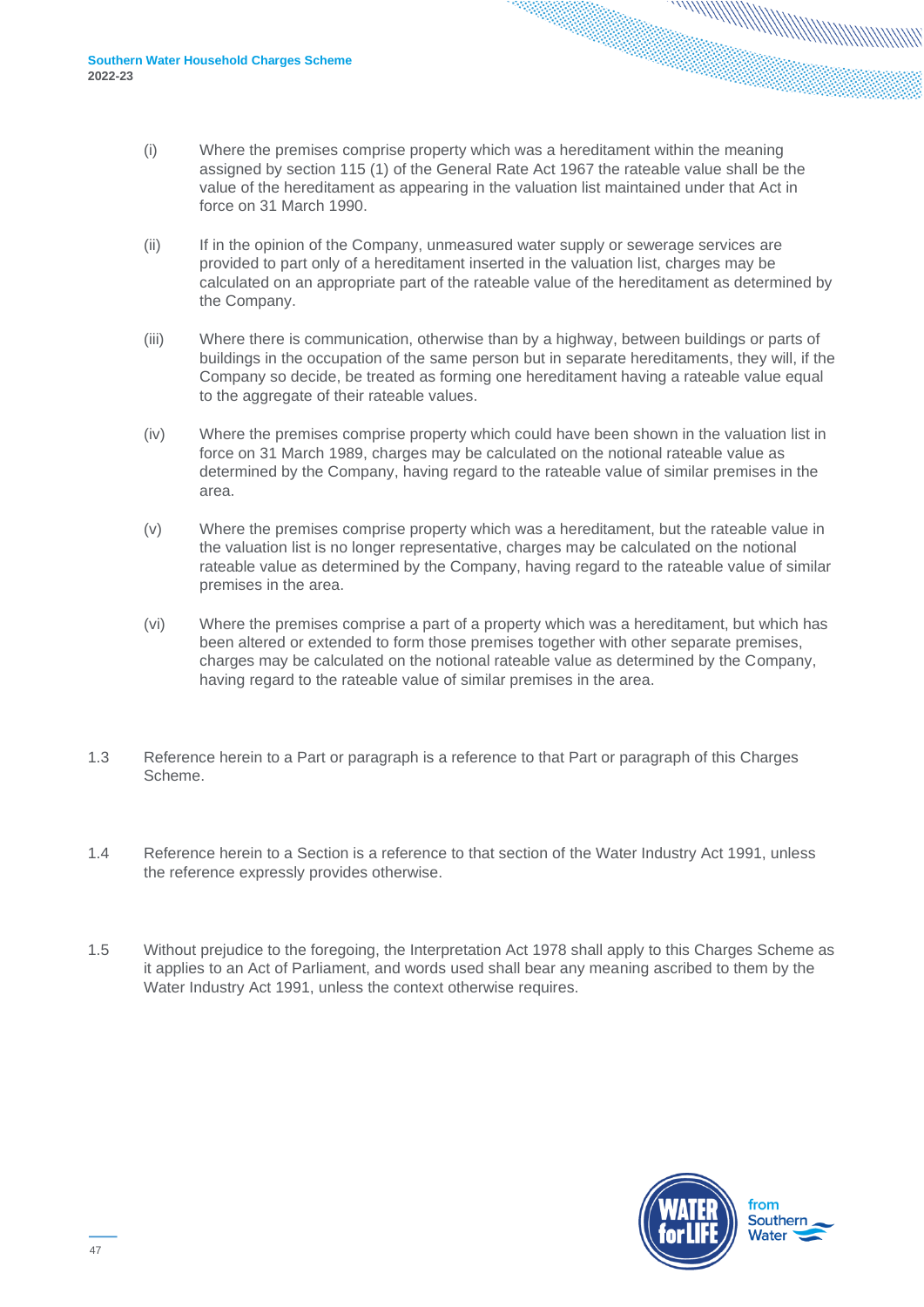### <span id="page-47-0"></span>**2. Abatement of charges**

- 2.1 The Company may at its discretion abate charges which would otherwise be payable where the total amount so payable is less than a specified amount.
- 2.2 The Company may agree to accept reduced charges (including by alteration of the basis of charge) in any case where such action is considered by the Company to be justified by relevant circumstances.

### <span id="page-47-1"></span>**3. Notice of vacation of property**

- 3.1 Where, under this Charges Scheme, any charges are fixed in relation to any premises by reference to volume, the person made chargeable in relation to those premises as occupier shall be liable to pay such charges after he has ceased to be the occupier of the premises where he fails to inform the Company of the ending of his occupation of the premises at least two working days before he ceases to occupy them.
- 3.2 The charges for which a person shall be liable under paragraph 3.1 above shall be those for a period ending with whichever of the following first occurs after he ceases to occupy the premises, that is to say,
	- (i) where he informs the Company of the ending of his occupation of the premises less than two working days before, or at any time after, he ceases to occupy them, the twenty-eighth day after he so informs the Company;
	- (ii) any day on which any meter would normally have been read in order for the amount of the charges to be determined;
	- (iii) any day on which any other person informs the Company that he has become the new occupier of the premises.
- 3.3 References to two working days in paragraphs 3.1 and 3.2 above are references to a period of forty-eight hours calculated after disregarding any time falling on a Saturday or Sunday or on Christmas Day, Good Friday or any day which is a bank holiday in England or Wales.

### <span id="page-47-2"></span>**4. Formal Insolvency Procedures**

Where a consumer enters into any formal insolvency procedure (to include but not limited to liquidation, administration, receivership, bankruptcy, company or individual voluntary arrangement or equivalent procedure) any charges for the current financial year to be included in any such procedure, will be calculated on a daily basis to the date of the relevant insolvency procedure ('the insolvency date') and shall not include any charges for the remainder of the financial year after the insolvency date.

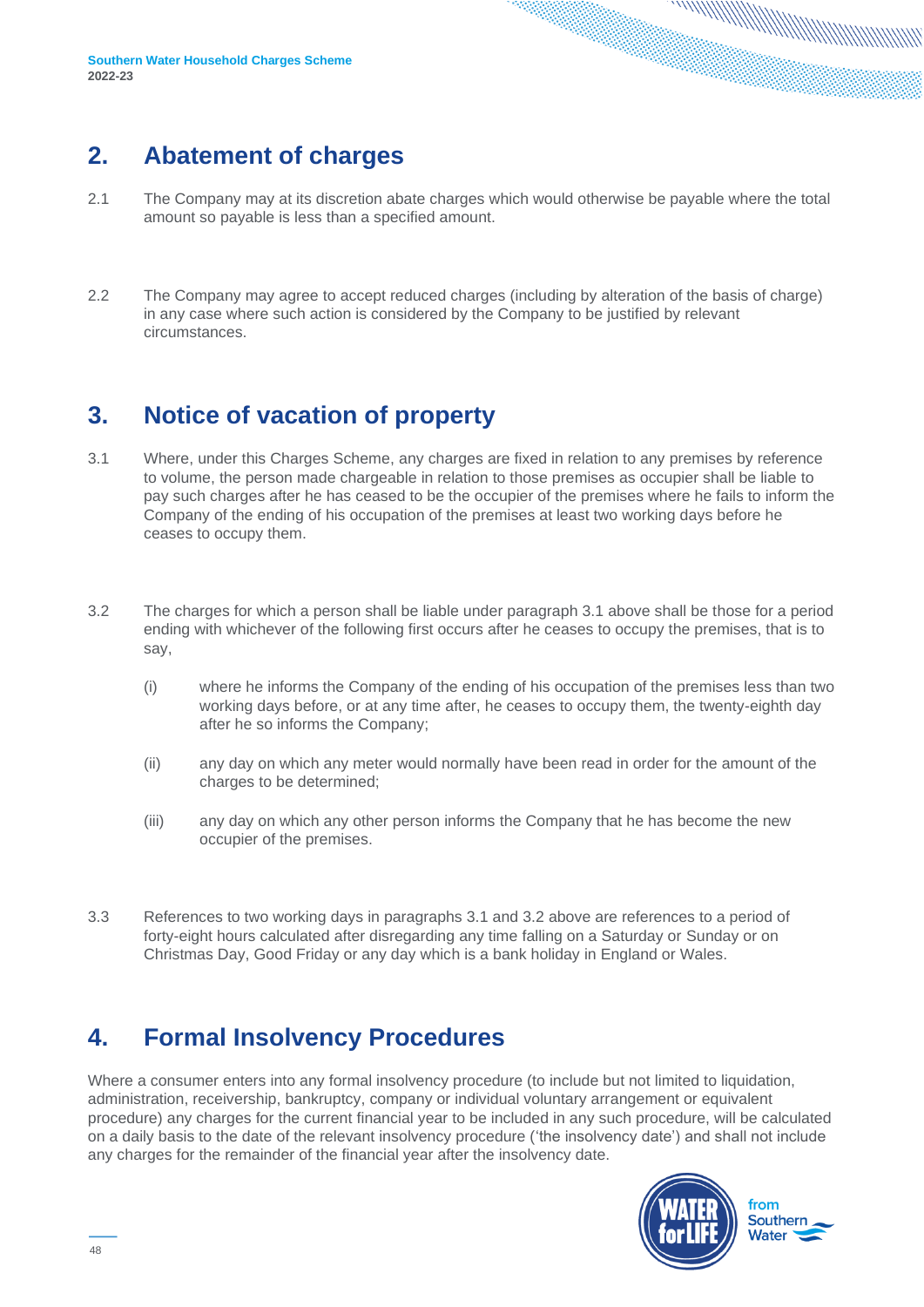### <span id="page-48-0"></span>**5. Legislation**

The application, assessment and recovery of charges under this Charges Scheme are subject to the provisions of relevant Acts of Parliament and subordinate legislation made or issued thereunder; the provisions of this Scheme shall be construed so as not to conflict therewith.

### <span id="page-48-1"></span>**6. Value Added Tax**

Water services charges are within the scope of VAT. The charges in the Schedule are shown exclusive of VAT, which will be charged in addition if applicable. At the time of the making of this Charges Scheme, supplies of water services to household premises are zero-rated.

### <span id="page-48-2"></span>**7. Customer Information**

- 7.1 Customers planning to move to a new or other property within the Company's area will be provided on request with information on the basis of charge for that property, subject to any consent that may be required from the current consumer at the property. Information will also be provided on any options and alternatives for charges that may be available.
- 7.2 A request by a consumer for a surface water drainage rebate, on the basis that his property is connected for the drainage of foul water only, and not for surface water, must be made by calling the Company's 24-hour message line at 0330 303 1266 or by completing and submitting the Company's online form (website [southernwater.co.uk\)](https://www.southernwater.co.uk/). On receipt of a request, the Company will check the connection status of the property and where it is established that the property is not connected for surface water drainage an amended bill will be issued. Rebates will take effect from 1 April 2015.
- 7.3 In the event that a consumer has any complaint about the Company's application of this Charges Scheme to the supply of services to his property, the Company will deal with such complaint in accordance with the Complaints Procedure agreed with the Water Services Regulation Authority. The complaint will be dealt with at an appropriate level in the Company and, if the consumer remains dissatisfied, he may refer the matter to the Consumer Council for Water London & South East, whose contact details are provided in paragraph 7.5. Further information will be provided on request. Under the Water Industry Act 1991 and The Water (Meters) Regulations 1988, some complaints can be referred to an independent arbitrator. Details of this process are set out in the Company's Code of Practice for Customers, a copy of which can be obtained by writing to us at the address in paragraph 7.5.
- 7.4 Information regarding works that may affect water meters, the availability of, facilities for, and amounts payable in respect of testing water meters, the method of proof and effect of a meter reading, liability for charges after ceasing to occupy metered premises, and offences of tampering with meters are set out in the Company's Code of Practice for Customers, a copy of which can be obtained by writing to us at the address in paragraph 7.5.
- 7.5 Any request for information must be made to the Company at the telephone number or address specified by it for the purpose.

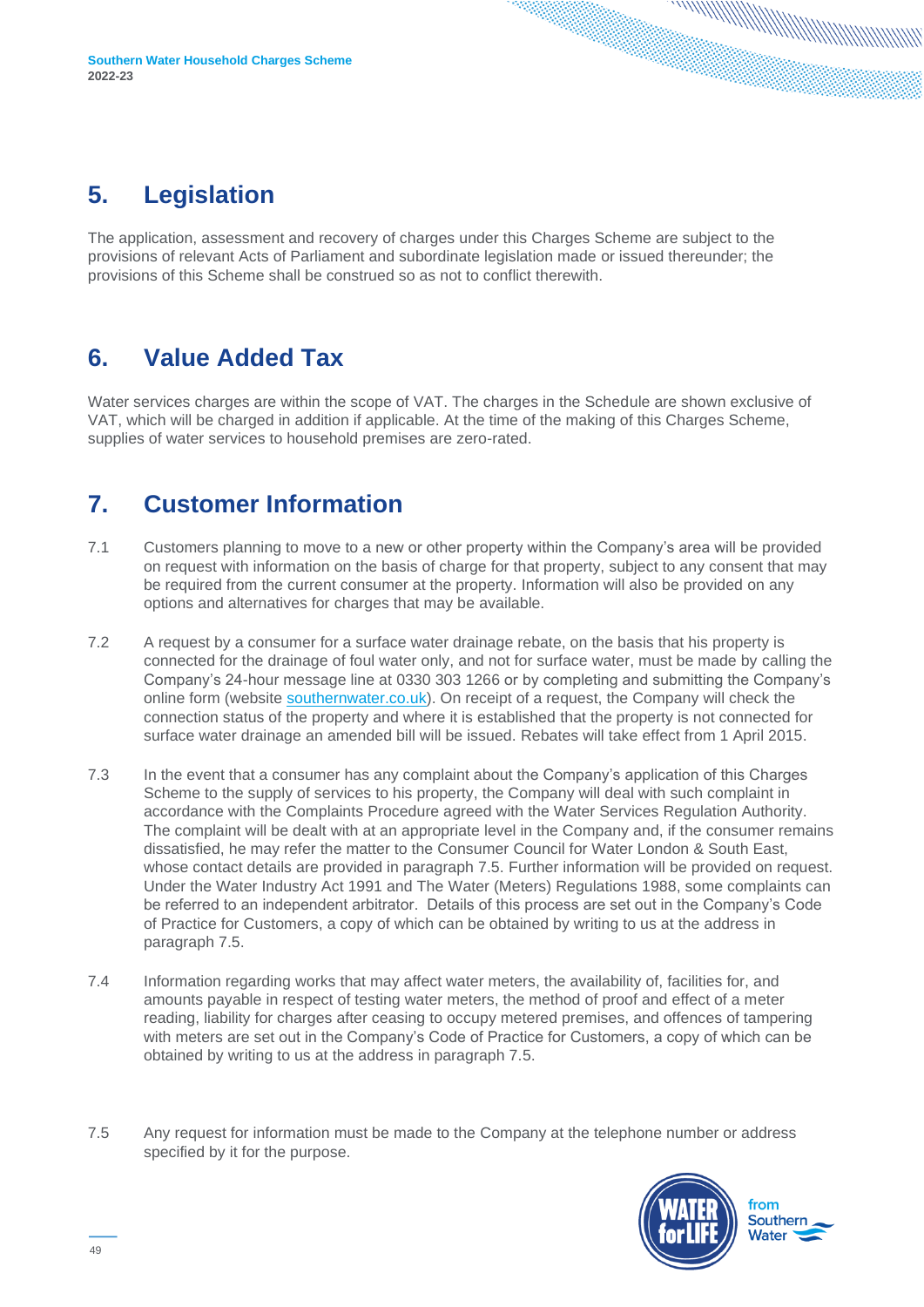Note: At the time of the making of this Charges Scheme, the contact details are as follows:-

#### By phone:

| General charges enquiries and requests for information | 0330 303 0277 |
|--------------------------------------------------------|---------------|
| Enquiries concerning water and wastewater services     | 0330 303 0368 |
| Surface water drainage rebate request                  | 0330 303 1266 |
| Request for a meter installation                       | 0330 303 1262 |
| Enquiries concerning assistance with charges for       |               |
| <b>Vulnerable Groups</b>                               | 0800 027 0363 |

#### Online: [southernwater.co.uk](https://www.southernwater.co.uk/)

*Forms for the following are available on the Company's website:*

*Meter installation*

*Surface water drainage rebate*

By post:

#### **Customer Services Centre**

Southern Water P O Box 41 Worthing BN13 3NZ

#### **Consumer Council for Water London & South East**

By post:

Consumer Council for Water - London & South East Region c/o 1st Floor Victoria Square House Victoria Square Birmingham B2 4AJ

By phone: **0300 034 2222**

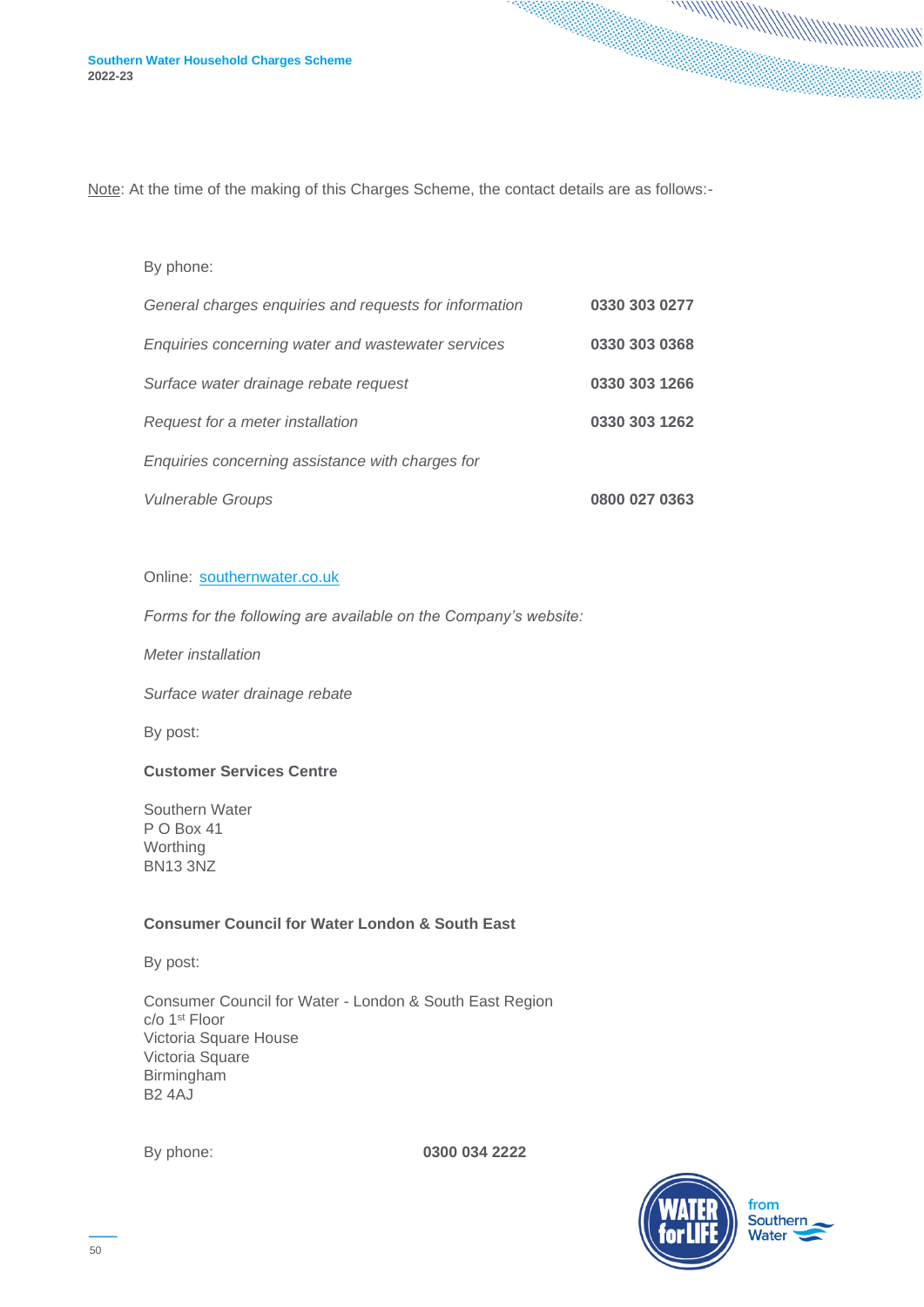| Fax:    | 0121 345 1010            |
|---------|--------------------------|
| Email:  | enquiries@ccwater.org.uk |
| Online: | www.ccwater.org.uk       |

### <span id="page-50-0"></span>**8. Responsibilities of Landlords**

Section 144C of the Water Industry Act (when it is brought into force and subject to any transitional provisions) will require the owner of residential premises which are occupied by one or more persons other than the owner, and not by the owner, to arrange for water and/or sewerage undertakers to be given information about the occupiers. If the owner fails to supply the required information they become jointly and severally liable for water services charges. In preparation for the legislation coming into force, landlords are requested to use the water industry's tenant address portal [\(www.landlordtap.com\)](http://www.landlordtap.com/) to register details of new tenancies and those liable for water services charges at their properties.

### <span id="page-50-1"></span>**9. Use of personal information**

The Company's full Privacy Statement is available on its website (www.southernwater.co.uk) or on written request. A summary of the full Privacy Statement is provided below.

- 9.1 The Company may use the consumer's information to do the following:
	- (i) Provide the consumer with water and sewerage services (where licensed to do so in the consumer's area).
	- (ii) Help run and contact the consumer about improving the way the Company runs, any accounts and services that the Company has provided before, now or in the future.
	- (iii) Create statistics, analyse consumer information, create profiles (including using information about what services the Company supplies to the consumer and how the consumer pays for them).
	- (iv) Help prevent and detect debt, fraud and loss.
	- (v) Help train the Company's staff.
	- (vi) Contact the consumer in any way (including by e-mail, phone, text or multimedia message or other forms of electronic communications or by visiting the consumer) about the Company's services.
	- (vii) Provide the consumer with information on water-related goods or services that the Company believes may be of benefit (unless the consumer has notified the Company of an objection).
	- (viii) Make automated decisions.

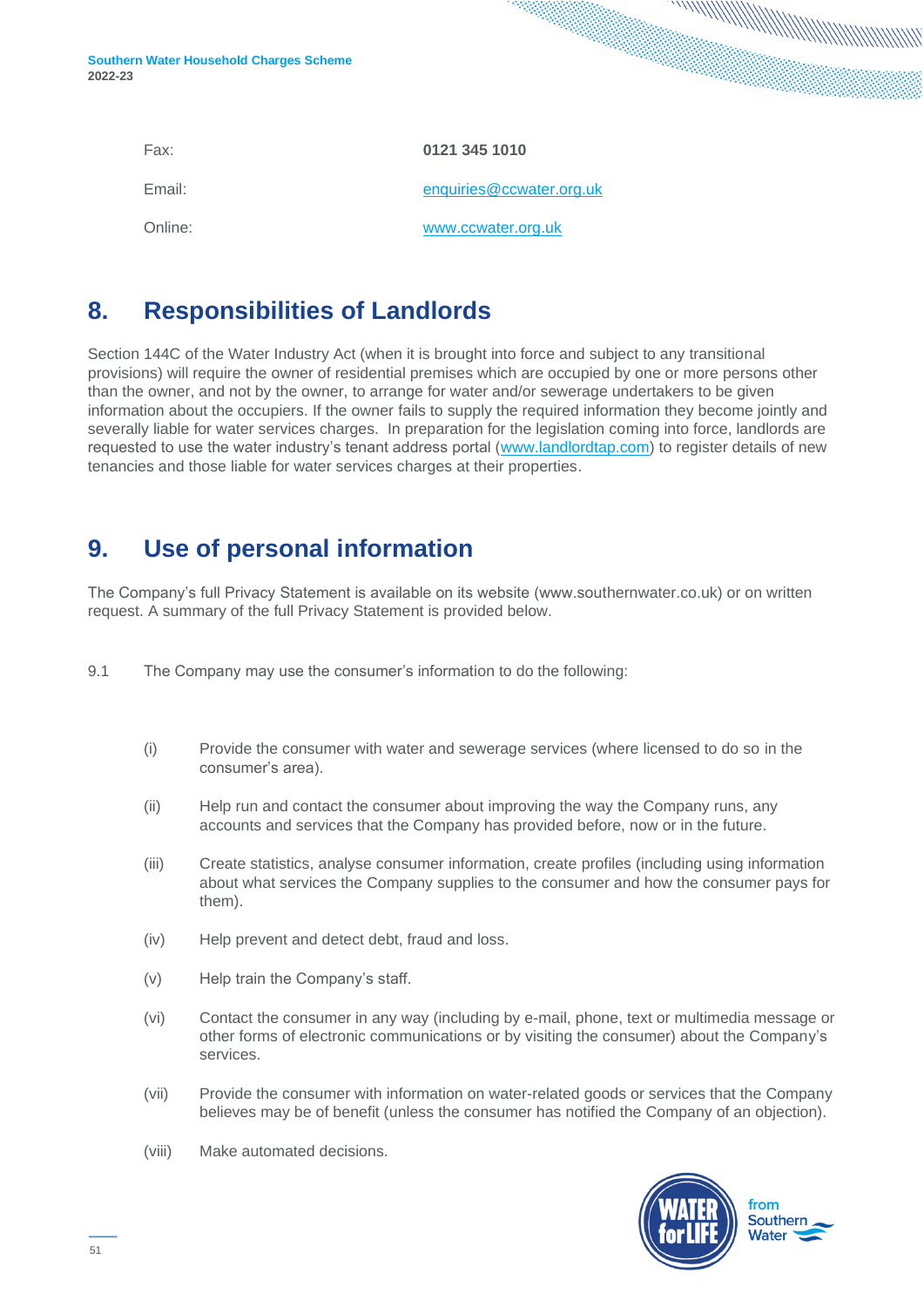- 9.2 The Company may monitor and record any communications it has with the consumer, including phone conversations and e-mails, to make sure the Company is providing a good quality and efficient service and meeting its regulatory and legal responsibilities.
- 9.3 The Company may allow other people and organisations to use information it holds about the consumer:
	- (i) to provide services the consumer has requested, which may include providing information to members of the consumer's family or household, anyone acting on the consumer's behalf or other people who may be interested (such as landlords or letting agents);
	- (ii) to help to prevent and detect debt, fraud, or loss (for example by giving this information to a credit-reference agency), which is described in more detail in paragraphs 9.4 and 9.6 below;
	- (iii) if the consumer does not pay their outstanding water services charges, the Company may transfer the consumer's debt to another organisation and give them details about the consumer and that debt;
	- (iv) if the Company has been asked (for example by the Water Services Regulation Authority or a lawyer) to provide information for legal or regulatory purposes;
	- (v) as part of current or future legal action;
	- (vi) as part of data-sharing initiatives, for example, those designed to identify and assist vulnerable groups of consumers;
	- (vii) to provide the consumer with information on water-related goods or services offered by trusted third parties (unless the consumer has notified the Company of an objection);
	- (viii) where the consumer's water supply and sewerage services are provided by the Company and another undertaker, in order that the records of the Company and the other undertaker are kept up to date.

From time to time these other people or organisations may be outside the European Economic Area (EEA), and as a result the Company may use the consumer's information in countries that do not have the same standards or protection for personal information as the United Kingdom. Where such transfer occurs, the Company will put in place appropriate measures to safeguard the data.

9.4 If the Company suspects that the consumer has committed fraud or stolen water by tampering with the meter or diverting the water supply, or has negligently damaged and/or allowed unauthorised interference with the Company's equipment, it will record these details on the consumer's account record and may share this information with the Water Services Regulation Authority and other people who are interested (such as landlords, housing associations, police or other authorities). The Company may use this information to make decisions about the consumer, the consumer's

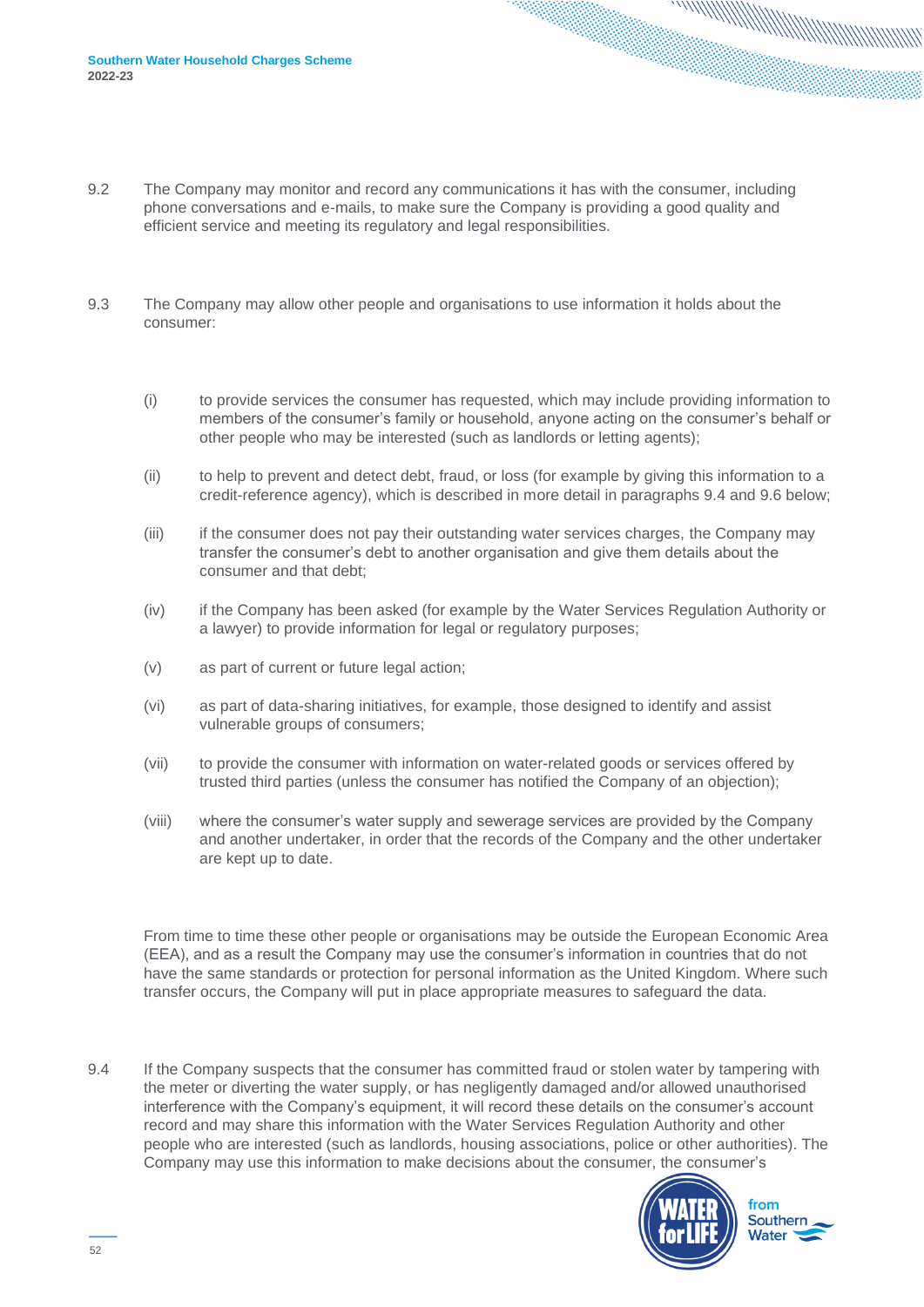character, and how likely the consumer is able to pay for the services provided by the Company. This may include recording sensitive personal information such as criminal offences the consumer has been accused of.

- 9.5 In limited circumstances where the consumer informs the Company, or the Company believes, that the consumer (or a member of the consumer's household) needs extra care (for example, because of the consumer's age, health, disability or financial circumstances), the Company may record this in the information it holds about the consumer. The Company may share the consumer's information with social services, charities, health-care and other support organisations, if it believes that this is warranted and that these organisations may be able to help the consumer.
- 9.6 The Company will check the consumer's details with one or more credit-reference and fraudprevention agencies to help it make decisions about the consumer's ability to make payments and the payment arrangements which it may offer the consumer. The Company, the credit-reference and fraud-prevention agencies will use the consumer's information in the following ways:
	- (i) The Company will search at credit-reference and fraud-prevention agencies for information about the consumer. If the consumer is providing information about other people who receive the Company's services on a joint basis, the consumer must make sure they agree that the Company can use their information to do this. If the consumer gives the Company false or inaccurate information and it suspects fraud, the Company will pass the consumer's details to credit-reference and fraud-prevention agencies. Law-enforcement agencies (such as the police and HM Revenue & Customs) may receive and use this information.
	- (ii) The Company and other organisations may also access and use information about the consumer provided by credit-reference and fraud-prevention agencies, for example to:
		- (a) check details on applications the consumer makes for credit and credit-related services;
		- (b) check the consumer's identity;
		- (c) prevent and detect fraud and money laundering;
		- (d) manage credit and credit-related accounts or services;
		- (e) recover debt;
		- (f) check details on proposals and claims for all types of insurance; and
		- (g) check details of employees and people applying for jobs with the Company.
	- (iii) When credit-reference agencies receive a search from the Company, they will record this on the consumer's credit file.
	- (iv) The Company will send information on the consumer's account to credit-reference agencies and they will record it. If the consumer has an account with the Company, the Company will give details of it and how the consumer manages it to credit-reference agencies. If the

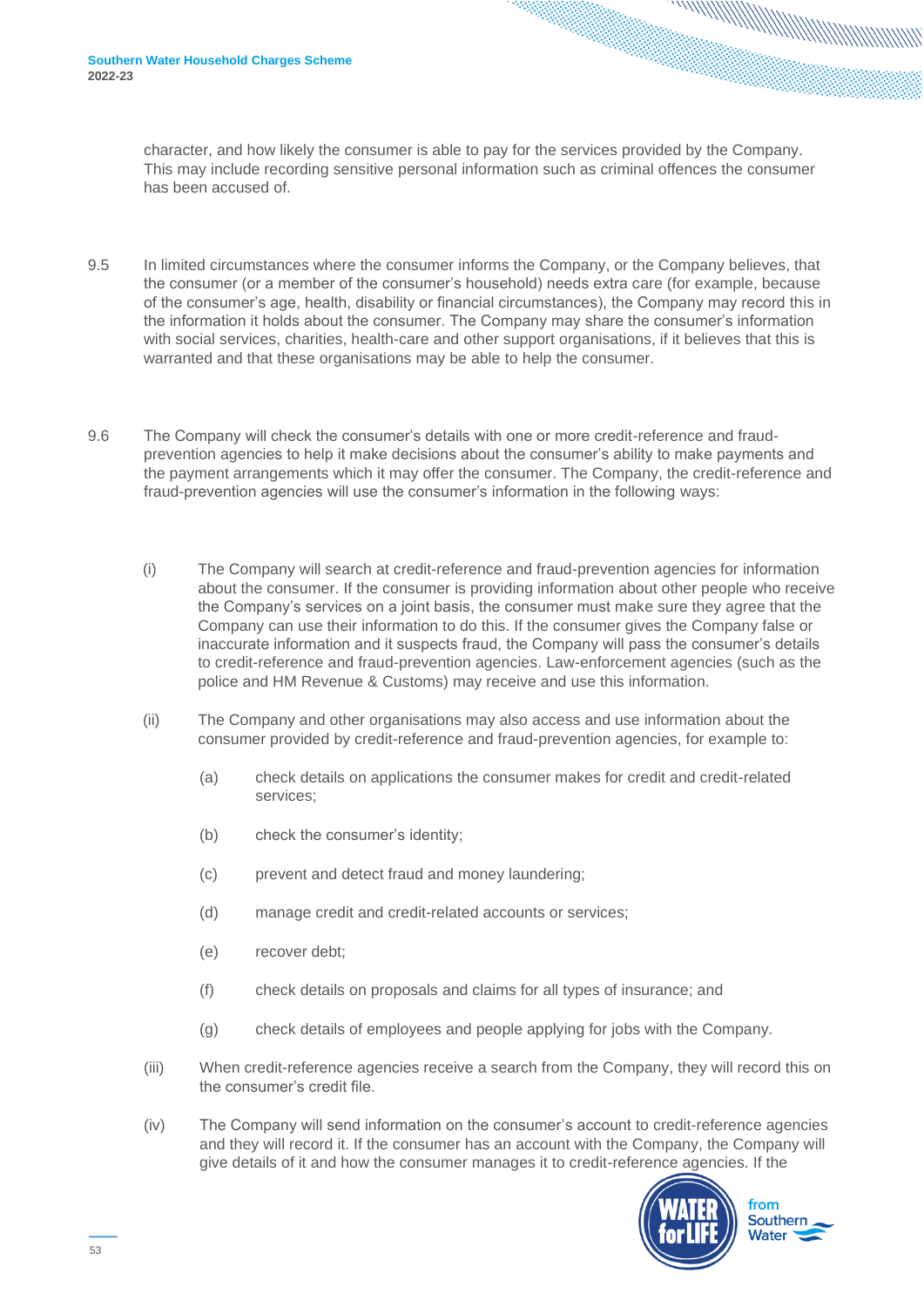consumer has an account and does not repay money owed in full or on time, creditreference agencies will record this debt. They may give this information to other organisations and fraud-prevention agencies to carry out similar checks, find out the consumer's whereabouts and deal with any money the consumer owes. The credit-reference agencies keep records for six years after the consumer's account has been closed, the consumer has paid the debt or action has been taken against the consumer to recover the debt.

- (v) The company and other organisations may access and use, from other countries, information recorded by fraud-prevention agencies.
- (vi) The consumer may see the information credit-reference and fraud-prevention agencies hold about them by contacting the following agencies currently working in the United Kingdom. These agencies will charge the consumer a small fee.

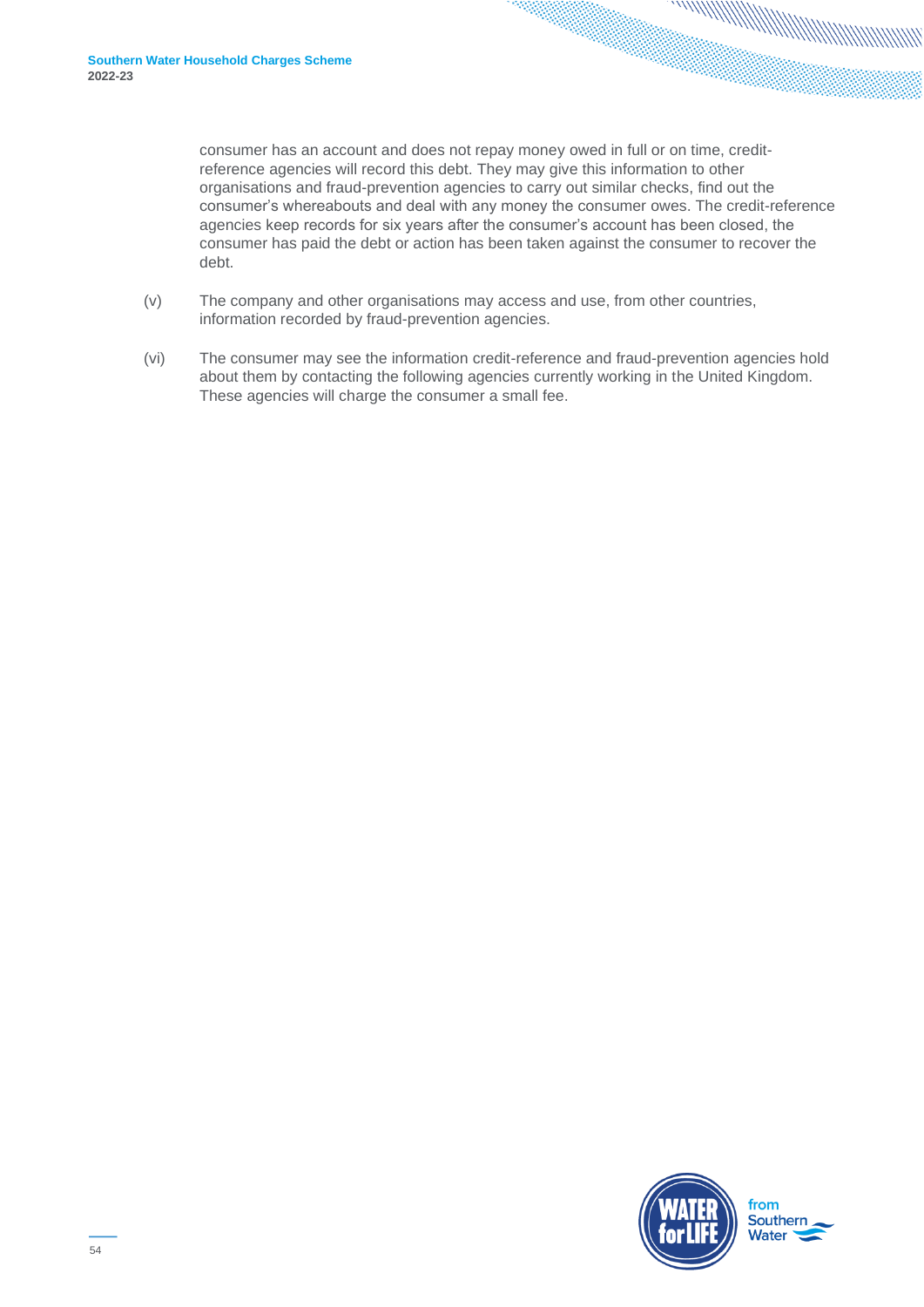Call Credit Consumer Services Team PO Box 491 Leeds LS3 1WZ Phone: 0870 060 1414 Website: [www.callcredit.co.uk](http://www.callcredit.co.uk/)

Experian Consumer Help Service PO Box 8000 Nottingham NG80 7WF Phone: 0870 241 6212 Website: [www.experian.co.uk](http://www.experian.co.uk/)

Equifax Plc Credit File Advice Centre PO Box 1140 Bradford BD1 5US Phone: 0870 010 0583 Website: [www.myequifax.co.uk](http://www.myequifax.co.uk/)

- 9.7 If the consumer gives the Company information on behalf of someone else, the consumer confirms that they have given permission for the Company to use their personal information in the way described earlier in this Part and in the way described in the Company's full Privacy Statement. If the consumer gives the Company sensitive information about themselves or other people (such as health details or details of any criminal convictions of members of their household), the consumer agrees (and confirms that the person the information is about has agreed) that the Company can use this information in the way described in this Part and in the way described in the Company's full Privacy Statement.
- 9.8 The consumer is entitled to have a copy of the information the Company holds on them, and to have any inaccurate information corrected. The Company may charge the consumer a small fee for providing a copy of any information it holds about the consumer. Any request for more information in respect of this paragraph, or any other aspect of the Company's use of personal information, should be made as follows:

By post: Data Protection Officer Southern Water Southern House Yeoman Road Worthing BN13 3NX

<span id="page-54-0"></span>Email: [dataprotection@southernwater.co.uk](mailto:dataprotection@southernwater.co.uk)

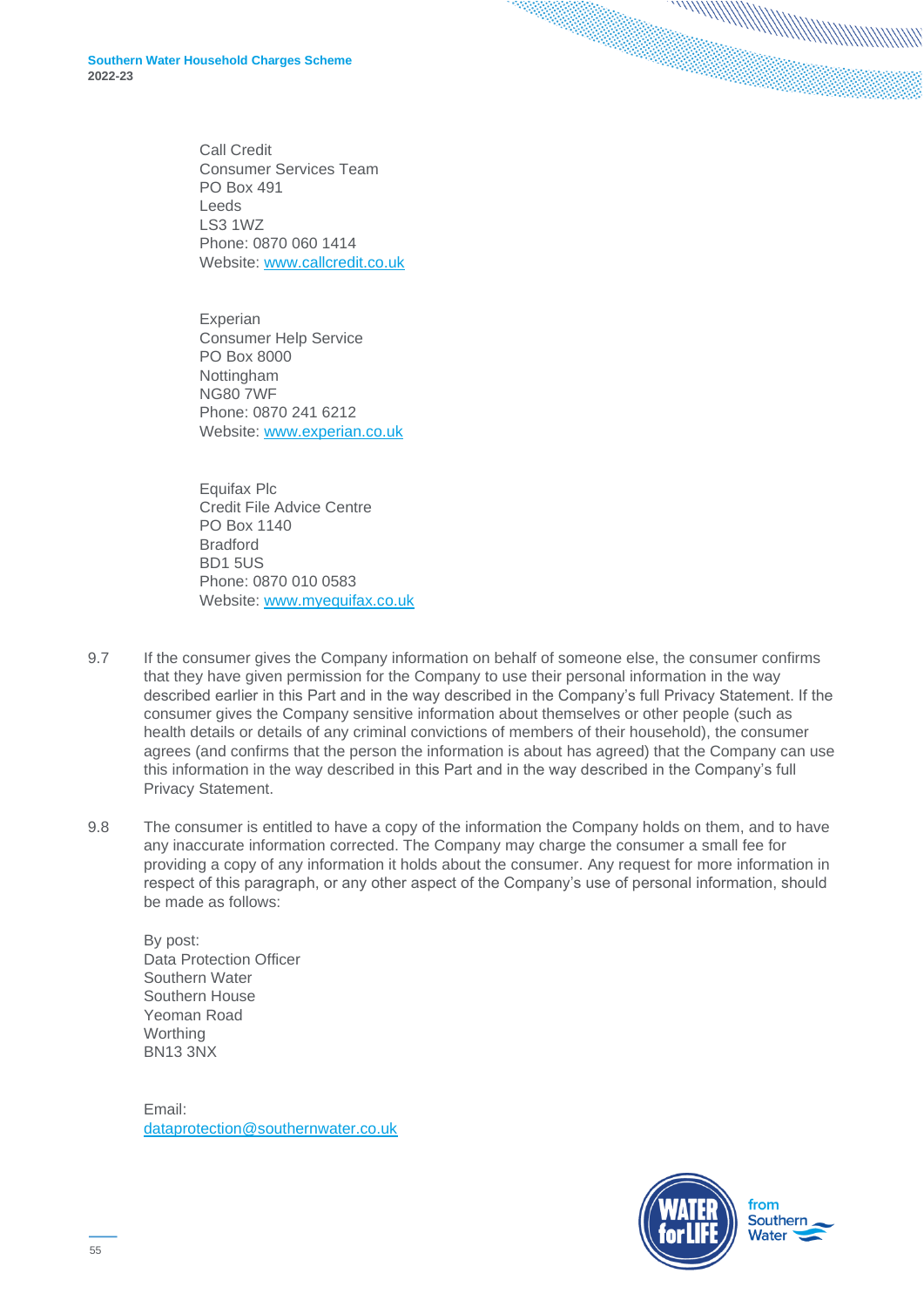## **Part 10 - Schedule of charges 2022-23**

| <b>A. MEASURED CHARGES</b>                                                |                                       |           |  |
|---------------------------------------------------------------------------|---------------------------------------|-----------|--|
| 1. Measured water supplies                                                |                                       | £         |  |
| (a) Standing retail charge - per year                                     |                                       | 18.81     |  |
| (b) Unit volume charge - per cubic metre                                  |                                       | 1.550     |  |
| (c) Assisted measured charge (WaterSure tariff) – per year                |                                       | 171.00    |  |
| (d) Large User Tariff                                                     |                                       |           |  |
| Unit lower volume charge (large user) - per cubic metre                   |                                       |           |  |
| Band 1 (5,000 to 19,999 cubic metres)<br>(i)                              |                                       | 1.395     |  |
| (ii) Band 2 (20,000 to 99,999 cubic metres)                               |                                       | 1.318     |  |
| (iii) Band 3 (>99,999 cubic metres)                                       |                                       | 1.162     |  |
| Fixed charge (large user) – per year                                      |                                       |           |  |
| Band 1 (5,000 to 19,999 cubic metres)<br>(i)                              |                                       | 774.00    |  |
| (ii) Band 2 (20,000 to 99,999 cubic metres)                               |                                       | 2,314.00  |  |
| (iii) Band 3 (>99,999 cubic metres)                                       |                                       | 17,914.00 |  |
| 2. Sewerage services - measured water                                     |                                       |           |  |
| (a) Standing retail charge - per year                                     |                                       |           |  |
| (b) Highway drainage charge - per year                                    |                                       |           |  |
| (c) Surface water drainage charge - by meter size - per year              |                                       |           |  |
| Meter size (actual/physical size)                                         | Service pipe size (external diameter) |           |  |
| Up to 20mm                                                                | 25mm                                  | 20.88     |  |
| Up to 25mm                                                                | 32mm                                  | 83.52     |  |
| Up to 40mm                                                                | 50mm                                  | 167.04    |  |
| Up to 50mm                                                                | 63mm                                  | 208.80    |  |
| Up to 80mm                                                                | 90 <sub>mm</sub>                      | 417.60    |  |
| Up to 100mm                                                               | <b>125mm</b>                          | 542.88    |  |
| $100+mm$                                                                  | $180mm +$                             | 1,378.08  |  |
| (d) Unit volume charge – foul water drainage - per cubic metre<br>1.976   |                                       |           |  |
| (e) Assisted measured charge (WaterSure tariff) - per year<br>231.00      |                                       |           |  |
| (f) Large User Tariff (>99,999 cubic metres)                              |                                       |           |  |
| Unit lower volume charge (large user) – foul water drainage - cubic metre |                                       | 1.429     |  |
| Fixed charge (large user) – foul water drainage - per year                |                                       | 54.698.00 |  |

| <b>B. UNMEASURED CHARGES</b>                                                                 |       |
|----------------------------------------------------------------------------------------------|-------|
| 1. Unmeasured water supplies                                                                 | £     |
| (a) Standing retail charge - per year                                                        | 15.20 |
| (b) Rateable value charge - per £ rateable value                                             | 0.973 |
| (c) Supplies to premises without rateable value – charge per year (includes standing charge) | 75.63 |
| (d) Water supply minimum charge – per year (includes standing charge)                        | 75.63 |
| 2. Sewerage Services - unmeasured water                                                      |       |
| (a) Standing retail charge - per year                                                        | 16.96 |
| (b) Rateable value charge - foul water drainage - per £ rateable value                       | 1.195 |



from Southern Water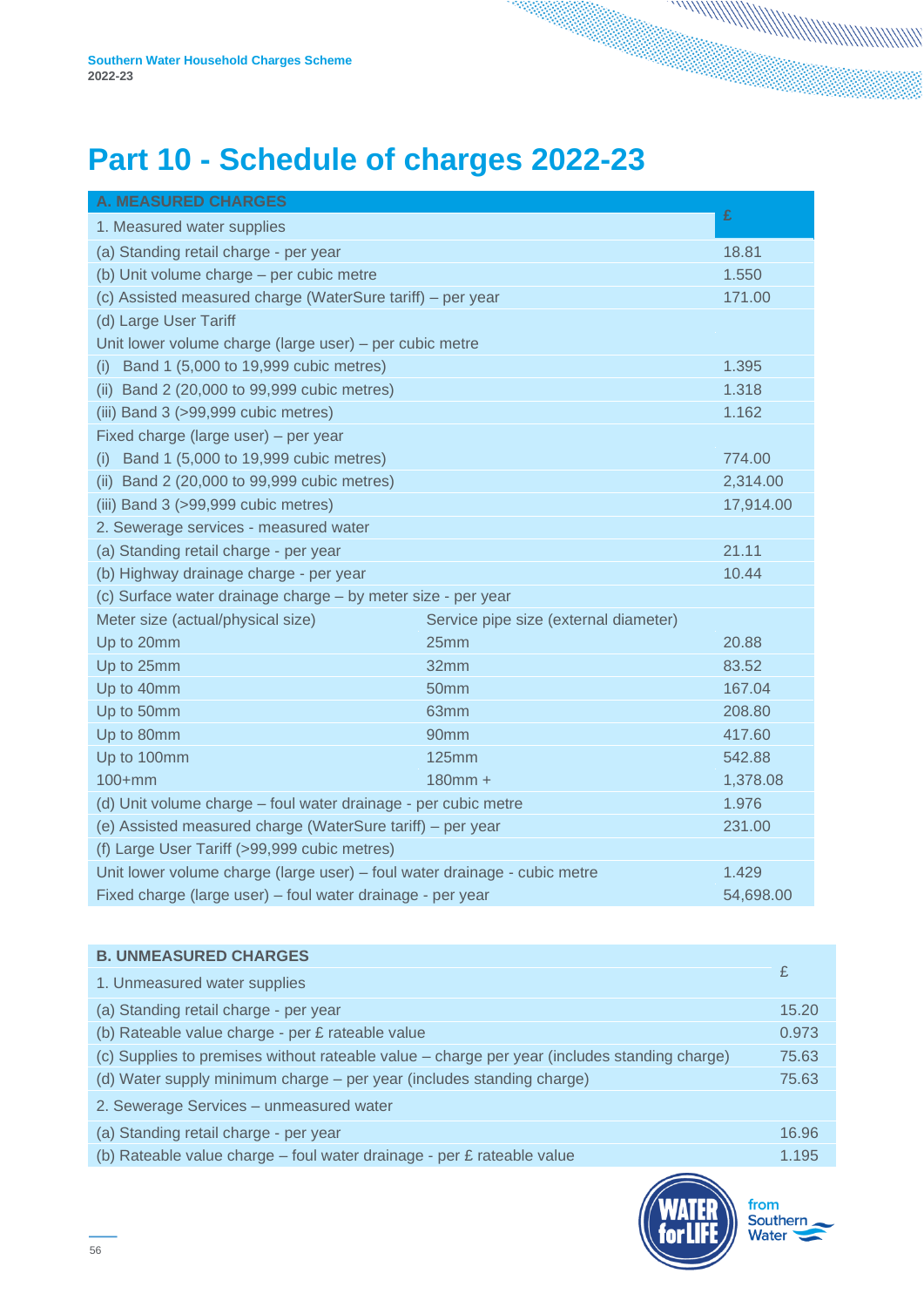| 228.78 |
|--------|
| 10.44  |
| 20.88  |
| 101.64 |
|        |
| 15.20  |
| 130.16 |
| 113.12 |
| 161.16 |
| 139.46 |
| 184.40 |
| 192.15 |
| 203.00 |
| 99.17  |
| 86.77  |
| 340.93 |
|        |

88

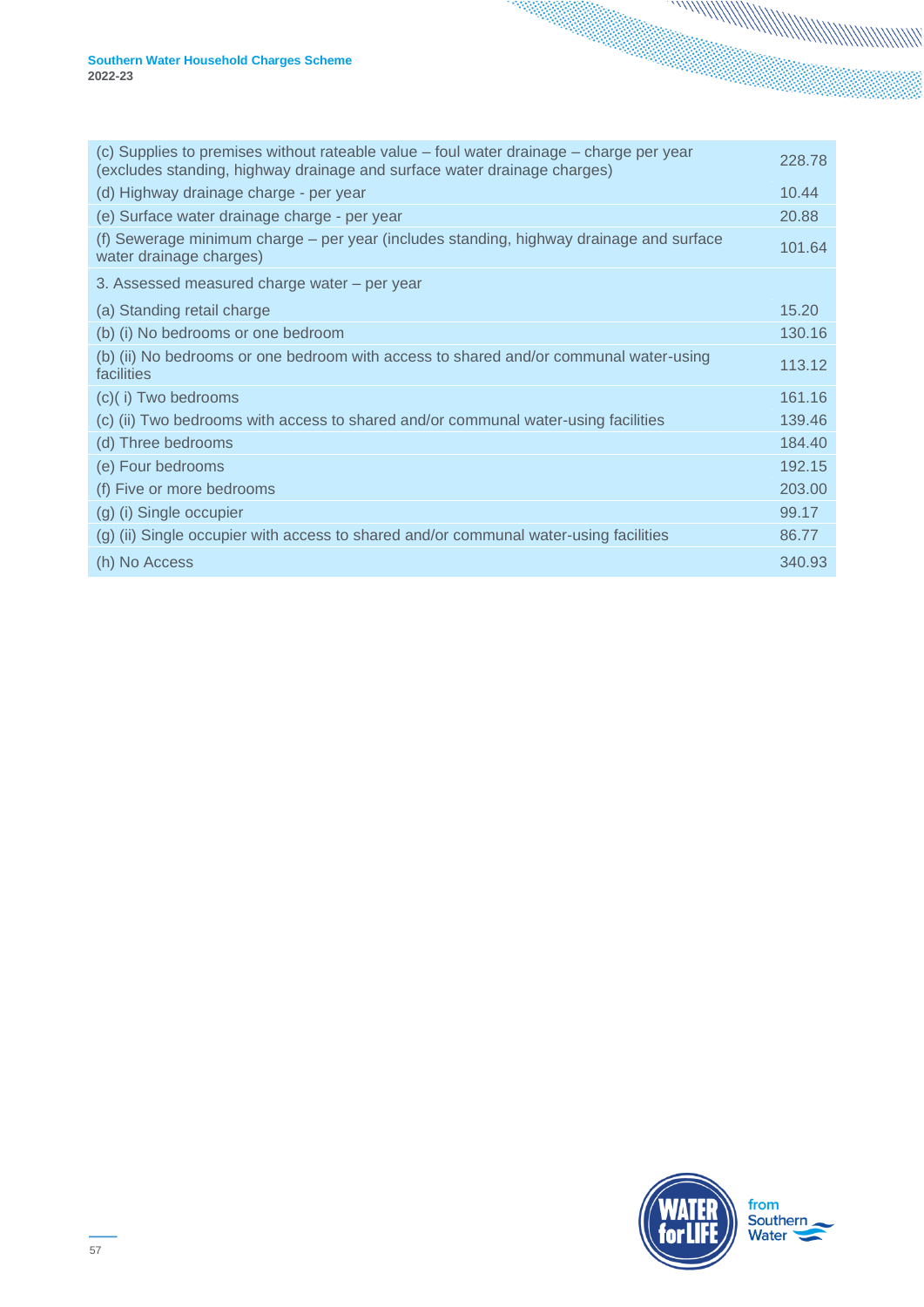| <b>B. UNMEASURED CHARGES, continued</b>                                                                                               | £      |
|---------------------------------------------------------------------------------------------------------------------------------------|--------|
| 4. Assessed measured charge sewerage - per year                                                                                       |        |
| (a) Standing retail charge                                                                                                            | 16.96  |
| (b) Highway drainage charge                                                                                                           | 10.44  |
| (c) Surface water drainage charge                                                                                                     | 20.88  |
| (d) (i) No bedrooms or one bedroom - foul water drainage                                                                              | 152.16 |
| (d) (ii) No bedrooms or one bedroom with access to shared and/or communal water-using<br>facilities - foul water drainage             | 132.40 |
| (e) (i) Two bedrooms - foul water drainage                                                                                            | 189.71 |
| (e) (ii) Two bedrooms with access to shared and/or communal water-using facilities - foul water<br>drainage                           | 164.03 |
| (f) Three bedrooms – foul water drainage                                                                                              | 217.38 |
| (g) Four bedrooms - foul water drainage                                                                                               | 225.29 |
| (h) Five or more bedrooms - foul water drainage                                                                                       | 239.12 |
| (i) (i) Single occupier - foul water drainage                                                                                         | 116.59 |
| (i) (ii) Single occupier with access to shared and/or communal water-using facilities – foul water<br>drainage                        | 100.78 |
| (j) No Access - foul water drainage                                                                                                   | 401.17 |
| 5. Assessed measured charges where charges not calculated by reference to the number of<br>bedrooms or single occupancy- water supply |        |
| (a) Standing retail charge - per year                                                                                                 | 15.20  |
| (b) Unit volume charge – per cubic metre                                                                                              | 1.550  |
| 6. Assessed measured charges where charges not calculated by reference to the number of<br>bedrooms or single occupancy - sewerage    |        |
| (a) Standing retail charge - per year                                                                                                 | 16.96  |
| (b) Highway drainage charge - per year                                                                                                | 10.44  |
| (c) Surface water drainage charge – per year                                                                                          | 20.88  |
| (d) Unit volume charge – foul water drainage - per cubic metre                                                                        | 1.976  |

١